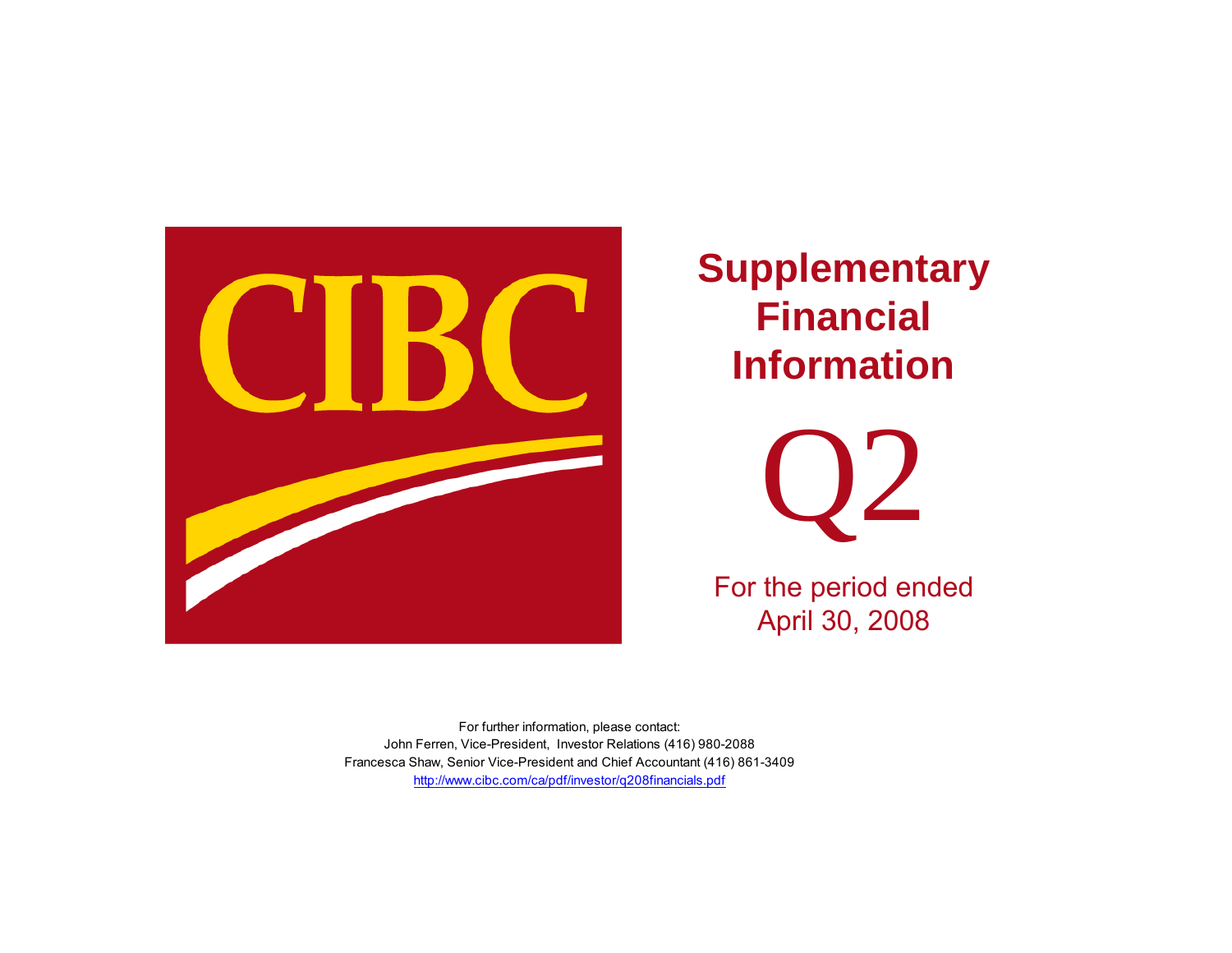## **TABLE OF CONTENTS**

#### **NOTES TO USERS**

| External reporting changes                  |  |
|---------------------------------------------|--|
| Non-GAAP measures                           |  |
| Reconciliation of non-GAAP to GAAP measures |  |

#### **CONSOLIDATED FINANCIAL OVERVIEW**

[Financial Highlights 1](#page-4-0)

#### **QUARTERLY TRENDS**

| Condensed Consolidated Statement of Operations |    |
|------------------------------------------------|----|
| <b>Cash Measures</b>                           |    |
| Net Interest Income                            |    |
| Non-Interest Income                            | з  |
| Non-Interest Expenses                          |    |
| Segmented Information                          | 5  |
| Segmented Information - CIBC Retail Markets    | ี  |
| Segmented Information - CIBC World Markets     |    |
| Segmented Information - Corporate and Other    | 8  |
| <b>Trading Activities</b>                      | 9  |
| <b>Consolidated Balance Sheet</b>              | 10 |
| <b>Balance Sheet Measures</b>                  |    |
|                                                |    |

#### [Goodwill and Other Intangible Assets](#page-14-0) 11 Goodwill and Other Intangible Assets 11 [Consolidated Statement of Changes in Shareholders' Equity](#page-15-0) 12 [Consolidated Statement of Comprehensive \(Loss\) Income 13](#page-16-0) [Income Tax \(Expense\) Benefit Allocated to Each Component of OCI](#page-16-0) 13 [Consolidated Statement of Cash Flows](#page-17-0) 14 [Condensed Average Balance Sheet](#page-18-0) 15 **Separation [-](#page-9-0) [CIBC](#page-9-0) [Retail](#page-9-0) [Markets](#page-9-0) [6](#page-9-0) [Profitability](#page-18-0) [Measures](#page-18-0) 15 Profitability Measures 15 Profitability Measures** [Assets under Administration](#page-19-0) - CIBC World Markets 7 Assets 16 [Assets under Management](#page-19-0) 16 Assets under Management 16 Assets under Management 16 Assets under Management 16 Assets und [Asset Securitizations](#page-20-0) 17

#### **CREDIT INFORMATION**

| Loans and Acceptances, Net of Allowances for Credit Losses |  |
|------------------------------------------------------------|--|
| Gross Impaired Loans                                       |  |
| Allowance for Credit Losses                                |  |
| Net Impaired Loans                                         |  |
| Changes in Gross Impaired Loans                            |  |

#### [Changes](#page-26-0) [in](#page-26-0) [Allowance](#page-26-0) [for](#page-26-0) [Credit](#page-26-0) [Losses](#page-26-0) 18 Changes 18 Changes 18 Changes 18 Changes 23 [Provision for Credit Losses](#page-27-0) 24 [Net Write-offs](#page-28-0) 25 [Credit Risk Financial Measures](#page-29-0) 26 Credit Risk Financial Measures 26

#### **ADDITIONAL QUARTERLY SCHEDULES**

| Regulatory Capital (Basel I basis)                        |    |
|-----------------------------------------------------------|----|
| Regulatory Capital (Basel II basis)                       | 28 |
| Risk-Weighted Assets (Basel I basis)                      | 29 |
| Risk-Weighted Assets (Basel II basis)                     | 30 |
| <b>Outstanding Derivative Contracts - Notional Amount</b> |    |

| Regulatory Capital (Basel I basis)                 | 27 | Credit Risk Associated with Derivatives     | 32 |
|----------------------------------------------------|----|---------------------------------------------|----|
| Regulatory Capital (Basel II basis)                | 28 | <b>Fair Value of Financial Instruments</b>  | 33 |
| Risk-Weighted Assets (Basel I basis)               | 29 | Fair Value of AFS / Investment Securities   | 33 |
| Risk-Weighted Assets (Basel II basis)              | 30 | <b>Fair Value of Derivative Instruments</b> | 33 |
| Outstanding Derivative Contracts - Notional Amount |    | Interest Rate Sensitivity                   | 34 |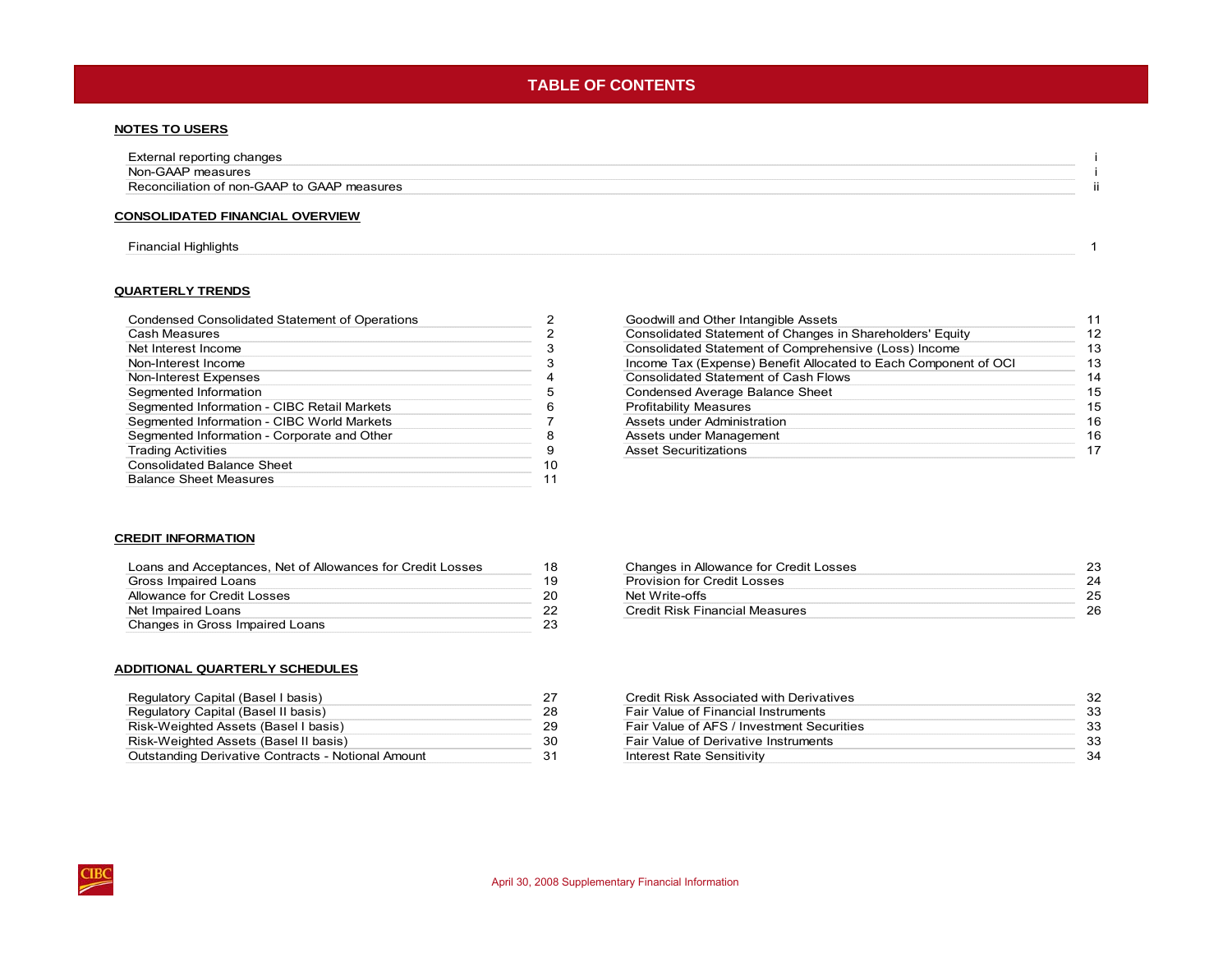#### **NOTES TO USERS NOTES TO USERS**

<span id="page-2-0"></span>This document is not audited and should be read in conjunction with our quarterly report to shareholders and news release for Q2/08 and the audited annual consolidated financial statements and accompanying management's discussion & analysis for the year ended October 31, 2007. Additional financial information is also available through our quarterly investor presentations as well as the quarterly conference call webcast.

#### **External reporting changes**

#### **First quarter**

We adopted the Internal Convergence of Capital Measurement and Capital Standards: a Revised Framework, commonly named as Basel II.

2. We moved our commercial banking line of business from CIBC World Markets to CIBC Retail Markets. Prior period information was restated.

3. We moved our securitization-related revenue from the lines of businesses (cards, mortgages and personal lending) to other within CIBC Retail Markets. Prior period information was restated.

4. We moved the investment consulting service revenue from retail brokerage to asset management, both within CIBC Retail Markets. Prior period information was restated.

5. We allocated the general allowance for credit losses between the strategic business lines (CIBC Retail Markets and CIBC World Markets). Prior to 2008, the general allowance (excluding FirstCaribbean International Bank) was included within Corporate and Other. Prior period information was not restated.

6. We reclassified the allowance for credit losses related to the undrawn credit facilities to other liabilities. Prior to 2008, it was included in allowance for credit losses. Prior period information was not restated.

#### **Non-GAAP measures**

We use <sup>a</sup> number of financial measures to assess the performance of our business lines. Some measures are calculated in accordance with GAAP, while other measures do not have <sup>a</sup> standardized meaning under GAAP and, accordingly, these measures, described below, may not be comparable to similar measures used by other companies. Investors may find these non-GAAP financial measures useful in analyzing financial performance.

This document references the following non-GAAP measures:

#### **Net interest income, taxable equivalent basis (TEB)**

We adjust net interest income to reflect tax-exempt income on an equivalent before-tax basis. The corresponding entry is made in the income tax expense. This measure enables comparability of net interest income arising from both taxable and tax-exempt sources. Net interest income (TEB) is used to calculate the efficiency ratio and trading revenue (TEB). We believe these measures permit uniform measurement, which may enable users of our financial information to make comparisons more readily.

#### **Economic capital**

Economic capital provides the financial framework to evaluate the returns of each business line, commensurate with the risk taken.

Economic capital is an estimate of the amount of equity capital required by the businesses to absorb losses consistent with our targeted risk rating over <sup>a</sup> one year horizon. It includes credit, market, operational and strategic risk capital. The economic capital methodologies that we employ quantify the level of inherent risk within our products, clients, and business lines, as required. The difference between our total equity capital and economic capital is held in Corporate and Other.

There is no comparable GAAP measure for economic capital.

#### **Economic profit**

Net income, adjusted for <sup>a</sup> charge on capital, determines economic profit. This measures the return generated by each business line in excess of our cost of capital, thus enabling users of our financial information to identify relative contributions to shareholder value.

Reconciliation of net income to economic profit is provided with segmented information on pages 6 to 7.

#### **Segmented return on equity**

We use return on equity (ROE) on <sup>a</sup> segmented basis as one of the measures for performance evaluation and resource allocation decisions.

While ROE for consolidated CIBC provides <sup>a</sup> measure of return on common equity, ROE on <sup>a</sup> segmented basis provides <sup>a</sup> similar metric related to the capital allocated to the segments. We use economic capital to calculate ROE on <sup>a</sup> segmented basis. As <sup>a</sup> result, segmented ROE is <sup>a</sup> non-GAAP measure.

#### **EPS and efficiency ratio on cash basis**

Cash basis measures are calculated by adjusting the amortization of other intangible assets to net income and non-interest expenses. Management believes these measures permit uniform measurement, which enables users of our financial information to make comparisons more readily.

#### **Reconciliation of non-GAAP to GAAP measures**

 The table on the following page provides <sup>a</sup> reconciliation of non-GAAP to GAAP measures.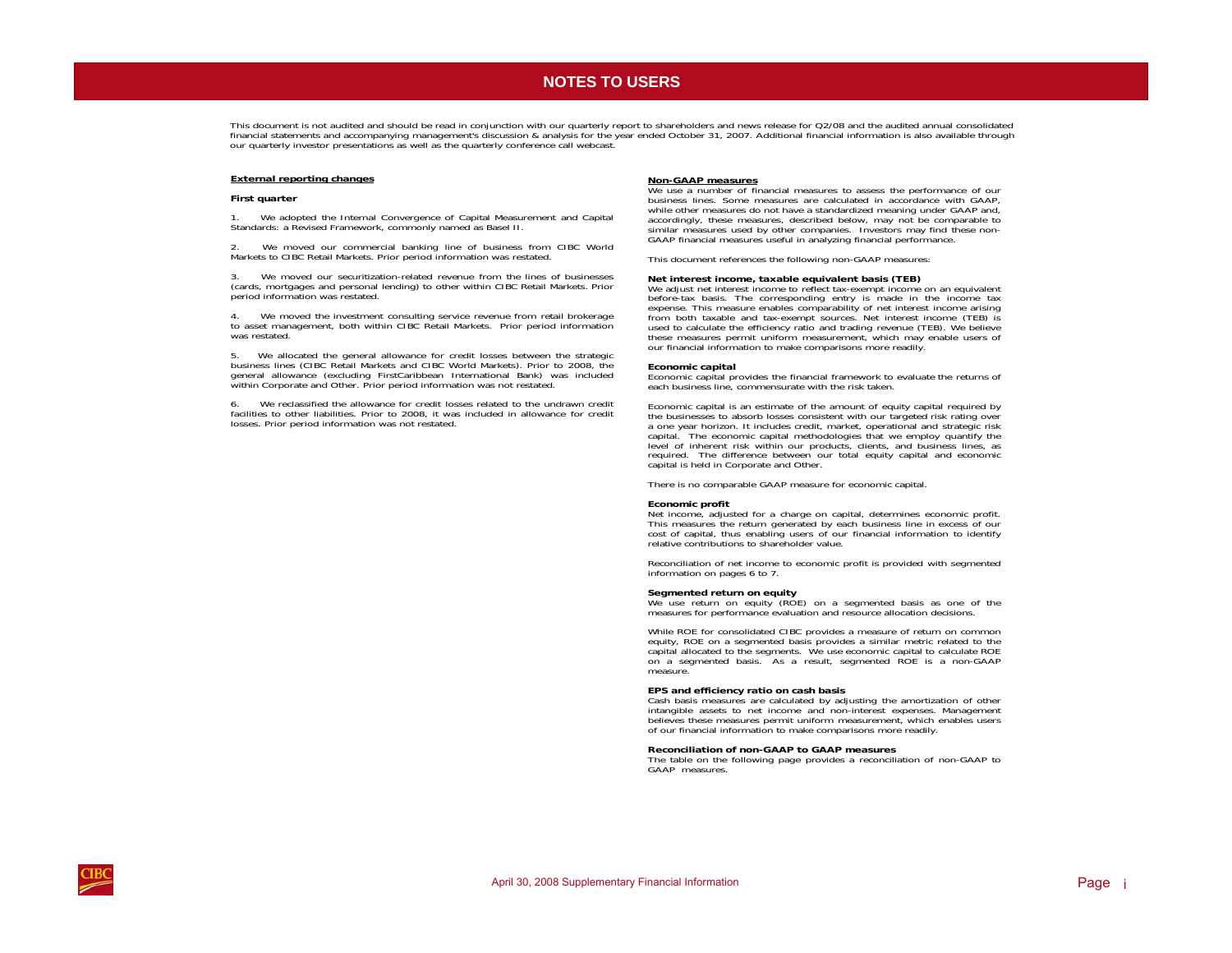### **NOTES TO USERS NOTES TO USERS**

### <span id="page-3-0"></span>**RECONCILIATION OF NON-GAAP TO GAAP MEASURES**

|                                               | Q2/08  | Q1/08  | Q4/07 | Q3/07 | Q2/07 | Q1/07 | Q4/06 | Q3/06 | Q2/06 | 2008<br>6M | 2007<br>6M | 2007<br>12M | 2006<br>12M |
|-----------------------------------------------|--------|--------|-------|-------|-------|-------|-------|-------|-------|------------|------------|-------------|-------------|
| Common share information<br>Per share (\$)    |        |        |       |       |       |       |       |       |       |            |            |             |             |
| Basic (loss) earnings                         | (3.00) | (4.39) | 2.55  | 2.33  | 2.29  | 2.13  | 2.34  | 1.88  | 1.65  | (7.31)     | 4.42       | 9.30        | 7.50        |
| Add: effect of non-cash items                 | 0.02   | 0.03   | 0.02  | 0.03  | 0.03  | 0.01  | 0.02  | 0.01  | 0.01  | 0.05       | 0.04       | 0.08        | 0.06        |
| Cash basic (loss) earnings                    | (2.98) | (4.36) | 2.57  | 2.36  | 2.32  | 2.14  | 2.36  | 1.89  | 1.66  | (7.26)     | 4.46       | 9.38        | 7.56        |
| Diluted (loss) earnings                       | (3.00) | (4.39) | 2.53  | 2.31  | 2.27  | 2.11  | 2.32  | 1.86  | 1.63  | (7.31)     | 4.37       | 9.21        | 7.43        |
| Add: effect of non-cash items                 | 0.02   | 0.03   | 0.02  | 0.03  | 0.02  | 0.01  | 0.02  | 0.01  | 0.02  | 0.05       | 0.04       | 0.09        | 0.06        |
| Cash diluted (loss) earnings                  | (2.98) | (4.36) | 2.55  | 2.34  | 2.29  | 2.12  | 2.34  | 1.87  | 1.65  | (7.26)     | 4.41       | 9.30        | 7.49        |
| <b>Financial measures</b>                     |        |        |       |       |       |       |       |       |       |            |            |             |             |
| Total revenue (\$ millions)                   | 126    | (521)  | 2,946 | 2,979 | 3,050 | 3,091 | 2,890 | 2,826 | 2,777 | (395)      | 6,141      | 12.066      | 11,351      |
| Add: adjustment for TEB                       | 60     | 61     | 116   | 65    | 54    | 62    | 77    | 59    | 42    | 121        | 116        | 297         | 224         |
| Revenue (TEB)                                 | 186    | (460)  | 3,062 | 3,044 | 3,104 | 3,153 | 2,967 | 2,885 | 2,819 | (274)      | 6,257      | 12,363      | 11,575      |
| Non-interest expenses                         | 1,788  | 1,761  | 1,874 | 1,819 | 1,976 | 1,943 | 1,892 | 1,883 | 1,836 | 3,549      | 3,919      | 7.612       | 7,488       |
| Less: amortization of other intangible assets | 10     | 10     | 11    | 11    | 12    | 5     | 8     | 7     |       | 20         | 17         | 39          | 29          |
| Non-interest expenses - cash basis            | 1.778  | 1,751  | 1,863 | 1,808 | 1,964 | 1,938 | 1,884 | 1,876 | 1,829 | 3.529      | 3,902      | 7,573       | 7,459       |
| Cash efficiency ratio (TEB)                   | n/m    | n/m    | 60.9% | 59.4% | 63.2% | 61.5% | 63.5% | 65.0% | 64.9% | n/m        | 62.3%      | 61.3%       | 64.4%       |
|                                               |        |        |       |       |       |       |       |       |       |            |            |             |             |

 $1$  In case of a loss, the effect of stock options potentially exercisable on diluted earnings (loss) per share will be anti-dilutive; therefore, basic and diluted earnings (loss) per share will be the same.

n/m - not meaningful due to the net loss.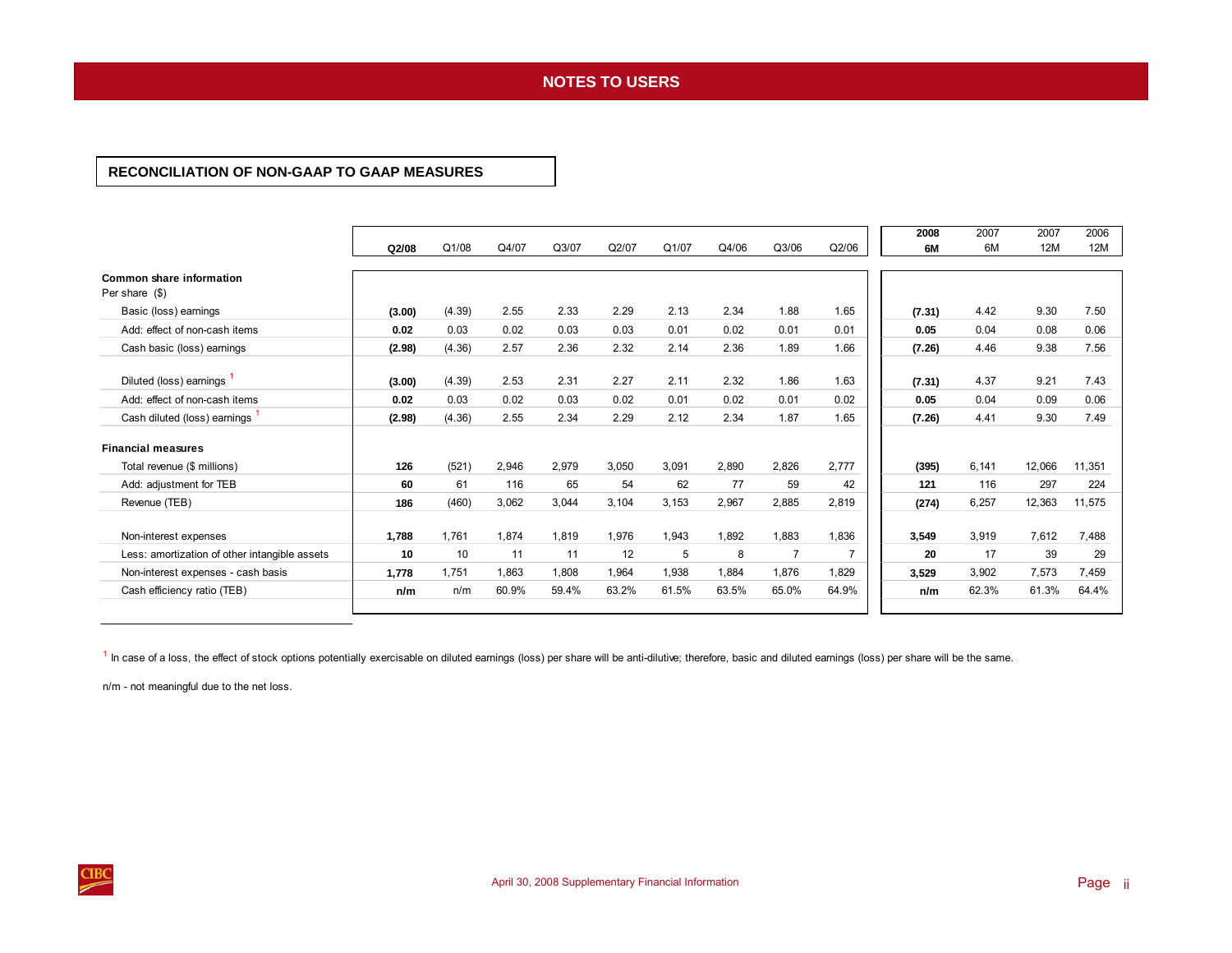### **FINANCIAL HIGHLIGHTS FINANCIAL HIGHLIGHTS**

<span id="page-4-0"></span>

|                                                        |                    |            |           |           |           |           |           |           |           | 2008        | 2007      | 2007      | 2006      |                                                               |
|--------------------------------------------------------|--------------------|------------|-----------|-----------|-----------|-----------|-----------|-----------|-----------|-------------|-----------|-----------|-----------|---------------------------------------------------------------|
|                                                        | Q2/08              | Q1/08      | Q4/07     | Q3/07     | Q2/07     | Q1/07     | Q4/06     | Q3/06     | Q2/06     | 6M          | 6M        | 12M       | 12M       |                                                               |
| Common share information                               |                    |            |           |           |           |           |           |           |           |             |           |           |           | In case of a loss, the effect                                 |
| Per share (\$)                                         |                    |            |           |           |           |           |           |           |           |             |           |           |           | of stock options potentially                                  |
| Basic (loss) earnings                                  | (3.00)             | (4.39)     | 2.55      | 2.33      | 2.29      | 2.13      | 2.34      | 1.88      | 1.65      | (7.31)      | 4.42      | 9.30      | 7.50      | exercisable on diluted                                        |
| Diluted (loss) earnings                                | (3.00)             | (4.39)     | 2.53      | 2.31      | 2.27      | 2.11      | 2.32      | 1.86      | 1.63      | (7.31)      | 4.37      | 9.21      | 7.43      | earnings (loss) per share<br>will be anti-dilutive; therefore |
| Dividends                                              | 0.87               | 0.87       | 0.87      | 0.77      | 0.77      | 0.70      | 0.70      | 0.70      | 0.68      | 1.74        | 1.47      | 3.11      | 2.76      | basic and diluted earnings                                    |
| Book value                                             | 29.01              | 32.76      | 33.31     | 33.05     | 32.67     | 31.85     | 29.59     | 27.96     | 26.61     | 29.01       | 32.67     | 33.31     | 29.59     | (loss) per share will be the                                  |
| Share price (\$)                                       |                    |            |           |           |           |           |           |           |           |             |           |           |           | same.                                                         |
| High                                                   | 74.17              | 99.81      | 103.30    | 106.75    | 104.00    | 102.00    | 87.87     | 83.63     | 86.00     | 99.81       | 104.00    | 106.75    | 87.87     | See Notes to users: Non-<br>GAAP measures.                    |
| Low                                                    | 56.94              | 64.70      | 87.00     | 92.37     | 97.70     | 88.96     | 77.95     | 73.94     | 77.95     | 56.94       | 88.96     | 87.00     | 72.90     | Average interest-earning                                      |
| Closing                                                | 74.17              | 73.25      | 102.00    | 92.50     | 97.70     | 100.88    | 87.60     | 77.25     | 82.75     | 74.17       | 97.70     | 102.00    | 87.60     | assets include interest-                                      |
| Shares outstanding (thousands)<br>Average basic        |                    | 338,732    | 334,849   | 335,755   | 337,320   | 336,486   | 335,522   | 335,513   | 335,147   | 359.512     | 336,896   | 336,092   | 335, 135  | bearing deposits with banks.                                  |
| Average diluted                                        | 380.754<br>382.377 | 340.811    | 337.927   | 338,691   | 340,613   | 339,942   | 338,737   | 338,461   | 338.544   | 361.366     | 340.272   | 339.316   | 338,360   | securities, securities<br>borrowed or purchased               |
| End of period                                          | 380,770            | 380,650    | 334,989   | 334,595   | 337,487   | 337,139   | 335,977   | 335,332   | 335,519   | 380,770     | 337,487   | 334.989   | 335,977   | under resale agreements,                                      |
| Market capitalization (\$ millions)                    | 28,242             | 27,883     | 34,169    | 30,950    | 32,972    | 34,011    | 29,432    | 25,904    | 27,764    | 28.242      | 32,972    | 34,169    | 29,432    | and loans.                                                    |
| Value measures                                         |                    |            |           |           |           |           |           |           |           |             |           |           |           | Includes assets under                                         |
| Price to earnings multiple (12 month trailing)         | n/m                | 26.9       | 11.1      | 10.3      | 11.4      | 12.7      | 11.8      | 10.8      | n/m       | n/m         | 11.4      | 11.1      | 11.8      | administration or custody of<br>CIBC Mellon Global            |
| Dividend yield (based on closing share price)          | 4.8%               | 4.7%       | 3.4%      | 3.3%      | 3.2%      | 2.8%      | 3.2%      | 3.6%      | 3.4%      | 4.7%        | 3.0%      | 3.0%      | 3.2%      | Securities Services                                           |
| Dividend payout ratio                                  | n/m                | n/m        | 34.1%     | 33.0%     | 33.7%     | 32.9%     | 29.9%     | 37.3%     | 41.4%     | n/m         | 33.3%     | 33.4%     | 36.8%     | Company, which is a 50/50                                     |
| Market value to book value ratio                       | 2.56               | 2.24       | 3.06      | 2.80      | 2.99      | 3.17      | 2.96      | 2.76      | 3.11      | 2.56        | 2.99      | 3.06      | 2.96      | joint venture between CIBC<br>and The Bank of New York        |
| Financial results (\$ millions)                        |                    |            |           |           |           |           |           |           |           |             |           |           |           | Mellon. See assets under                                      |
| Total revenue                                          | 126                | (521)      | 2,946     | 2,979     | 3,050     | 3,091     | 2,890     | 2,826     | 2,777     | (395)       | 6,141     | 12,066    | 11,351    | administration on page 16.                                    |
| Provision for credit losses                            | 176                | 172        | 132       | 162       | 166       | 143       | 92        | 152       | 138       | 348         | 309       | 603       | 548       | Debt ratings - S & P -                                        |
| Non-interest expenses                                  | 1,788              | 1,761      | 1,874     | 1,819     | 1,976     | 1,943     | 1,892     | 1,883     | 1,836     | 3.549       | 3,919     | 7,612     | 7,488     | Senior Long Term: A+;                                         |
| Net (loss) income                                      | (1, 111)           | (1, 456)   | 884       | 835       | 807       | 770       | 819       | 662       | 585       | (2, 567)    | 1,577     | 3,296     | 2,646     | Moody's - Senior Long Term<br>Aa2                             |
| <b>Financial measures</b>                              |                    |            |           |           |           |           |           |           |           |             |           |           |           | Beginigng in Q1/08, the                                       |
| Efficiency ratio                                       | n/m                | n/m        | 63.6%     | 61.1%     | 64.8%     | 62.9%     | 65.5%     | 66.6%     | 66.1%     | n/m         | 63.8%     | 63.1%     | 66.0%     | balance sheet quality                                         |
| Cash efficiency ratio (TEB)                            | n/m                | n/m        | 60.9%     | 59.4%     | 63.2%     | 61.5%     | 63.5%     | 65.0%     | 64.9%     | n/m         | 62.3%     | 61.3%     | 64.4%     | measures are based upon                                       |
| Return on equity                                       | $(37.6)\%$         | (52.9)%    | 30.3%     | 28.3%     | 28.9%     | 27.1%     | 32.5%     | 27.2%     | 25.7%     | $(45.0)\%$  | 28.0%     | 28.7%     | 27.9%     | Basel II framework whereas<br>the prior quarters were         |
| Net interest margin                                    | 1.57%              | 1.33%      | 1.45%     | 1.41%     | 1.36%     | 1.33%     | 1.50%     | 1.53%     | 1.47%     | 1.45%       | 1.34%     | 1.39%     | 1.52%     | based upon Basel I                                            |
| Net interest margin on average interest-earning assets | 1.85%              | 1.57%      | 1.67%     | 1.61%     | 1.55%     | 1.52%     | 1.72%     | 1.77%     | 1.71%     | 1.71%       | 1.54%     | 1.59%     | 1.76%     | methodology.                                                  |
| Return on average assets                               | (1.29)%            | (1.68)%    | 1.03%     | 1.00%     | 1.02%     | 0.97%     | 1.08%     | 0.90%     | 0.83%     | (1.49)%     | 0.99%     | 1.00%     | 0.91%     | The ratio represents the                                      |
| Return on average interest-earning assets <sup>3</sup> | (1.52)%            | (1.98)%    | 1.19%     | 1.14%     | 1.16%     | 1.10%     | 1.25%     | 1.04%     | 0.97%     | (1.75)%     | 1.13%     | 1.15%     | 1.05%     | amount of capital attributed<br>to the business lines as at   |
| Total shareholder return                               | 2.59%              | $(27.3)\%$ | 11.2%     | (4.6)%    | (2.4)%    | 16.0%     | 14.3%     | (5.8)%    | 4.4%      | $(25.42)\%$ | 13.2%     | 20.2%     | 25.6%     | the end of the period.                                        |
| On- and off-balance sheet information (\$ millions)    |                    |            |           |           |           |           |           |           |           |             |           |           |           | Regular workforce                                             |
| Cash, deposits with banks and securities               | 92.189             | 99,411     | 100,247   | 102, 143  | 100,204   | 108,482   | 95,351    | 93,163    | 90,295    | 92.189      | 100,204   | 100,247   | 95,351    | headcount comprises                                           |
| Loans and acceptances                                  | 174,580            | 171,090    | 170.678   | 167,828   | 164,797   | 159,530   | 151.916   | 149.224   | 145,826   | 174,580     | 164,797   | 170.678   | 151,916   | regular working full-time and<br>part-time employees, base    |
| <b>Total assets</b>                                    | 343.063            | 347.734    | 342,178   | 338,881   | 326,580   | 322,608   | 303.984   | 294.990   | 290.721   | 343.063     | 326,580   | 342.178   | 303,984   | plus commissioned                                             |
| Deposits                                               | 238,203            | 239,976    | 231.672   | 230,208   | 221.169   | 223.625   | 202,891   | 200,015   | 193,503   | 238,203     | 221,169   | 231.672   | 202,891   | employees, and 100%                                           |
| Common shareholders' equity                            | 11,046             | 12.472     | 11.158    | 11,058    | 11,025    | 10,736    | 9.941     | 9.377     | 8,929     | 11,046      | 11,025    | 11.158    | 9.941     | commissioned employees.<br>Full-time employees are            |
| Average assets                                         | 349,005            | 344,528    | 340.236   | 331,553   | 326,088   | 316,122   | 299.513   | 291,395   | 288,428   | 346,742     | 321,023   | 328.520   | 291,277   | counted as one and part-                                      |
| Average interest-earning assets                        | 296,427            | 293,166    | 294,591   | 290, 157  | 285,127   | 276,799   | 260,569   | 251,607   | 248,198   | 294,778     | 280,895   | 286,682   | 251,437   | time employees as one-half                                    |
| Average common shareholders' equity                    | 12,328             | 11,181     | 11.191    | 10,992    | 10.964    | 10,474    | 9.601     | 9,167     | 8.803     | 11,748      | 10,715    | 10,905    | 9.016     | n/m - not meaningful due to                                   |
| Assets under administration                            | 1,205,077          | 1,169,570  | 1,187,567 | 1,124,079 | 1,165,585 | 1,122,184 | 1,068,600 | 1,027,931 | 1,027,927 | 1,205,077   | 1,165,585 | 1,187,567 | 1,068,600 | the net loss during the                                       |
| Balance sheet quality measures                         |                    |            |           |           |           |           |           |           |           |             |           |           |           | quarter or over the 12 month                                  |
| Common equity to risk-weighted assets <sup>6</sup>     | 9.6%               | 10.6%      | 8.8%      | 8.8%      | 8.7%      | 8.7%      | 8.7%      | 8.0%      | 7.8%      | 9.6%        | 8.7%      | 8.8%      | 8.7%      | trailing period.                                              |
| Risk-weighted assets (\$ billions)                     | 114.8              | 117.4      | 127.4     | 125.0     | 127.2     | 124.1     | 114.8     | 117.0     | 115.1     | 114.8       | 127.2     | 127.4     | 114.8     |                                                               |
| Tier 1 capital ratio                                   | 10.5%              | 11.4%      | 9.7%      | 9.7%      | 9.5%      | 9.6%      | 10.4%     | 9.6%      | 9.2%      | 10.5%       | 9.5%      | 9.7%      | 10.4%     |                                                               |
| Total capital ratio <sup>6</sup>                       | 14.4%              | 15.2%      | 13.9%     | 13.7%     | 14.1%     | 14.1%     | 14.5%     | 14.0%     | 13.7%     | 14.4%       | 14.1%     | 13.9%     | 14.5%     |                                                               |
| Other information<br>Retail/wholesale ratio            |                    | 71%/29%    | 73%/27%   |           | 73%/27%   |           | 72%/28%   | 70%/30%   | 74%/26%   |             | 73%/27%   | 73%/27%   | 72%/28%   |                                                               |
|                                                        | 68%/32%            |            |           | 76%/24%   |           | 74%/26%   |           |           |           | 68%/32%     |           |           |           |                                                               |
| Regular workforce headcount                            | 40,345             | 40,237     | 40,457    | 40,315    | 40,488    | 40,559    | 37,016    | 36,781    | 36,741    | 40,345      | 40,488    | 40,457    | 37,016    |                                                               |

April 30, 2008 Supplementary Financial Information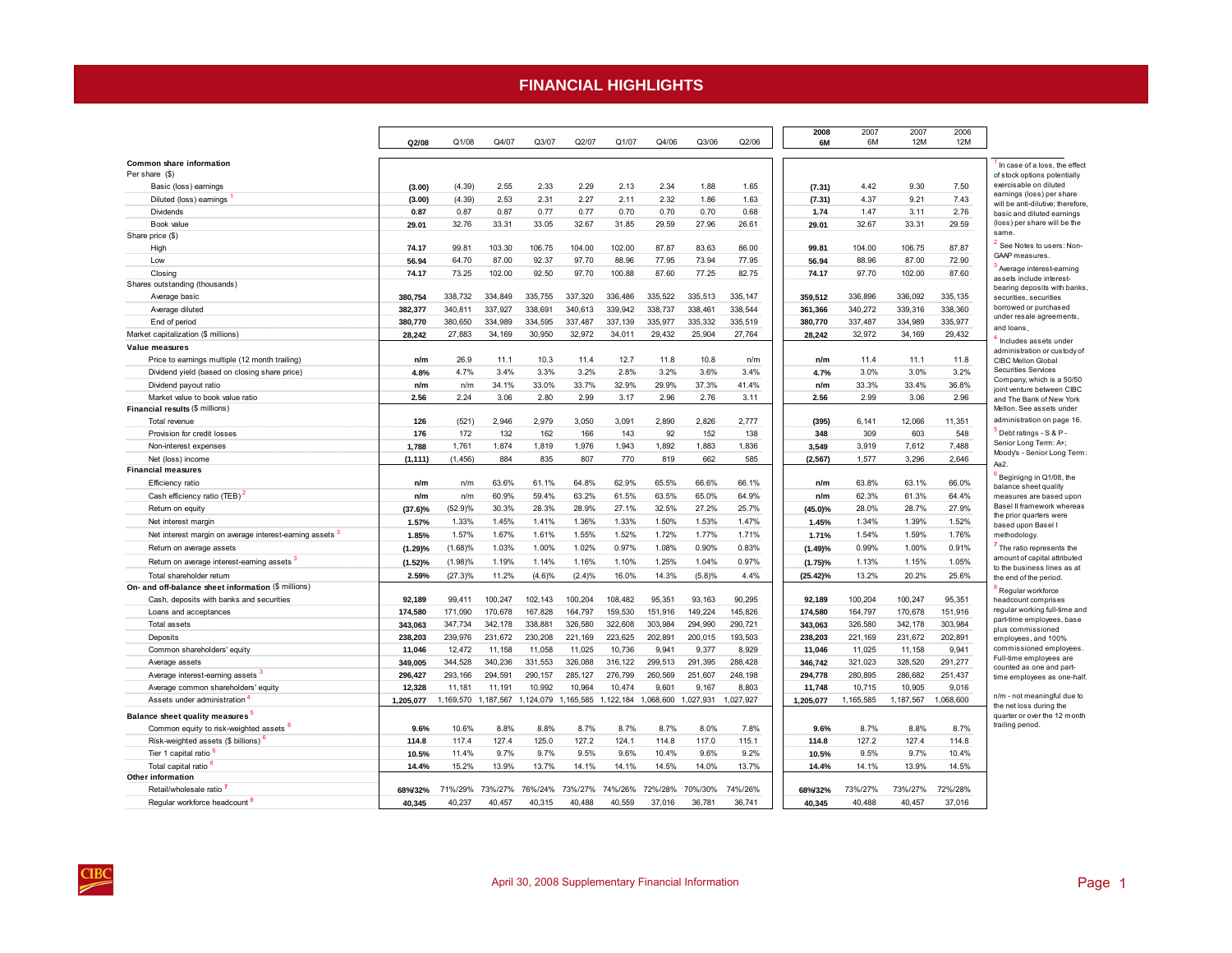## **CONDENSED CONSOLIDATED STATEMENT OF OPERATIONS**

<span id="page-5-0"></span>

| (\$ millions)                                                   |          |          |                          |       |                          |       |                          |                          |       | 2008     | 2007  | 2007   | 2006       |
|-----------------------------------------------------------------|----------|----------|--------------------------|-------|--------------------------|-------|--------------------------|--------------------------|-------|----------|-------|--------|------------|
|                                                                 | Q2/08    | Q1/08    | Q4/07                    | Q3/07 | Q2/07                    | Q1/07 | Q4/06                    | Q3/06                    | Q2/06 | 6M       | 6M    | 12M    | <b>12M</b> |
|                                                                 |          |          |                          |       |                          |       |                          |                          |       |          |       |        |            |
| Net interest income                                             | 1,349    | .154     | 1,240                    | 1,180 | 1,079                    | .059  | 1,130                    | 1,121                    | 1,036 | 2,503    | 2,138 | 4,558  | 4,435      |
| Non-interest income                                             | (1, 223) | (1,675)  | 1,706                    | 1,799 | 1,971                    | 2,032 | 1,760                    | 1,705                    | 1.741 | (2,898)  | 4,003 | 7,508  | 6,916      |
| <b>Total revenue</b>                                            | 126      | (521)    | 2,946                    | 2,979 | 3,050                    | 3,091 | 2,890                    | 2,826                    | 2,777 | (395)    | 6,141 | 12,066 | 11,351     |
| <b>Provision for credit losses</b>                              | 176      | 172      | 132                      | 162   | 166                      | 143   | 92                       | 152                      | 138   | 348      | 309   | 603    | 548        |
| Non-interest expenses                                           | 1,788    | 1.761    | 1,874                    | 1,819 | 1,976                    | 1,943 | 1,892                    | 1,883                    | 1,836 | 3,549    | 3,919 | 7,612  | 7,488      |
| (Loss) income before income taxes and non-controlling interests | (1, 838) | (2, 454) | 940                      | 998   | 908                      | 1.005 | 906                      | 791                      | 803   | (4,292)  | 1,913 | 3,851  | 3,315      |
| Income tax (benefit) expense                                    | (731)    | (1,002)  | 45                       | 157   | 91                       | 231   | 87                       | 125                      | 190   | (1,733)  | 322   | 524    | 640        |
|                                                                 | (1, 107) | (1, 452) | 895                      | 841   | 817                      | 774   | 819                      | 666                      | 613   | (2, 559) | 1,591 | 3,327  | 2,675      |
| Non-controlling interests                                       |          |          | 11                       | 6     | 10                       | 4     | $\overline{\phantom{0}}$ | 4                        | 28    |          | 14    | 31     | 29         |
| Net (loss) income                                               | (1, 111) | (1, 456) | 884                      | 835   | 807                      | 770   | 819                      | 662                      | 585   | (2, 567) | 1,577 | 3,296  | 2,646      |
| Dividends on preferred shares                                   | 30       | 30       | 30                       | 36    | 35                       | 38    | 33                       | 33                       | 33    | 60       | 73    | 139    | 132        |
| Premium on redemption of preferred shares classified as equity  |          |          | $\overline{\phantom{a}}$ | 16    | $\overline{\phantom{a}}$ | 16    | $\overline{\phantom{a}}$ | $\overline{\phantom{a}}$ | ۰     |          | 16    | 32     |            |
| Net (loss) income applicable to common shares                   | (1, 141) | (1, 486) | 854                      | 783   | 772                      | 716   | 786                      | 629                      | 552   | (2,627)  | ,488  | 3,125  | 2,514      |

# **CASH MEASURES** <sup>1</sup>

|                                                             |          |          |         |         |         |         |         |         |         | 2008     | 2007    | 2007    | 2006     |
|-------------------------------------------------------------|----------|----------|---------|---------|---------|---------|---------|---------|---------|----------|---------|---------|----------|
|                                                             | Q2/08    | Q1/08    | Q4/07   | Q3/07   | Q2/07   | Q1/07   | Q4/06   | Q3/06   | Q2/06   | 6M       | 6M      | 12M     | 12M      |
|                                                             |          |          |         |         |         |         |         |         |         |          |         |         |          |
| Cash net (loss) income (\$ millions)                        |          |          |         |         |         |         |         |         |         |          |         |         |          |
| Net (loss) income applicable to common shares               | (1, 141) | (1, 486) | 854     | 783     | 772     | 716     | 786     | 629     | 552     | (2,627)  | 1,488   | 3,125   | 2,514    |
| After-tax effect of amortization of other intangible assets | 8        |          | 8       | 8       | 9       |         | 5       | 5       |         | 16       | 13      | 29      | 20       |
|                                                             | (1, 133) | (1, 478) | 862     | 791     | 781     | 720     | 791     | 634     | 557     | (2,611)  | 1,501   | 3,154   | 2,534    |
| Average common shareholders' equity (\$ millions)           |          |          |         |         |         |         |         |         |         |          |         |         |          |
| Average common shareholders' equity                         | 12.328   | 11,181   | 11,191  | 10,992  | 10,964  | 10,474  | 9,601   | 9,167   | 8,803   | 11.748   | 10,715  | 10,905  | 9,016    |
| <b>Cash measures</b>                                        |          |          |         |         |         |         |         |         |         |          |         |         |          |
| Average number of common shares - basic (thousands)         | 380.754  | 338.732  | 334.849 | 335.755 | 337.320 | 336,486 | 335.522 | 335.513 | 335,147 | 359.512  | 336,896 | 336,092 | 335, 135 |
| Average number of common shares - diluted (thousands)       | 382,377  | 340.811  | 337,927 | 338,691 | 340,613 | 339,942 | 338,737 | 338,461 | 338,544 | 361,366  | 340,272 | 339,316 | 338,360  |
| Cash basis (loss) earnings per share - basic                | \$(2.98) | \$(4.36) | \$2.57  | \$2.36  | \$2.32  | \$2.14  | \$2.36  | \$1.89  | \$1.66  | \$(7.26) | \$4.46  | \$9.38  | \$7.56   |
| Cash basis (loss) earnings per share - diluted              | \$(2.98) | \$(4.36) | \$2.55  | \$2.34  | \$2.29  | \$2.12  | \$2.34  | \$1.87  | \$1.65  | \$(7.26) | \$4.41  | \$9.30  | \$7.49   |

<sup>1</sup> See Notes to users: Non-GAAP measures.

 $^2$  In case of a loss, the effect of stock options potentially exercisable on diluted earnings (loss) per share will be the tame. (loss) per share will be the same.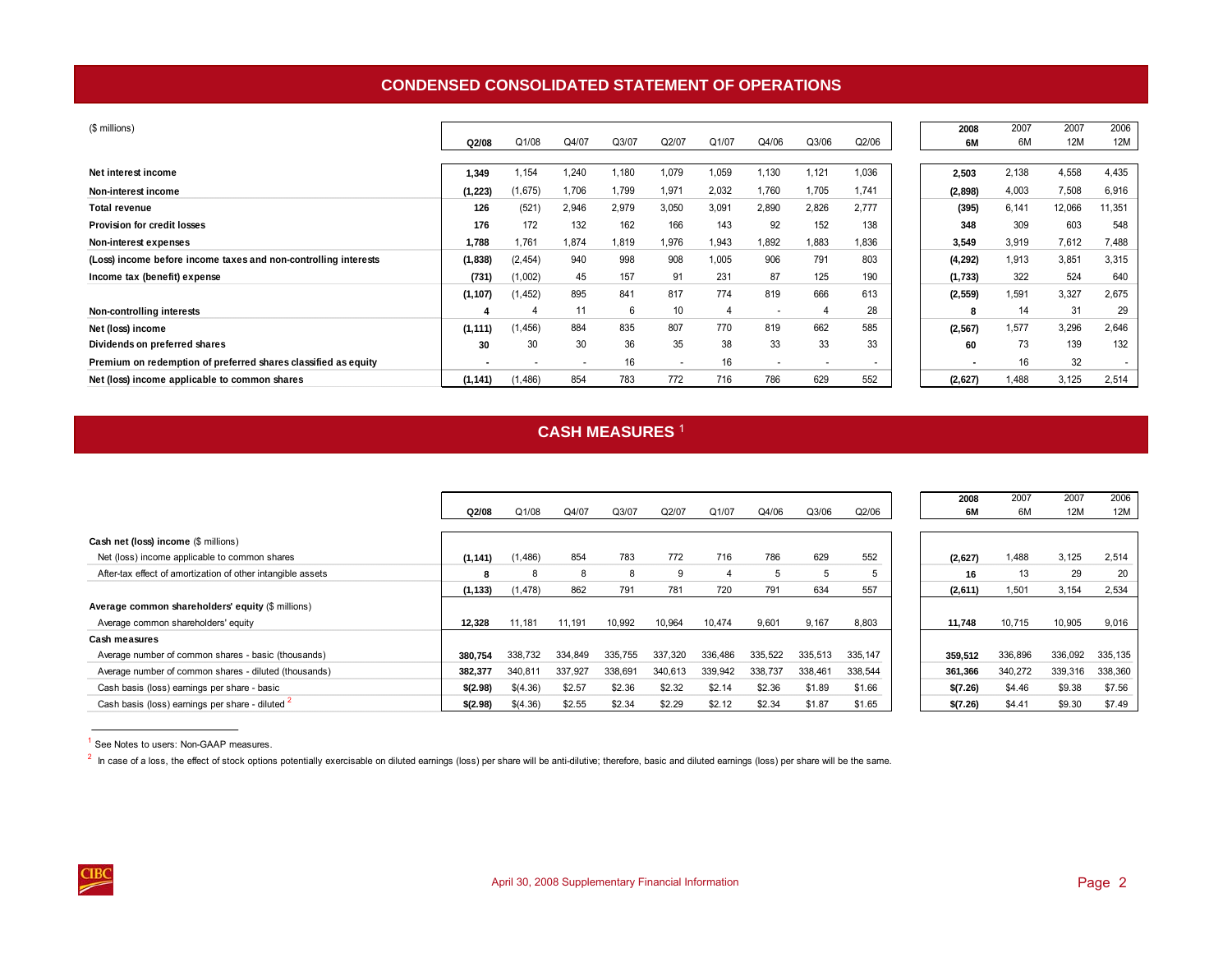#### **NET INTEREST INCOME**

<span id="page-6-0"></span>

| (\$ millions)                                            | Q2/08 | Q1/08 | Q4/07 | Q3/07 | Q2/07 | Q1/07 | Q4/06 | Q3/06 | Q2/06 | 2008<br>6M | 2007<br>6M | 2007<br>12M | 2006<br>12M |
|----------------------------------------------------------|-------|-------|-------|-------|-------|-------|-------|-------|-------|------------|------------|-------------|-------------|
| Interest income                                          |       |       |       |       |       |       |       |       |       |            |            |             |             |
| Loans                                                    | 2,310 | 2,582 | 2,583 | 2,501 | 2,350 | 2,304 | 2,279 | 2,206 | 2,008 | 4,892      | 4,654      | 9,738       | 8,526       |
| Securities borrowed or purchased under resale agreements | 419   | 529   | 564   | 596   | 499   | 472   | 467   | 402   | 366   | 948        | 971        | 2,131       | 1,568       |
| Securities                                               | 697   | 664   | 869   | 755   | 719   | 762   | 778   | 707   | 640   | 1,361      | 1,481      | 3,105       | 2,745       |
| Deposits with banks                                      | 192   | 230   | 222   | 212   | 200   | 173   | 130   | 115   | 98    | 422        | 373        | 807         | 430         |
|                                                          | 3,618 | 4,005 | 4,238 | 4,064 | 3,768 | 3,711 | 3,654 | 3,430 | 3,112 | 7,623      | 7,479      | 15,781      | 13,269      |
| Interest expense                                         |       |       |       |       |       |       |       |       |       |            |            |             |             |
| Deposits                                                 | 1,747 | 2,208 | 2,216 | 2,003 | 1,928 | 1,903 | 1,742 | 1,591 | 1,444 | 3,955      | 3,831      | 8,050       | 6,105       |
| Other liabilities                                        | 452   | 563   | 697   | 798   | 678   | 665   | 696   | 633   | 552   | 1,015      | 1,343      | 2,838       | 2,398       |
| Subordinated indebtedness                                | 62    | 72    | 77    | 76    | 75    | 76    | 78    | 78    | 72    | 134        | 151        | 304         | 300         |
| Preferred share liabilities                              | 8     | 8     | 8     | -     | 8     | 8     | 8     |       | 8     | 16         | 16         | 31          | 31          |
|                                                          | 2,269 | 2,851 | 2,998 | 2,884 | 2,689 | 2,652 | 2,524 | 2,309 | 2,076 | 5,120      | 5,341      | 11,223      | 8,834       |
| Net interest income                                      | 1.349 | 1.154 | 1,240 | 1,180 | 1,079 | 1,059 | 1,130 | 1,121 | 1,036 | 2.503      | 2,138      | 4,558       | 4,435       |

#### **NON-INTEREST INCOME**

| (\$ millions)                                                  | Q2/08    | Q1/08    | Q4/07 | Q3/07 | Q2/07 | Q1/07 | Q4/06                    | Q3/06                    | Q2/06                    | 2008<br>6M | 2007<br>6M | 2007<br>12M | 2006<br>12M              |
|----------------------------------------------------------------|----------|----------|-------|-------|-------|-------|--------------------------|--------------------------|--------------------------|------------|------------|-------------|--------------------------|
| Underwriting and advisory fees                                 | 88       | 176      | 190   | 192   | 178   | 185   | 165                      | 137                      | 137                      | 264        | 363        | 745         | 619                      |
| Deposit and payment fees                                       | 191      | 195      | 200   | 205   | 193   | 193   | 195                      | 201                      | 187                      | 386        | 386        | 791         | 778                      |
| Credit fees                                                    | 56       | 60       | 59    | 77    | 82    | 69    | 107                      | 77                       | 62                       | 116        | 151        | 287         | 334                      |
| Card fees                                                      | 67       | 77       | 72    | 68    | 60    | 70    | 74                       | 61                       | 52                       | 144        | 130        | 270         | 251                      |
| Investment management and custodial fees                       | 131      | 136      | 139   | 136   | 130   | 130   | 127                      | 120                      | 118                      | 267        | 260        | 535         | 479                      |
| Mutual fund fees                                               | 204      | 212      | 218   | 226   | 216   | 212   | 203                      | 201                      | 201                      | 416        | 428        | 872         | 799                      |
| Insurance fees, net of claims                                  | 63       | 58       | 59    | 55    | 62    | 58    | 57                       | 63                       | 46                       | 121        | 120        | 234         | 224                      |
| Commissions on securities transactions                         | 133      | 170      | 196   | 224   | 226   | 229   | 206                      | 204                      | 230                      | 303        | 455        | 875         | 869                      |
| Trading revenue                                                | (2, 401) | (3, 127) | (378) | 35    | 296   | 375   | 285                      | 275                      | 307                      | (5, 528)   | 671        | 328         | 1,129                    |
| Available-for-sale / Investment securities gains (losses), net | 12       | (49)     | 133   | 137   | 119   | 132   | 27                       | 51                       | (5)                      | (37)       | 251        | 521         | 71                       |
| FVO revenue                                                    | (18)     | (29)     | 9     | 45    | 59    | 43    | $\overline{\phantom{a}}$ | $\overline{\phantom{a}}$ | $\overline{\phantom{0}}$ | (47)       | 102        | 156         | $\overline{\phantom{a}}$ |
| Income from securitized assets                                 | 146      | 144      | 103   | 121   | 136   | 129   | 126                      | 113                      | 129                      | 290        | 265        | 489         | 484                      |
| Foreign exchange other than trading                            | 3        | 132      | 100   | 105   | 101   | 84    | 62                       | 70                       | 104                      | 135        | 185        | 390         | 300                      |
| Other                                                          | 102      | 170      | 606   | 173   | 113   | 123   | 126                      | 132                      | 173                      | 272        | 236        | 1,015       | 579                      |
| Total non-interest income                                      | (1, 223) | (1,675)  | 1,706 | 1.799 | 1.971 | 2,032 | 1.760                    | 1.705                    | 1.741                    | (2,898)    | 4,003      | 7,508       | 6,916                    |

<sup>1</sup> Represents revenue from financial instruments designated at fair value and related hedges.

<sup>2</sup> Includes foreign exchange revenue arising from translation of foreign currency denominated positions, eamed on foreign exchange transactions, foreign currency related economic hedging activities and for periods beginni portion of foreign currency related accounting hedges. Also includes accumulated exchange gains and losses within accumulated other comprehensive income recognized in income as a result of reduction in the net investment i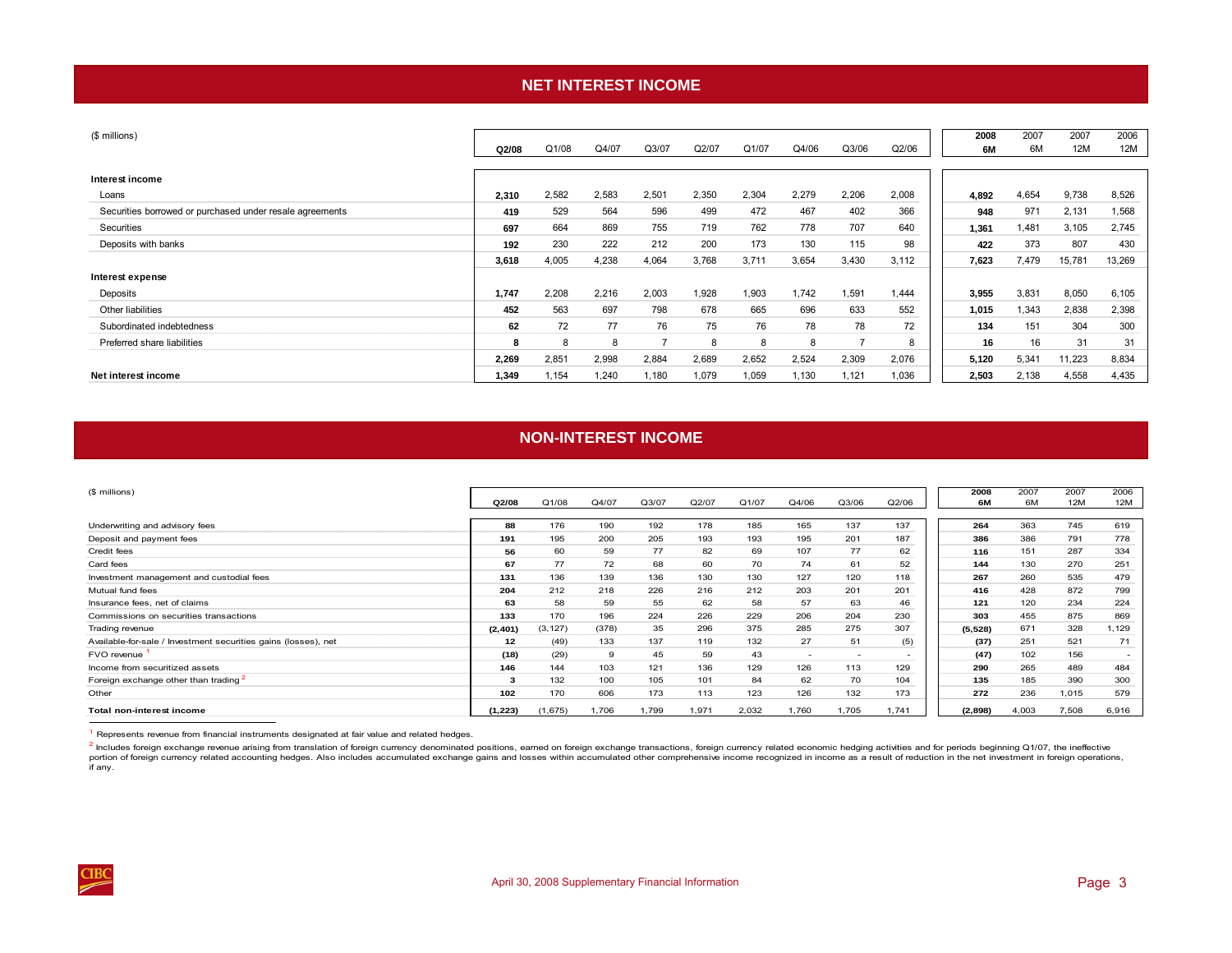# **NON-INTEREST EXPENSES**

<span id="page-7-0"></span>

| (\$ millions)                             |       |       |       |       |       |       |       |       |       | 2008  | 2007  | 2007       | 2006  |
|-------------------------------------------|-------|-------|-------|-------|-------|-------|-------|-------|-------|-------|-------|------------|-------|
|                                           | Q2/08 | Q1/08 | Q4/07 | Q3/07 | Q2/07 | Q1/07 | Q4/06 | Q3/06 | Q2/06 | 6M    | 6M    | <b>12M</b> | 12M   |
| <b>Employee compensation and benefits</b> |       |       |       |       |       |       |       |       |       |       |       |            |       |
| <b>Salaries</b>                           | 570   | 588   | 589   | 564   | 550   | 555   | 517   | 535   | 499   | 1,158 | 1.105 | 2.258      | 2.076 |
| Incentive bonuses                         | 83    | 137   | 148   | 216   | 267   | 295   | 237   | 255   | 227   | 220   | 562   | 926        | 971   |
| Commissions                               | 136   | 135   | 144   | 156   | 151   | 162   | 156   | 141   | 164   | 271   | 313   | 613        | 609   |
|                                           |       |       |       |       |       |       | 154   |       |       |       |       |            |       |
| <b>Benefits</b>                           | 144   | 134   | 125   | 164   | 158   | 148   |       | 159   | 164   | 278   | 306   | 595        | 632   |
|                                           | 933   | 994   | 1,006 | 1,100 | 1,126 | 1,160 | 1,064 | 1,090 | 1,054 | 1,927 | 2,286 | 4,392      | 4,288 |
| Occupancy costs                           |       |       |       |       |       |       |       |       |       |       |       |            |       |
| Rent and maintenance                      | 120   | 122   | 127   | 128   | 126   | 127   | 115   | 113   | 122   | 242   | 253   | 508        | 473   |
| Depreciation                              | 22    | 23    | 21    | 24    | 26    | 23    | 21    | 23    | 22    | 45    | 49    | 94         | 89    |
|                                           | 142   | 145   | 148   | 152   | 152   | 150   | 136   | 136   | 144   | 287   | 302   | 602        | 562   |
| Computer and office equipment             |       |       |       |       |       |       |       |       |       |       |       |            |       |
| Rent and maintenance                      | 236   | 233   | 254   | 251   | 246   | 233   | 256   | 251   | 245   | 469   | 479   | 984        | 994   |
| Depreciation                              | 29    | 29    | 29    | 28    | 33    | 30    | 30    | 27    | 29    | 58    | 63    | 120        | 117   |
|                                           | 265   | 262   | 283   | 279   | 279   | 263   | 286   | 278   | 274   | 527   | 542   | 1,104      | 1,111 |
| <b>Communications</b>                     |       |       |       |       |       |       |       |       |       |       |       |            |       |
| Telecommunications                        | 28    | 32    | 36    | 36    | 35    | 34    | 33    | 33    | 33    | 60    | 69    | 141        | 133   |
| Postage and courier                       | 26    | 26    | 25    | 24    | 34    | 21    | 24    | 25    | 24    | 52    | 55    | 104        | 98    |
| Stationery                                | 18    | 16    | 20    | 17    | 19    | 16    | 16    | 16    | 18    | 34    | 35    | 72         | 66    |
|                                           | 72    | 74    | 81    | 77    | 88    | 71    | 73    | 74    | 75    | 146   | 159   | 317        | 297   |
| Advertising and business development      | 58    | 53    | 71    | 59    | 66    | 50    | 68    | 53    | 54    | 111   | 116   | 246        | 222   |
| <b>Professional fees</b>                  | 61    | 51    | 51    | 45    | 43    | 39    | 43    | 35    | 41    | 112   | 82    | 178        | 163   |
| <b>Business and capital taxes</b>         | 35    | 25    | 37    | 31    | 34    | 35    | 36    | 33    | 35    | 60    | 69    | 137        | 135   |
| Other                                     | 222   | 157   | 197   | 76    | 188   | 175   | 186   | 184   | 159   | 379   | 363   | 636        | 710   |
| Non-interest expenses                     | 1,788 | 1.761 | 1.874 | 1,819 | 1.976 | 1,943 | 1.892 | 1.883 | 1,836 | 3,549 | 3,919 | 7.612      | 7,488 |
| Non-interest expenses to revenue ratio    | n/m   | n/m   | 63.6% | 61.1% | 64.8% | 62.9% | 65.5% | 66.6% | 66.1% | n/m   | 63.8% | 63.1%      | 66.0% |

n/m - not meaningful due to the net loss.

 $\frac{\text{CIRC}}{\text{C}}$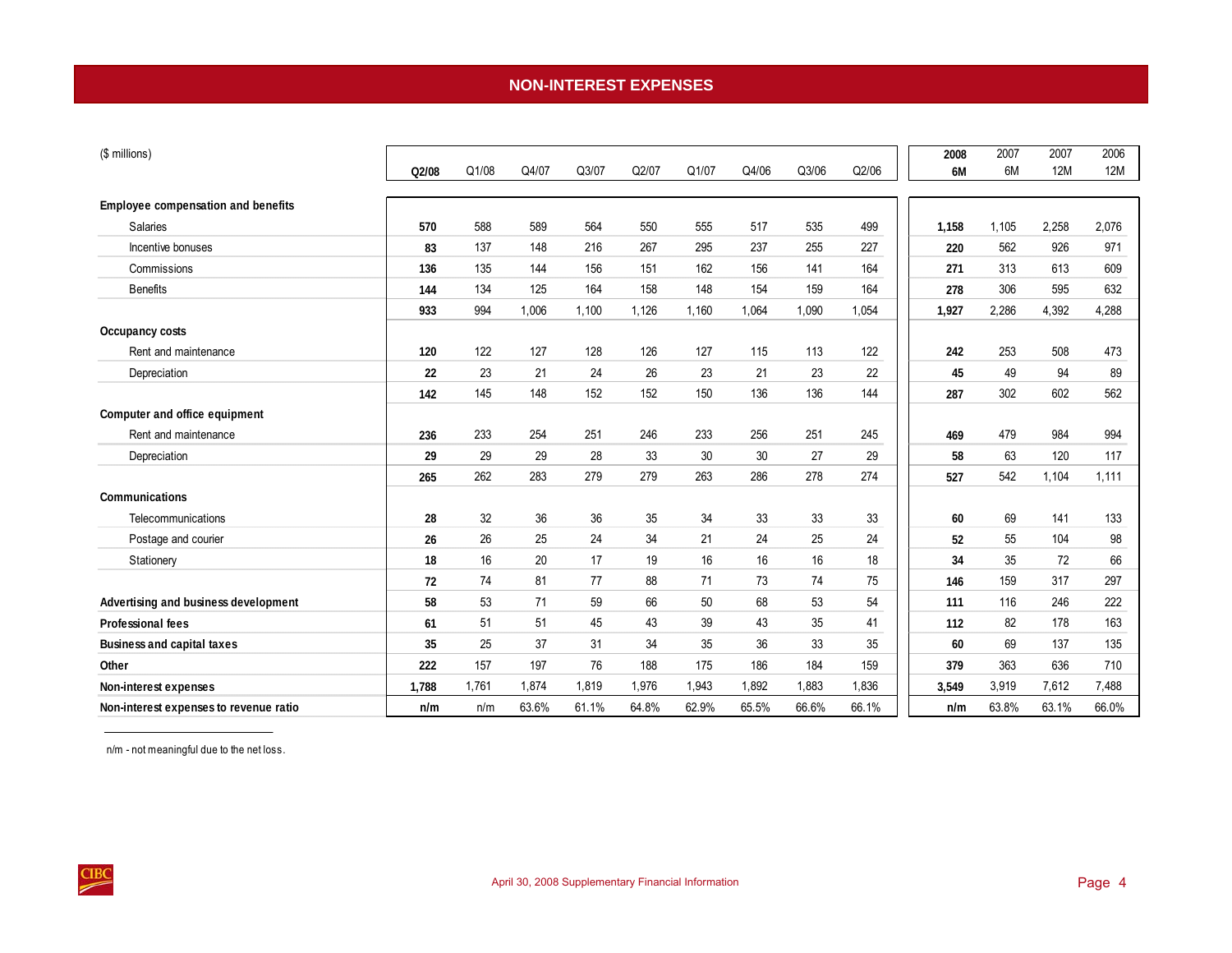# **SEGMENTED INFORMATION**

#### <span id="page-8-0"></span>**CIBC has two strategic business lines:**

► CIBC Retail Markets provides a full range of financial products and services to individual and business banking clients, as well as investment management services globally to retail and institutional clients.

► CIBC World Markets is the wholesale and corporate banking arm of CIBC, providing a range of integrated credit and capital markets, investment banking, and merchant banking products and services to clients in key financial markets in North America and around the world. We provide capital solutions and advisory expertise across a wide range of industries as well as research for our corporate, government and institutional clients.

Corporate and Other comprises the five functional groups - Administration, Technology and Operations; Corporate Development; Finance; Legal and Regulatory Compliance; and Treasury and Risk Management (TRM) – that support CIBC's business lines, as well as CIBC Mellon joint ventures, and other income statement and balance sheet items, not directly attributable to the business lines. The revenue and expenses of the functional groups are generally allocated to the business lines.

| (\$ millions)              | Q2/08    | Q1/08    | Q4/07 | Q3/07 | Q2/07 | Q1/07 | Q4/06 | Q3/06 | Q2/06 | 2008<br>6M | 2007<br>6M | 2007<br><b>12M</b> | 2006<br>12M |
|----------------------------|----------|----------|-------|-------|-------|-------|-------|-------|-------|------------|------------|--------------------|-------------|
|                            |          |          |       |       |       |       |       |       |       |            |            |                    |             |
| <b>Financial results</b>   |          |          |       |       |       |       |       |       |       |            |            |                    |             |
| <b>CIBC Retail Markets</b> | 509      | 657      | 960   | 596   | 617   | 570   | 541   | 531   | 464   | 1.166      | .187       | 2.743              | 2,006       |
| <b>CIBC World Markets</b>  | (1,637)  | (2, 159) | (112) | 220   | 160   | 170   | 178   | 146   | 78    | (3,796)    | 330        | 438                | 498         |
| Corporate and Other        |          | 46       | 36    | 19    | 30    | 30    | 100   | (15)  | 43    | 63         | 60         | 115                | 142         |
| Net (loss) income          | (1, 111) | (1, 456) | 884   | 835   | 807   | 770   | 819   | 662   | 585   | (2, 567)   | 57.،       | 3.296              | 2,646       |

<sup>&</sup>lt;sup>1</sup> Our Manufacturer / Customer Segment / Distributor Management Model is used to measure and report the results of operations of the two strategic business lines. Under this model, internal payments for sales and trailer commissions and distribution service fees are made among the business lines. As well, revenue, expenses and balance sheet resources relating to certain activities are fully allocated to other business lines.

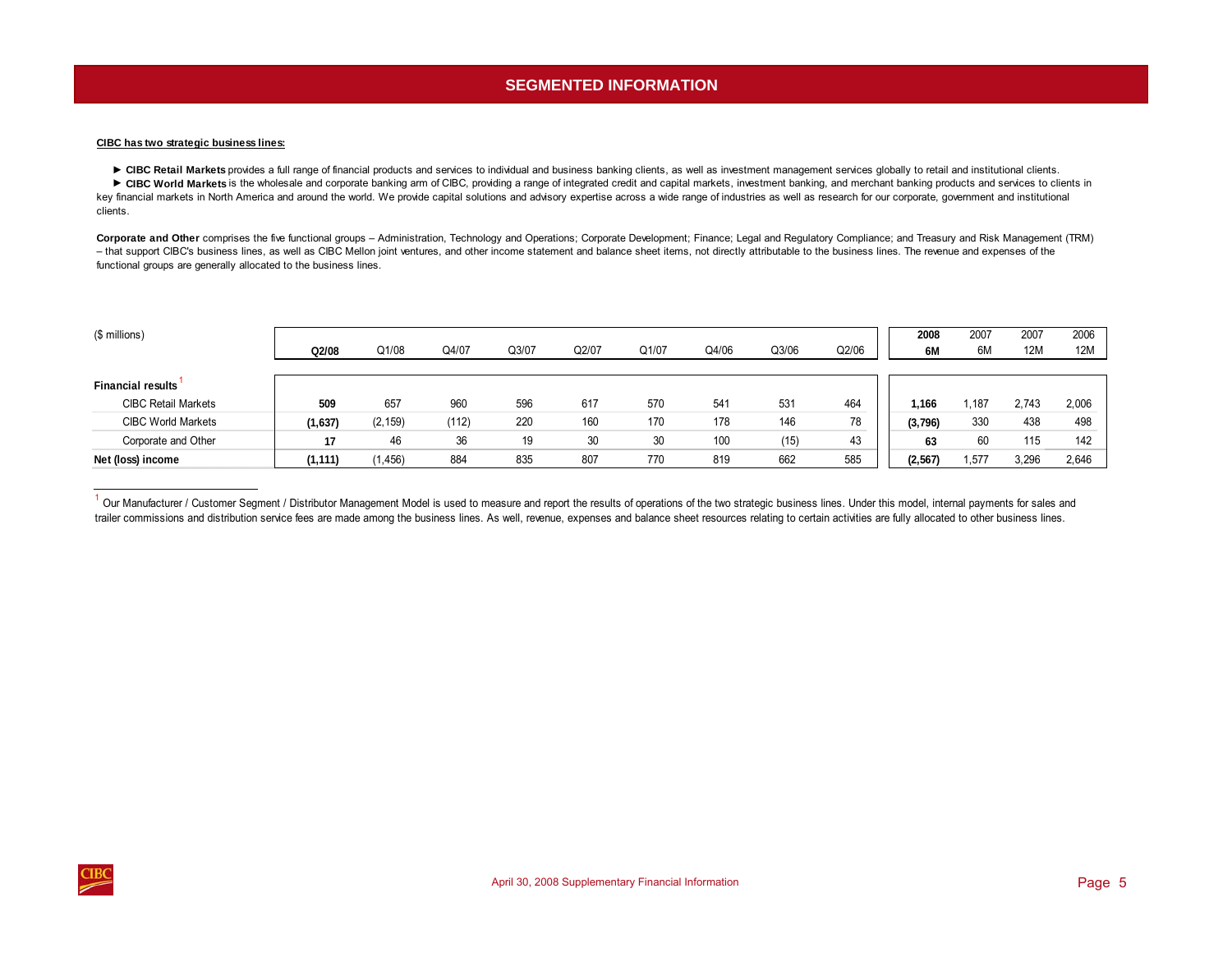## **SEGMENTED INFORMATION – CIBC RETAIL MARKETS**

<span id="page-9-0"></span>

| Q2/08<br>Q4/07<br>Q4/06<br>Q3/06<br>Q2/06<br>6M<br>6M<br>12M<br>12M<br>Q1/08<br>Q3/07<br>Q2/07<br>Q1/07<br><b>Financial results</b><br>540<br>546<br>537<br>501<br>517<br>522<br>533<br>490<br>1,018<br>2,101<br>2,055<br>Personal and small business banking<br>544<br>1,084<br><b>Imperial Service</b><br>239<br>244<br>242<br>247<br>232<br>237<br>230<br>242<br>227<br>483<br>469<br>958<br>929<br>Retail brokerage<br>264<br>276<br>282<br>295<br>294<br>302<br>281<br>265<br>307<br>540<br>596<br>1,173<br>1,139<br>415<br>423<br>405<br>399<br>410<br>414<br>382<br>373<br>838<br>809<br>2,023<br>1,557<br>Cards<br>809<br>319<br>367<br>356<br>381<br>360<br>365<br>350<br>737<br>1,425<br>Mortgages and personal lending<br>321<br>1,493<br>302<br>621<br>474<br>Asset management<br>120<br>123<br>126<br>124<br>123<br>120<br>116<br>120<br>247<br>496<br>116<br>236<br>127<br>117<br>126<br>142<br>121<br>121<br>125<br>126<br>119<br>243<br>242<br>511<br>494<br>Commercial banking<br>FirstCaribbean<br>122<br>126<br>174<br>133<br>150<br>50<br>248<br>200<br>507<br>$\sim$<br>$\sim$<br>$\sim$<br>132<br>Other<br>124<br>193<br>155<br>149<br>132<br>119<br>135<br>108<br>317<br>264<br>568<br>480<br>Total revenue<br>2,371<br>2,794<br>2,386<br>2,309<br>2,273<br>2,171<br>2,164<br>2,094<br>4,582<br>9,762<br>8,621<br>2.239<br>4,610<br>174<br>155<br>150<br>167<br>186<br>148<br>133<br>153<br>185<br>329<br>334<br>651<br>656<br>Provision for credit losses<br>2,644<br>2,219<br>2,123<br>2,125<br>2,011<br>2,065<br>2,216<br>2,038<br>1,909<br>4,281<br>4,248<br>9,111<br>7,965<br>1,380<br>1,353<br>1,402<br>1,406<br>1,418<br>1,353<br>1,319<br>1,315<br>1,302<br>2,733<br>2,771<br>5,579<br>5,250<br>Non-interest expenses<br>685<br>863<br>1,242<br>813<br>705<br>772<br>719<br>696<br>607<br>1,548<br>1,477<br>3,532<br>2,715<br>Income before taxes<br>202<br>271<br>212<br>81<br>198<br>178<br>165<br>143<br>279<br>762<br>709<br>Income tax expense<br>174<br>376<br>$\overline{4}$<br>11<br>5<br>$\overline{7}$<br>$\overline{4}$<br>11<br>27<br>$\overline{2}$<br>Non-controlling interests<br>6<br>657<br>596<br>617<br>570<br>464<br>2,006<br>960<br>541<br>531<br>1,187<br>2,743<br>Net income<br>509<br>1,166<br><b>Total revenue</b><br>Net interest income<br>1.281<br>1.259<br>1,246<br>1.225<br>1,181<br>1.145<br>1,160<br>1,161<br>1,103<br>2.540<br>2.326<br>4.797<br>4,596<br>Non-interest income<br>956<br>1,111<br>1,546<br>1,161<br>1,126<br>1,126<br>1,010<br>1,001<br>990<br>2.067<br>2.252<br>4.959<br>4,020<br>$\overline{2}$<br>$\overline{2}$<br>$\overline{2}$<br>$\overline{\phantom{0}}$<br>$\overline{2}$<br>3<br>$\overline{4}$<br>6<br>5<br>Intersegment revenue<br>$\mathbf{1}$<br>$\overline{1}$<br>$\sim$<br>$\mathbf{1}$<br>2,371<br>2,386<br>2,309<br>2,273<br>2,094<br>4,582<br>9,762<br>8,621<br>2,794<br>2,171<br>2,164<br>2,239<br>4,610<br>Average balance sheet information<br>157,908<br>152,924<br>147,432<br>141,736<br>138,937<br>149, 167<br>136,910<br>154,519<br>136,866<br>135,828<br>144,537<br>Loans and acceptances<br>157,299<br>157,607<br>226,697<br>219,170<br>212,244<br>209,924<br>202,555<br>190, 193<br>185,959<br>184,006<br>206,179<br>210,982<br>186,248<br>Deposits<br>225,974<br>226,340<br>4,805<br>4,933<br>4,771<br>4,783<br>4,039<br>4,041<br>4,003<br>Common equity<br>4,747<br>3,910<br>4,025<br>4,778<br>4,403<br>4,627<br><b>Financial measures</b><br>Efficiency ratio<br>57.1%<br>50.2%<br>58.9%<br>61.4%<br>59.6%<br>60.8%<br>60.8%<br>62.2%<br>59.3%<br>60.5%<br>57.2%<br>60.9%<br>61.6%<br>Cash efficiency ratio<br>61.3%<br>56.7%<br>49.9%<br>58.6%<br>61.0%<br>59.4%<br>60.8%<br>60.8%<br>62.2%<br>58.9%<br>60.2%<br>56.9%<br>60.9%<br>42.0%<br>54.0%<br>76.1%<br>47.8%<br>51.6%<br>53.8%<br>53.5%<br>50.9%<br>45.4%<br>48.0%<br>52.7%<br>57.7%<br>48.6%<br>Return on equity<br>509<br>657<br>617<br>570<br>541<br>Net income<br>960<br>596<br>531<br>464<br>1,166<br>1,187<br>2.743<br>2,006<br>(137)<br>(135)<br>Cost of capital adjustment <sup>3</sup><br>(154)<br>(156)<br>(159)<br>(157)<br>(153)<br>(131)<br>(135)<br>(310)<br>(290)<br>(606)<br>(538)<br>Economic profit<br>355<br>501<br>801<br>439<br>464<br>433<br>410<br>396<br>329<br>897<br>2,137<br>1,468<br>856<br>Other information<br>119,675<br>117,089<br>114,448<br>111,272<br>106,402<br>103,656<br>99,670<br>97,318<br>94,755<br>119,675<br>106,402<br>114,448<br>99,670<br>Residential mortgages administered<br>14,053<br>13,640<br>13,365<br>12,802<br>12,462<br>12,081<br>11,722<br>11,561<br>11,162<br>14,053<br>12,462<br>13,365<br>11,722<br>Card loans administered<br>Number of branches - Canada<br>1,049<br>1,049<br>1,048<br>1,048<br>1,051<br>1,053<br>1,055<br>1,057<br>1,057<br>1,049<br>1,051<br>1,048<br>1,055<br>Number of branches - Caribbean<br>66<br>64<br>66<br>69<br>65<br>69<br>64<br>66<br>66<br>Number of pavilions (President's Choice Financial)<br>245<br>238<br>239<br>239<br>239<br>235<br>236<br>235<br>232<br>245<br>239<br>239<br>236<br>1,988<br>Number of registered clients (President's Choice Financial - thousands)<br>2,182<br>2,141<br>2,099<br>2,045<br>1,937<br>1,886<br>1,820<br>1,763<br>2,182<br>1,988<br>2,099<br>1,886<br>27,984<br>27,773<br>27,758<br>23,798<br>23,509<br>27,773<br>23,798<br>Regular workforce headcount<br>28,253<br>27,659<br>27,612<br>23,601<br>28,253<br>27,659<br>Assets under administration<br>145,385<br>141,961<br>151,560<br>152,807<br>155,184<br>152,100<br>149,344<br>145,215<br>150,309<br>145,385<br>155, 184<br>151,560<br>149,344<br>Individuals<br>Institutions<br>81,731<br>80,328<br>74,373<br>81,211<br>78,882<br>78,910<br>72,155<br>71,449<br>62,053<br>81,731<br>78,882<br>74,373<br>72,155<br>Retail mutual funds<br>49,446<br>51,062<br>50,950<br>50,807<br>49,629<br>47,452<br>45,765<br>46,461<br>50,807<br>51,062<br>47,452<br>51,174<br>51,174<br>271,735<br>276,995<br>284,968<br>280,639<br>268,951<br>262,429<br>258,823<br>284,873<br>276,995<br>268,951<br>278,290<br>284,873<br>278,290<br>Assets under management<br>15,189<br>14,869<br>15,552<br>15,397<br>15,107<br>14,834<br>13,794<br>13,326<br>13,290<br>15,189<br>15,107<br>15,552<br>13,794<br>Individuals |               |        |        |        |        |        |        |        |        |        | 2008   | 2007   | 2007   | 2006   |
|-------------------------------------------------------------------------------------------------------------------------------------------------------------------------------------------------------------------------------------------------------------------------------------------------------------------------------------------------------------------------------------------------------------------------------------------------------------------------------------------------------------------------------------------------------------------------------------------------------------------------------------------------------------------------------------------------------------------------------------------------------------------------------------------------------------------------------------------------------------------------------------------------------------------------------------------------------------------------------------------------------------------------------------------------------------------------------------------------------------------------------------------------------------------------------------------------------------------------------------------------------------------------------------------------------------------------------------------------------------------------------------------------------------------------------------------------------------------------------------------------------------------------------------------------------------------------------------------------------------------------------------------------------------------------------------------------------------------------------------------------------------------------------------------------------------------------------------------------------------------------------------------------------------------------------------------------------------------------------------------------------------------------------------------------------------------------------------------------------------------------------------------------------------------------------------------------------------------------------------------------------------------------------------------------------------------------------------------------------------------------------------------------------------------------------------------------------------------------------------------------------------------------------------------------------------------------------------------------------------------------------------------------------------------------------------------------------------------------------------------------------------------------------------------------------------------------------------------------------------------------------------------------------------------------------------------------------------------------------------------------------------------------------------------------------------------------------------------------------------------------------------------------------------------------------------------------------------------------------------------------------------------------------------------------------------------------------------------------------------------------------------------------------------------------------------------------------------------------------------------------------------------------------------------------------------------------------------------------------------------------------------------------------------------------------------------------------------------------------------------------------------------------------------------------------------------------------------------------------------------------------------------------------------------------------------------------------------------------------------------------------------------------------------------------------------------------------------------------------------------------------------------------------------------------------------------------------------------------------------------------------------------------------------------------------------------------------------------------------------------------------------------------------------------------------------------------------------------------------------------------------------------------------------------------------------------------------------------------------------------------------------------------------------------------------------------------------------------------------------------------------------------------------------------------------------------------------------------------------------------------------------------------------------------------------------------------------------------------------------------------------------------------------------------------------------------------------------------------------------------------------------------------------------------------------------------------------------------------------------------------------------------------------------------------------------------------------------------------------------------------------------------------------------------------------------------------------------------------------------------------------------------------------------------------------------------------------------------------------------------------------------------------------------------------------------------------------------------------------------------------------------------------------------------------------------------------------------------------------------------------------------------------------------------------------------------------------------------------------------------------------------------------------------------------------------------------------------------------------------------------------------------------------------------------------------------------------------------------------------------------------------------|---------------|--------|--------|--------|--------|--------|--------|--------|--------|--------|--------|--------|--------|--------|
|                                                                                                                                                                                                                                                                                                                                                                                                                                                                                                                                                                                                                                                                                                                                                                                                                                                                                                                                                                                                                                                                                                                                                                                                                                                                                                                                                                                                                                                                                                                                                                                                                                                                                                                                                                                                                                                                                                                                                                                                                                                                                                                                                                                                                                                                                                                                                                                                                                                                                                                                                                                                                                                                                                                                                                                                                                                                                                                                                                                                                                                                                                                                                                                                                                                                                                                                                                                                                                                                                                                                                                                                                                                                                                                                                                                                                                                                                                                                                                                                                                                                                                                                                                                                                                                                                                                                                                                                                                                                                                                                                                                                                                                                                                                                                                                                                                                                                                                                                                                                                                                                                                                                                                                                                                                                                                                                                                                                                                                                                                                                                                                                                                                                                                                                                                                                                                                                                                                                                                                                                                                                                                                                                                                                                                                                   | (\$ millions) |        |        |        |        |        |        |        |        |        |        |        |        |        |
|                                                                                                                                                                                                                                                                                                                                                                                                                                                                                                                                                                                                                                                                                                                                                                                                                                                                                                                                                                                                                                                                                                                                                                                                                                                                                                                                                                                                                                                                                                                                                                                                                                                                                                                                                                                                                                                                                                                                                                                                                                                                                                                                                                                                                                                                                                                                                                                                                                                                                                                                                                                                                                                                                                                                                                                                                                                                                                                                                                                                                                                                                                                                                                                                                                                                                                                                                                                                                                                                                                                                                                                                                                                                                                                                                                                                                                                                                                                                                                                                                                                                                                                                                                                                                                                                                                                                                                                                                                                                                                                                                                                                                                                                                                                                                                                                                                                                                                                                                                                                                                                                                                                                                                                                                                                                                                                                                                                                                                                                                                                                                                                                                                                                                                                                                                                                                                                                                                                                                                                                                                                                                                                                                                                                                                                                   |               |        |        |        |        |        |        |        |        |        |        |        |        |        |
|                                                                                                                                                                                                                                                                                                                                                                                                                                                                                                                                                                                                                                                                                                                                                                                                                                                                                                                                                                                                                                                                                                                                                                                                                                                                                                                                                                                                                                                                                                                                                                                                                                                                                                                                                                                                                                                                                                                                                                                                                                                                                                                                                                                                                                                                                                                                                                                                                                                                                                                                                                                                                                                                                                                                                                                                                                                                                                                                                                                                                                                                                                                                                                                                                                                                                                                                                                                                                                                                                                                                                                                                                                                                                                                                                                                                                                                                                                                                                                                                                                                                                                                                                                                                                                                                                                                                                                                                                                                                                                                                                                                                                                                                                                                                                                                                                                                                                                                                                                                                                                                                                                                                                                                                                                                                                                                                                                                                                                                                                                                                                                                                                                                                                                                                                                                                                                                                                                                                                                                                                                                                                                                                                                                                                                                                   |               |        |        |        |        |        |        |        |        |        |        |        |        |        |
|                                                                                                                                                                                                                                                                                                                                                                                                                                                                                                                                                                                                                                                                                                                                                                                                                                                                                                                                                                                                                                                                                                                                                                                                                                                                                                                                                                                                                                                                                                                                                                                                                                                                                                                                                                                                                                                                                                                                                                                                                                                                                                                                                                                                                                                                                                                                                                                                                                                                                                                                                                                                                                                                                                                                                                                                                                                                                                                                                                                                                                                                                                                                                                                                                                                                                                                                                                                                                                                                                                                                                                                                                                                                                                                                                                                                                                                                                                                                                                                                                                                                                                                                                                                                                                                                                                                                                                                                                                                                                                                                                                                                                                                                                                                                                                                                                                                                                                                                                                                                                                                                                                                                                                                                                                                                                                                                                                                                                                                                                                                                                                                                                                                                                                                                                                                                                                                                                                                                                                                                                                                                                                                                                                                                                                                                   |               |        |        |        |        |        |        |        |        |        |        |        |        |        |
|                                                                                                                                                                                                                                                                                                                                                                                                                                                                                                                                                                                                                                                                                                                                                                                                                                                                                                                                                                                                                                                                                                                                                                                                                                                                                                                                                                                                                                                                                                                                                                                                                                                                                                                                                                                                                                                                                                                                                                                                                                                                                                                                                                                                                                                                                                                                                                                                                                                                                                                                                                                                                                                                                                                                                                                                                                                                                                                                                                                                                                                                                                                                                                                                                                                                                                                                                                                                                                                                                                                                                                                                                                                                                                                                                                                                                                                                                                                                                                                                                                                                                                                                                                                                                                                                                                                                                                                                                                                                                                                                                                                                                                                                                                                                                                                                                                                                                                                                                                                                                                                                                                                                                                                                                                                                                                                                                                                                                                                                                                                                                                                                                                                                                                                                                                                                                                                                                                                                                                                                                                                                                                                                                                                                                                                                   |               |        |        |        |        |        |        |        |        |        |        |        |        |        |
|                                                                                                                                                                                                                                                                                                                                                                                                                                                                                                                                                                                                                                                                                                                                                                                                                                                                                                                                                                                                                                                                                                                                                                                                                                                                                                                                                                                                                                                                                                                                                                                                                                                                                                                                                                                                                                                                                                                                                                                                                                                                                                                                                                                                                                                                                                                                                                                                                                                                                                                                                                                                                                                                                                                                                                                                                                                                                                                                                                                                                                                                                                                                                                                                                                                                                                                                                                                                                                                                                                                                                                                                                                                                                                                                                                                                                                                                                                                                                                                                                                                                                                                                                                                                                                                                                                                                                                                                                                                                                                                                                                                                                                                                                                                                                                                                                                                                                                                                                                                                                                                                                                                                                                                                                                                                                                                                                                                                                                                                                                                                                                                                                                                                                                                                                                                                                                                                                                                                                                                                                                                                                                                                                                                                                                                                   |               |        |        |        |        |        |        |        |        |        |        |        |        |        |
|                                                                                                                                                                                                                                                                                                                                                                                                                                                                                                                                                                                                                                                                                                                                                                                                                                                                                                                                                                                                                                                                                                                                                                                                                                                                                                                                                                                                                                                                                                                                                                                                                                                                                                                                                                                                                                                                                                                                                                                                                                                                                                                                                                                                                                                                                                                                                                                                                                                                                                                                                                                                                                                                                                                                                                                                                                                                                                                                                                                                                                                                                                                                                                                                                                                                                                                                                                                                                                                                                                                                                                                                                                                                                                                                                                                                                                                                                                                                                                                                                                                                                                                                                                                                                                                                                                                                                                                                                                                                                                                                                                                                                                                                                                                                                                                                                                                                                                                                                                                                                                                                                                                                                                                                                                                                                                                                                                                                                                                                                                                                                                                                                                                                                                                                                                                                                                                                                                                                                                                                                                                                                                                                                                                                                                                                   |               |        |        |        |        |        |        |        |        |        |        |        |        |        |
|                                                                                                                                                                                                                                                                                                                                                                                                                                                                                                                                                                                                                                                                                                                                                                                                                                                                                                                                                                                                                                                                                                                                                                                                                                                                                                                                                                                                                                                                                                                                                                                                                                                                                                                                                                                                                                                                                                                                                                                                                                                                                                                                                                                                                                                                                                                                                                                                                                                                                                                                                                                                                                                                                                                                                                                                                                                                                                                                                                                                                                                                                                                                                                                                                                                                                                                                                                                                                                                                                                                                                                                                                                                                                                                                                                                                                                                                                                                                                                                                                                                                                                                                                                                                                                                                                                                                                                                                                                                                                                                                                                                                                                                                                                                                                                                                                                                                                                                                                                                                                                                                                                                                                                                                                                                                                                                                                                                                                                                                                                                                                                                                                                                                                                                                                                                                                                                                                                                                                                                                                                                                                                                                                                                                                                                                   |               |        |        |        |        |        |        |        |        |        |        |        |        |        |
|                                                                                                                                                                                                                                                                                                                                                                                                                                                                                                                                                                                                                                                                                                                                                                                                                                                                                                                                                                                                                                                                                                                                                                                                                                                                                                                                                                                                                                                                                                                                                                                                                                                                                                                                                                                                                                                                                                                                                                                                                                                                                                                                                                                                                                                                                                                                                                                                                                                                                                                                                                                                                                                                                                                                                                                                                                                                                                                                                                                                                                                                                                                                                                                                                                                                                                                                                                                                                                                                                                                                                                                                                                                                                                                                                                                                                                                                                                                                                                                                                                                                                                                                                                                                                                                                                                                                                                                                                                                                                                                                                                                                                                                                                                                                                                                                                                                                                                                                                                                                                                                                                                                                                                                                                                                                                                                                                                                                                                                                                                                                                                                                                                                                                                                                                                                                                                                                                                                                                                                                                                                                                                                                                                                                                                                                   |               |        |        |        |        |        |        |        |        |        |        |        |        |        |
|                                                                                                                                                                                                                                                                                                                                                                                                                                                                                                                                                                                                                                                                                                                                                                                                                                                                                                                                                                                                                                                                                                                                                                                                                                                                                                                                                                                                                                                                                                                                                                                                                                                                                                                                                                                                                                                                                                                                                                                                                                                                                                                                                                                                                                                                                                                                                                                                                                                                                                                                                                                                                                                                                                                                                                                                                                                                                                                                                                                                                                                                                                                                                                                                                                                                                                                                                                                                                                                                                                                                                                                                                                                                                                                                                                                                                                                                                                                                                                                                                                                                                                                                                                                                                                                                                                                                                                                                                                                                                                                                                                                                                                                                                                                                                                                                                                                                                                                                                                                                                                                                                                                                                                                                                                                                                                                                                                                                                                                                                                                                                                                                                                                                                                                                                                                                                                                                                                                                                                                                                                                                                                                                                                                                                                                                   |               |        |        |        |        |        |        |        |        |        |        |        |        |        |
|                                                                                                                                                                                                                                                                                                                                                                                                                                                                                                                                                                                                                                                                                                                                                                                                                                                                                                                                                                                                                                                                                                                                                                                                                                                                                                                                                                                                                                                                                                                                                                                                                                                                                                                                                                                                                                                                                                                                                                                                                                                                                                                                                                                                                                                                                                                                                                                                                                                                                                                                                                                                                                                                                                                                                                                                                                                                                                                                                                                                                                                                                                                                                                                                                                                                                                                                                                                                                                                                                                                                                                                                                                                                                                                                                                                                                                                                                                                                                                                                                                                                                                                                                                                                                                                                                                                                                                                                                                                                                                                                                                                                                                                                                                                                                                                                                                                                                                                                                                                                                                                                                                                                                                                                                                                                                                                                                                                                                                                                                                                                                                                                                                                                                                                                                                                                                                                                                                                                                                                                                                                                                                                                                                                                                                                                   |               |        |        |        |        |        |        |        |        |        |        |        |        |        |
|                                                                                                                                                                                                                                                                                                                                                                                                                                                                                                                                                                                                                                                                                                                                                                                                                                                                                                                                                                                                                                                                                                                                                                                                                                                                                                                                                                                                                                                                                                                                                                                                                                                                                                                                                                                                                                                                                                                                                                                                                                                                                                                                                                                                                                                                                                                                                                                                                                                                                                                                                                                                                                                                                                                                                                                                                                                                                                                                                                                                                                                                                                                                                                                                                                                                                                                                                                                                                                                                                                                                                                                                                                                                                                                                                                                                                                                                                                                                                                                                                                                                                                                                                                                                                                                                                                                                                                                                                                                                                                                                                                                                                                                                                                                                                                                                                                                                                                                                                                                                                                                                                                                                                                                                                                                                                                                                                                                                                                                                                                                                                                                                                                                                                                                                                                                                                                                                                                                                                                                                                                                                                                                                                                                                                                                                   |               |        |        |        |        |        |        |        |        |        |        |        |        |        |
|                                                                                                                                                                                                                                                                                                                                                                                                                                                                                                                                                                                                                                                                                                                                                                                                                                                                                                                                                                                                                                                                                                                                                                                                                                                                                                                                                                                                                                                                                                                                                                                                                                                                                                                                                                                                                                                                                                                                                                                                                                                                                                                                                                                                                                                                                                                                                                                                                                                                                                                                                                                                                                                                                                                                                                                                                                                                                                                                                                                                                                                                                                                                                                                                                                                                                                                                                                                                                                                                                                                                                                                                                                                                                                                                                                                                                                                                                                                                                                                                                                                                                                                                                                                                                                                                                                                                                                                                                                                                                                                                                                                                                                                                                                                                                                                                                                                                                                                                                                                                                                                                                                                                                                                                                                                                                                                                                                                                                                                                                                                                                                                                                                                                                                                                                                                                                                                                                                                                                                                                                                                                                                                                                                                                                                                                   |               |        |        |        |        |        |        |        |        |        |        |        |        |        |
|                                                                                                                                                                                                                                                                                                                                                                                                                                                                                                                                                                                                                                                                                                                                                                                                                                                                                                                                                                                                                                                                                                                                                                                                                                                                                                                                                                                                                                                                                                                                                                                                                                                                                                                                                                                                                                                                                                                                                                                                                                                                                                                                                                                                                                                                                                                                                                                                                                                                                                                                                                                                                                                                                                                                                                                                                                                                                                                                                                                                                                                                                                                                                                                                                                                                                                                                                                                                                                                                                                                                                                                                                                                                                                                                                                                                                                                                                                                                                                                                                                                                                                                                                                                                                                                                                                                                                                                                                                                                                                                                                                                                                                                                                                                                                                                                                                                                                                                                                                                                                                                                                                                                                                                                                                                                                                                                                                                                                                                                                                                                                                                                                                                                                                                                                                                                                                                                                                                                                                                                                                                                                                                                                                                                                                                                   |               |        |        |        |        |        |        |        |        |        |        |        |        |        |
|                                                                                                                                                                                                                                                                                                                                                                                                                                                                                                                                                                                                                                                                                                                                                                                                                                                                                                                                                                                                                                                                                                                                                                                                                                                                                                                                                                                                                                                                                                                                                                                                                                                                                                                                                                                                                                                                                                                                                                                                                                                                                                                                                                                                                                                                                                                                                                                                                                                                                                                                                                                                                                                                                                                                                                                                                                                                                                                                                                                                                                                                                                                                                                                                                                                                                                                                                                                                                                                                                                                                                                                                                                                                                                                                                                                                                                                                                                                                                                                                                                                                                                                                                                                                                                                                                                                                                                                                                                                                                                                                                                                                                                                                                                                                                                                                                                                                                                                                                                                                                                                                                                                                                                                                                                                                                                                                                                                                                                                                                                                                                                                                                                                                                                                                                                                                                                                                                                                                                                                                                                                                                                                                                                                                                                                                   |               |        |        |        |        |        |        |        |        |        |        |        |        |        |
|                                                                                                                                                                                                                                                                                                                                                                                                                                                                                                                                                                                                                                                                                                                                                                                                                                                                                                                                                                                                                                                                                                                                                                                                                                                                                                                                                                                                                                                                                                                                                                                                                                                                                                                                                                                                                                                                                                                                                                                                                                                                                                                                                                                                                                                                                                                                                                                                                                                                                                                                                                                                                                                                                                                                                                                                                                                                                                                                                                                                                                                                                                                                                                                                                                                                                                                                                                                                                                                                                                                                                                                                                                                                                                                                                                                                                                                                                                                                                                                                                                                                                                                                                                                                                                                                                                                                                                                                                                                                                                                                                                                                                                                                                                                                                                                                                                                                                                                                                                                                                                                                                                                                                                                                                                                                                                                                                                                                                                                                                                                                                                                                                                                                                                                                                                                                                                                                                                                                                                                                                                                                                                                                                                                                                                                                   |               |        |        |        |        |        |        |        |        |        |        |        |        |        |
|                                                                                                                                                                                                                                                                                                                                                                                                                                                                                                                                                                                                                                                                                                                                                                                                                                                                                                                                                                                                                                                                                                                                                                                                                                                                                                                                                                                                                                                                                                                                                                                                                                                                                                                                                                                                                                                                                                                                                                                                                                                                                                                                                                                                                                                                                                                                                                                                                                                                                                                                                                                                                                                                                                                                                                                                                                                                                                                                                                                                                                                                                                                                                                                                                                                                                                                                                                                                                                                                                                                                                                                                                                                                                                                                                                                                                                                                                                                                                                                                                                                                                                                                                                                                                                                                                                                                                                                                                                                                                                                                                                                                                                                                                                                                                                                                                                                                                                                                                                                                                                                                                                                                                                                                                                                                                                                                                                                                                                                                                                                                                                                                                                                                                                                                                                                                                                                                                                                                                                                                                                                                                                                                                                                                                                                                   |               |        |        |        |        |        |        |        |        |        |        |        |        |        |
|                                                                                                                                                                                                                                                                                                                                                                                                                                                                                                                                                                                                                                                                                                                                                                                                                                                                                                                                                                                                                                                                                                                                                                                                                                                                                                                                                                                                                                                                                                                                                                                                                                                                                                                                                                                                                                                                                                                                                                                                                                                                                                                                                                                                                                                                                                                                                                                                                                                                                                                                                                                                                                                                                                                                                                                                                                                                                                                                                                                                                                                                                                                                                                                                                                                                                                                                                                                                                                                                                                                                                                                                                                                                                                                                                                                                                                                                                                                                                                                                                                                                                                                                                                                                                                                                                                                                                                                                                                                                                                                                                                                                                                                                                                                                                                                                                                                                                                                                                                                                                                                                                                                                                                                                                                                                                                                                                                                                                                                                                                                                                                                                                                                                                                                                                                                                                                                                                                                                                                                                                                                                                                                                                                                                                                                                   |               |        |        |        |        |        |        |        |        |        |        |        |        |        |
|                                                                                                                                                                                                                                                                                                                                                                                                                                                                                                                                                                                                                                                                                                                                                                                                                                                                                                                                                                                                                                                                                                                                                                                                                                                                                                                                                                                                                                                                                                                                                                                                                                                                                                                                                                                                                                                                                                                                                                                                                                                                                                                                                                                                                                                                                                                                                                                                                                                                                                                                                                                                                                                                                                                                                                                                                                                                                                                                                                                                                                                                                                                                                                                                                                                                                                                                                                                                                                                                                                                                                                                                                                                                                                                                                                                                                                                                                                                                                                                                                                                                                                                                                                                                                                                                                                                                                                                                                                                                                                                                                                                                                                                                                                                                                                                                                                                                                                                                                                                                                                                                                                                                                                                                                                                                                                                                                                                                                                                                                                                                                                                                                                                                                                                                                                                                                                                                                                                                                                                                                                                                                                                                                                                                                                                                   |               |        |        |        |        |        |        |        |        |        |        |        |        |        |
|                                                                                                                                                                                                                                                                                                                                                                                                                                                                                                                                                                                                                                                                                                                                                                                                                                                                                                                                                                                                                                                                                                                                                                                                                                                                                                                                                                                                                                                                                                                                                                                                                                                                                                                                                                                                                                                                                                                                                                                                                                                                                                                                                                                                                                                                                                                                                                                                                                                                                                                                                                                                                                                                                                                                                                                                                                                                                                                                                                                                                                                                                                                                                                                                                                                                                                                                                                                                                                                                                                                                                                                                                                                                                                                                                                                                                                                                                                                                                                                                                                                                                                                                                                                                                                                                                                                                                                                                                                                                                                                                                                                                                                                                                                                                                                                                                                                                                                                                                                                                                                                                                                                                                                                                                                                                                                                                                                                                                                                                                                                                                                                                                                                                                                                                                                                                                                                                                                                                                                                                                                                                                                                                                                                                                                                                   |               |        |        |        |        |        |        |        |        |        |        |        |        |        |
|                                                                                                                                                                                                                                                                                                                                                                                                                                                                                                                                                                                                                                                                                                                                                                                                                                                                                                                                                                                                                                                                                                                                                                                                                                                                                                                                                                                                                                                                                                                                                                                                                                                                                                                                                                                                                                                                                                                                                                                                                                                                                                                                                                                                                                                                                                                                                                                                                                                                                                                                                                                                                                                                                                                                                                                                                                                                                                                                                                                                                                                                                                                                                                                                                                                                                                                                                                                                                                                                                                                                                                                                                                                                                                                                                                                                                                                                                                                                                                                                                                                                                                                                                                                                                                                                                                                                                                                                                                                                                                                                                                                                                                                                                                                                                                                                                                                                                                                                                                                                                                                                                                                                                                                                                                                                                                                                                                                                                                                                                                                                                                                                                                                                                                                                                                                                                                                                                                                                                                                                                                                                                                                                                                                                                                                                   |               |        |        |        |        |        |        |        |        |        |        |        |        |        |
|                                                                                                                                                                                                                                                                                                                                                                                                                                                                                                                                                                                                                                                                                                                                                                                                                                                                                                                                                                                                                                                                                                                                                                                                                                                                                                                                                                                                                                                                                                                                                                                                                                                                                                                                                                                                                                                                                                                                                                                                                                                                                                                                                                                                                                                                                                                                                                                                                                                                                                                                                                                                                                                                                                                                                                                                                                                                                                                                                                                                                                                                                                                                                                                                                                                                                                                                                                                                                                                                                                                                                                                                                                                                                                                                                                                                                                                                                                                                                                                                                                                                                                                                                                                                                                                                                                                                                                                                                                                                                                                                                                                                                                                                                                                                                                                                                                                                                                                                                                                                                                                                                                                                                                                                                                                                                                                                                                                                                                                                                                                                                                                                                                                                                                                                                                                                                                                                                                                                                                                                                                                                                                                                                                                                                                                                   |               |        |        |        |        |        |        |        |        |        |        |        |        |        |
|                                                                                                                                                                                                                                                                                                                                                                                                                                                                                                                                                                                                                                                                                                                                                                                                                                                                                                                                                                                                                                                                                                                                                                                                                                                                                                                                                                                                                                                                                                                                                                                                                                                                                                                                                                                                                                                                                                                                                                                                                                                                                                                                                                                                                                                                                                                                                                                                                                                                                                                                                                                                                                                                                                                                                                                                                                                                                                                                                                                                                                                                                                                                                                                                                                                                                                                                                                                                                                                                                                                                                                                                                                                                                                                                                                                                                                                                                                                                                                                                                                                                                                                                                                                                                                                                                                                                                                                                                                                                                                                                                                                                                                                                                                                                                                                                                                                                                                                                                                                                                                                                                                                                                                                                                                                                                                                                                                                                                                                                                                                                                                                                                                                                                                                                                                                                                                                                                                                                                                                                                                                                                                                                                                                                                                                                   |               |        |        |        |        |        |        |        |        |        |        |        |        |        |
|                                                                                                                                                                                                                                                                                                                                                                                                                                                                                                                                                                                                                                                                                                                                                                                                                                                                                                                                                                                                                                                                                                                                                                                                                                                                                                                                                                                                                                                                                                                                                                                                                                                                                                                                                                                                                                                                                                                                                                                                                                                                                                                                                                                                                                                                                                                                                                                                                                                                                                                                                                                                                                                                                                                                                                                                                                                                                                                                                                                                                                                                                                                                                                                                                                                                                                                                                                                                                                                                                                                                                                                                                                                                                                                                                                                                                                                                                                                                                                                                                                                                                                                                                                                                                                                                                                                                                                                                                                                                                                                                                                                                                                                                                                                                                                                                                                                                                                                                                                                                                                                                                                                                                                                                                                                                                                                                                                                                                                                                                                                                                                                                                                                                                                                                                                                                                                                                                                                                                                                                                                                                                                                                                                                                                                                                   |               |        |        |        |        |        |        |        |        |        |        |        |        |        |
|                                                                                                                                                                                                                                                                                                                                                                                                                                                                                                                                                                                                                                                                                                                                                                                                                                                                                                                                                                                                                                                                                                                                                                                                                                                                                                                                                                                                                                                                                                                                                                                                                                                                                                                                                                                                                                                                                                                                                                                                                                                                                                                                                                                                                                                                                                                                                                                                                                                                                                                                                                                                                                                                                                                                                                                                                                                                                                                                                                                                                                                                                                                                                                                                                                                                                                                                                                                                                                                                                                                                                                                                                                                                                                                                                                                                                                                                                                                                                                                                                                                                                                                                                                                                                                                                                                                                                                                                                                                                                                                                                                                                                                                                                                                                                                                                                                                                                                                                                                                                                                                                                                                                                                                                                                                                                                                                                                                                                                                                                                                                                                                                                                                                                                                                                                                                                                                                                                                                                                                                                                                                                                                                                                                                                                                                   |               |        |        |        |        |        |        |        |        |        |        |        |        |        |
|                                                                                                                                                                                                                                                                                                                                                                                                                                                                                                                                                                                                                                                                                                                                                                                                                                                                                                                                                                                                                                                                                                                                                                                                                                                                                                                                                                                                                                                                                                                                                                                                                                                                                                                                                                                                                                                                                                                                                                                                                                                                                                                                                                                                                                                                                                                                                                                                                                                                                                                                                                                                                                                                                                                                                                                                                                                                                                                                                                                                                                                                                                                                                                                                                                                                                                                                                                                                                                                                                                                                                                                                                                                                                                                                                                                                                                                                                                                                                                                                                                                                                                                                                                                                                                                                                                                                                                                                                                                                                                                                                                                                                                                                                                                                                                                                                                                                                                                                                                                                                                                                                                                                                                                                                                                                                                                                                                                                                                                                                                                                                                                                                                                                                                                                                                                                                                                                                                                                                                                                                                                                                                                                                                                                                                                                   |               |        |        |        |        |        |        |        |        |        |        |        |        |        |
|                                                                                                                                                                                                                                                                                                                                                                                                                                                                                                                                                                                                                                                                                                                                                                                                                                                                                                                                                                                                                                                                                                                                                                                                                                                                                                                                                                                                                                                                                                                                                                                                                                                                                                                                                                                                                                                                                                                                                                                                                                                                                                                                                                                                                                                                                                                                                                                                                                                                                                                                                                                                                                                                                                                                                                                                                                                                                                                                                                                                                                                                                                                                                                                                                                                                                                                                                                                                                                                                                                                                                                                                                                                                                                                                                                                                                                                                                                                                                                                                                                                                                                                                                                                                                                                                                                                                                                                                                                                                                                                                                                                                                                                                                                                                                                                                                                                                                                                                                                                                                                                                                                                                                                                                                                                                                                                                                                                                                                                                                                                                                                                                                                                                                                                                                                                                                                                                                                                                                                                                                                                                                                                                                                                                                                                                   |               |        |        |        |        |        |        |        |        |        |        |        |        |        |
|                                                                                                                                                                                                                                                                                                                                                                                                                                                                                                                                                                                                                                                                                                                                                                                                                                                                                                                                                                                                                                                                                                                                                                                                                                                                                                                                                                                                                                                                                                                                                                                                                                                                                                                                                                                                                                                                                                                                                                                                                                                                                                                                                                                                                                                                                                                                                                                                                                                                                                                                                                                                                                                                                                                                                                                                                                                                                                                                                                                                                                                                                                                                                                                                                                                                                                                                                                                                                                                                                                                                                                                                                                                                                                                                                                                                                                                                                                                                                                                                                                                                                                                                                                                                                                                                                                                                                                                                                                                                                                                                                                                                                                                                                                                                                                                                                                                                                                                                                                                                                                                                                                                                                                                                                                                                                                                                                                                                                                                                                                                                                                                                                                                                                                                                                                                                                                                                                                                                                                                                                                                                                                                                                                                                                                                                   |               |        |        |        |        |        |        |        |        |        |        |        |        |        |
|                                                                                                                                                                                                                                                                                                                                                                                                                                                                                                                                                                                                                                                                                                                                                                                                                                                                                                                                                                                                                                                                                                                                                                                                                                                                                                                                                                                                                                                                                                                                                                                                                                                                                                                                                                                                                                                                                                                                                                                                                                                                                                                                                                                                                                                                                                                                                                                                                                                                                                                                                                                                                                                                                                                                                                                                                                                                                                                                                                                                                                                                                                                                                                                                                                                                                                                                                                                                                                                                                                                                                                                                                                                                                                                                                                                                                                                                                                                                                                                                                                                                                                                                                                                                                                                                                                                                                                                                                                                                                                                                                                                                                                                                                                                                                                                                                                                                                                                                                                                                                                                                                                                                                                                                                                                                                                                                                                                                                                                                                                                                                                                                                                                                                                                                                                                                                                                                                                                                                                                                                                                                                                                                                                                                                                                                   |               |        |        |        |        |        |        |        |        |        |        |        |        |        |
|                                                                                                                                                                                                                                                                                                                                                                                                                                                                                                                                                                                                                                                                                                                                                                                                                                                                                                                                                                                                                                                                                                                                                                                                                                                                                                                                                                                                                                                                                                                                                                                                                                                                                                                                                                                                                                                                                                                                                                                                                                                                                                                                                                                                                                                                                                                                                                                                                                                                                                                                                                                                                                                                                                                                                                                                                                                                                                                                                                                                                                                                                                                                                                                                                                                                                                                                                                                                                                                                                                                                                                                                                                                                                                                                                                                                                                                                                                                                                                                                                                                                                                                                                                                                                                                                                                                                                                                                                                                                                                                                                                                                                                                                                                                                                                                                                                                                                                                                                                                                                                                                                                                                                                                                                                                                                                                                                                                                                                                                                                                                                                                                                                                                                                                                                                                                                                                                                                                                                                                                                                                                                                                                                                                                                                                                   |               |        |        |        |        |        |        |        |        |        |        |        |        |        |
|                                                                                                                                                                                                                                                                                                                                                                                                                                                                                                                                                                                                                                                                                                                                                                                                                                                                                                                                                                                                                                                                                                                                                                                                                                                                                                                                                                                                                                                                                                                                                                                                                                                                                                                                                                                                                                                                                                                                                                                                                                                                                                                                                                                                                                                                                                                                                                                                                                                                                                                                                                                                                                                                                                                                                                                                                                                                                                                                                                                                                                                                                                                                                                                                                                                                                                                                                                                                                                                                                                                                                                                                                                                                                                                                                                                                                                                                                                                                                                                                                                                                                                                                                                                                                                                                                                                                                                                                                                                                                                                                                                                                                                                                                                                                                                                                                                                                                                                                                                                                                                                                                                                                                                                                                                                                                                                                                                                                                                                                                                                                                                                                                                                                                                                                                                                                                                                                                                                                                                                                                                                                                                                                                                                                                                                                   |               |        |        |        |        |        |        |        |        |        |        |        |        |        |
|                                                                                                                                                                                                                                                                                                                                                                                                                                                                                                                                                                                                                                                                                                                                                                                                                                                                                                                                                                                                                                                                                                                                                                                                                                                                                                                                                                                                                                                                                                                                                                                                                                                                                                                                                                                                                                                                                                                                                                                                                                                                                                                                                                                                                                                                                                                                                                                                                                                                                                                                                                                                                                                                                                                                                                                                                                                                                                                                                                                                                                                                                                                                                                                                                                                                                                                                                                                                                                                                                                                                                                                                                                                                                                                                                                                                                                                                                                                                                                                                                                                                                                                                                                                                                                                                                                                                                                                                                                                                                                                                                                                                                                                                                                                                                                                                                                                                                                                                                                                                                                                                                                                                                                                                                                                                                                                                                                                                                                                                                                                                                                                                                                                                                                                                                                                                                                                                                                                                                                                                                                                                                                                                                                                                                                                                   |               |        |        |        |        |        |        |        |        |        |        |        |        |        |
|                                                                                                                                                                                                                                                                                                                                                                                                                                                                                                                                                                                                                                                                                                                                                                                                                                                                                                                                                                                                                                                                                                                                                                                                                                                                                                                                                                                                                                                                                                                                                                                                                                                                                                                                                                                                                                                                                                                                                                                                                                                                                                                                                                                                                                                                                                                                                                                                                                                                                                                                                                                                                                                                                                                                                                                                                                                                                                                                                                                                                                                                                                                                                                                                                                                                                                                                                                                                                                                                                                                                                                                                                                                                                                                                                                                                                                                                                                                                                                                                                                                                                                                                                                                                                                                                                                                                                                                                                                                                                                                                                                                                                                                                                                                                                                                                                                                                                                                                                                                                                                                                                                                                                                                                                                                                                                                                                                                                                                                                                                                                                                                                                                                                                                                                                                                                                                                                                                                                                                                                                                                                                                                                                                                                                                                                   |               |        |        |        |        |        |        |        |        |        |        |        |        |        |
|                                                                                                                                                                                                                                                                                                                                                                                                                                                                                                                                                                                                                                                                                                                                                                                                                                                                                                                                                                                                                                                                                                                                                                                                                                                                                                                                                                                                                                                                                                                                                                                                                                                                                                                                                                                                                                                                                                                                                                                                                                                                                                                                                                                                                                                                                                                                                                                                                                                                                                                                                                                                                                                                                                                                                                                                                                                                                                                                                                                                                                                                                                                                                                                                                                                                                                                                                                                                                                                                                                                                                                                                                                                                                                                                                                                                                                                                                                                                                                                                                                                                                                                                                                                                                                                                                                                                                                                                                                                                                                                                                                                                                                                                                                                                                                                                                                                                                                                                                                                                                                                                                                                                                                                                                                                                                                                                                                                                                                                                                                                                                                                                                                                                                                                                                                                                                                                                                                                                                                                                                                                                                                                                                                                                                                                                   |               |        |        |        |        |        |        |        |        |        |        |        |        |        |
|                                                                                                                                                                                                                                                                                                                                                                                                                                                                                                                                                                                                                                                                                                                                                                                                                                                                                                                                                                                                                                                                                                                                                                                                                                                                                                                                                                                                                                                                                                                                                                                                                                                                                                                                                                                                                                                                                                                                                                                                                                                                                                                                                                                                                                                                                                                                                                                                                                                                                                                                                                                                                                                                                                                                                                                                                                                                                                                                                                                                                                                                                                                                                                                                                                                                                                                                                                                                                                                                                                                                                                                                                                                                                                                                                                                                                                                                                                                                                                                                                                                                                                                                                                                                                                                                                                                                                                                                                                                                                                                                                                                                                                                                                                                                                                                                                                                                                                                                                                                                                                                                                                                                                                                                                                                                                                                                                                                                                                                                                                                                                                                                                                                                                                                                                                                                                                                                                                                                                                                                                                                                                                                                                                                                                                                                   |               |        |        |        |        |        |        |        |        |        |        |        |        |        |
|                                                                                                                                                                                                                                                                                                                                                                                                                                                                                                                                                                                                                                                                                                                                                                                                                                                                                                                                                                                                                                                                                                                                                                                                                                                                                                                                                                                                                                                                                                                                                                                                                                                                                                                                                                                                                                                                                                                                                                                                                                                                                                                                                                                                                                                                                                                                                                                                                                                                                                                                                                                                                                                                                                                                                                                                                                                                                                                                                                                                                                                                                                                                                                                                                                                                                                                                                                                                                                                                                                                                                                                                                                                                                                                                                                                                                                                                                                                                                                                                                                                                                                                                                                                                                                                                                                                                                                                                                                                                                                                                                                                                                                                                                                                                                                                                                                                                                                                                                                                                                                                                                                                                                                                                                                                                                                                                                                                                                                                                                                                                                                                                                                                                                                                                                                                                                                                                                                                                                                                                                                                                                                                                                                                                                                                                   |               |        |        |        |        |        |        |        |        |        |        |        |        |        |
|                                                                                                                                                                                                                                                                                                                                                                                                                                                                                                                                                                                                                                                                                                                                                                                                                                                                                                                                                                                                                                                                                                                                                                                                                                                                                                                                                                                                                                                                                                                                                                                                                                                                                                                                                                                                                                                                                                                                                                                                                                                                                                                                                                                                                                                                                                                                                                                                                                                                                                                                                                                                                                                                                                                                                                                                                                                                                                                                                                                                                                                                                                                                                                                                                                                                                                                                                                                                                                                                                                                                                                                                                                                                                                                                                                                                                                                                                                                                                                                                                                                                                                                                                                                                                                                                                                                                                                                                                                                                                                                                                                                                                                                                                                                                                                                                                                                                                                                                                                                                                                                                                                                                                                                                                                                                                                                                                                                                                                                                                                                                                                                                                                                                                                                                                                                                                                                                                                                                                                                                                                                                                                                                                                                                                                                                   |               |        |        |        |        |        |        |        |        |        |        |        |        |        |
|                                                                                                                                                                                                                                                                                                                                                                                                                                                                                                                                                                                                                                                                                                                                                                                                                                                                                                                                                                                                                                                                                                                                                                                                                                                                                                                                                                                                                                                                                                                                                                                                                                                                                                                                                                                                                                                                                                                                                                                                                                                                                                                                                                                                                                                                                                                                                                                                                                                                                                                                                                                                                                                                                                                                                                                                                                                                                                                                                                                                                                                                                                                                                                                                                                                                                                                                                                                                                                                                                                                                                                                                                                                                                                                                                                                                                                                                                                                                                                                                                                                                                                                                                                                                                                                                                                                                                                                                                                                                                                                                                                                                                                                                                                                                                                                                                                                                                                                                                                                                                                                                                                                                                                                                                                                                                                                                                                                                                                                                                                                                                                                                                                                                                                                                                                                                                                                                                                                                                                                                                                                                                                                                                                                                                                                                   |               |        |        |        |        |        |        |        |        |        |        |        |        |        |
|                                                                                                                                                                                                                                                                                                                                                                                                                                                                                                                                                                                                                                                                                                                                                                                                                                                                                                                                                                                                                                                                                                                                                                                                                                                                                                                                                                                                                                                                                                                                                                                                                                                                                                                                                                                                                                                                                                                                                                                                                                                                                                                                                                                                                                                                                                                                                                                                                                                                                                                                                                                                                                                                                                                                                                                                                                                                                                                                                                                                                                                                                                                                                                                                                                                                                                                                                                                                                                                                                                                                                                                                                                                                                                                                                                                                                                                                                                                                                                                                                                                                                                                                                                                                                                                                                                                                                                                                                                                                                                                                                                                                                                                                                                                                                                                                                                                                                                                                                                                                                                                                                                                                                                                                                                                                                                                                                                                                                                                                                                                                                                                                                                                                                                                                                                                                                                                                                                                                                                                                                                                                                                                                                                                                                                                                   |               |        |        |        |        |        |        |        |        |        |        |        |        |        |
|                                                                                                                                                                                                                                                                                                                                                                                                                                                                                                                                                                                                                                                                                                                                                                                                                                                                                                                                                                                                                                                                                                                                                                                                                                                                                                                                                                                                                                                                                                                                                                                                                                                                                                                                                                                                                                                                                                                                                                                                                                                                                                                                                                                                                                                                                                                                                                                                                                                                                                                                                                                                                                                                                                                                                                                                                                                                                                                                                                                                                                                                                                                                                                                                                                                                                                                                                                                                                                                                                                                                                                                                                                                                                                                                                                                                                                                                                                                                                                                                                                                                                                                                                                                                                                                                                                                                                                                                                                                                                                                                                                                                                                                                                                                                                                                                                                                                                                                                                                                                                                                                                                                                                                                                                                                                                                                                                                                                                                                                                                                                                                                                                                                                                                                                                                                                                                                                                                                                                                                                                                                                                                                                                                                                                                                                   |               |        |        |        |        |        |        |        |        |        |        |        |        |        |
|                                                                                                                                                                                                                                                                                                                                                                                                                                                                                                                                                                                                                                                                                                                                                                                                                                                                                                                                                                                                                                                                                                                                                                                                                                                                                                                                                                                                                                                                                                                                                                                                                                                                                                                                                                                                                                                                                                                                                                                                                                                                                                                                                                                                                                                                                                                                                                                                                                                                                                                                                                                                                                                                                                                                                                                                                                                                                                                                                                                                                                                                                                                                                                                                                                                                                                                                                                                                                                                                                                                                                                                                                                                                                                                                                                                                                                                                                                                                                                                                                                                                                                                                                                                                                                                                                                                                                                                                                                                                                                                                                                                                                                                                                                                                                                                                                                                                                                                                                                                                                                                                                                                                                                                                                                                                                                                                                                                                                                                                                                                                                                                                                                                                                                                                                                                                                                                                                                                                                                                                                                                                                                                                                                                                                                                                   |               |        |        |        |        |        |        |        |        |        |        |        |        |        |
|                                                                                                                                                                                                                                                                                                                                                                                                                                                                                                                                                                                                                                                                                                                                                                                                                                                                                                                                                                                                                                                                                                                                                                                                                                                                                                                                                                                                                                                                                                                                                                                                                                                                                                                                                                                                                                                                                                                                                                                                                                                                                                                                                                                                                                                                                                                                                                                                                                                                                                                                                                                                                                                                                                                                                                                                                                                                                                                                                                                                                                                                                                                                                                                                                                                                                                                                                                                                                                                                                                                                                                                                                                                                                                                                                                                                                                                                                                                                                                                                                                                                                                                                                                                                                                                                                                                                                                                                                                                                                                                                                                                                                                                                                                                                                                                                                                                                                                                                                                                                                                                                                                                                                                                                                                                                                                                                                                                                                                                                                                                                                                                                                                                                                                                                                                                                                                                                                                                                                                                                                                                                                                                                                                                                                                                                   |               |        |        |        |        |        |        |        |        |        |        |        |        |        |
|                                                                                                                                                                                                                                                                                                                                                                                                                                                                                                                                                                                                                                                                                                                                                                                                                                                                                                                                                                                                                                                                                                                                                                                                                                                                                                                                                                                                                                                                                                                                                                                                                                                                                                                                                                                                                                                                                                                                                                                                                                                                                                                                                                                                                                                                                                                                                                                                                                                                                                                                                                                                                                                                                                                                                                                                                                                                                                                                                                                                                                                                                                                                                                                                                                                                                                                                                                                                                                                                                                                                                                                                                                                                                                                                                                                                                                                                                                                                                                                                                                                                                                                                                                                                                                                                                                                                                                                                                                                                                                                                                                                                                                                                                                                                                                                                                                                                                                                                                                                                                                                                                                                                                                                                                                                                                                                                                                                                                                                                                                                                                                                                                                                                                                                                                                                                                                                                                                                                                                                                                                                                                                                                                                                                                                                                   |               |        |        |        |        |        |        |        |        |        |        |        |        |        |
|                                                                                                                                                                                                                                                                                                                                                                                                                                                                                                                                                                                                                                                                                                                                                                                                                                                                                                                                                                                                                                                                                                                                                                                                                                                                                                                                                                                                                                                                                                                                                                                                                                                                                                                                                                                                                                                                                                                                                                                                                                                                                                                                                                                                                                                                                                                                                                                                                                                                                                                                                                                                                                                                                                                                                                                                                                                                                                                                                                                                                                                                                                                                                                                                                                                                                                                                                                                                                                                                                                                                                                                                                                                                                                                                                                                                                                                                                                                                                                                                                                                                                                                                                                                                                                                                                                                                                                                                                                                                                                                                                                                                                                                                                                                                                                                                                                                                                                                                                                                                                                                                                                                                                                                                                                                                                                                                                                                                                                                                                                                                                                                                                                                                                                                                                                                                                                                                                                                                                                                                                                                                                                                                                                                                                                                                   |               |        |        |        |        |        |        |        |        |        |        |        |        |        |
|                                                                                                                                                                                                                                                                                                                                                                                                                                                                                                                                                                                                                                                                                                                                                                                                                                                                                                                                                                                                                                                                                                                                                                                                                                                                                                                                                                                                                                                                                                                                                                                                                                                                                                                                                                                                                                                                                                                                                                                                                                                                                                                                                                                                                                                                                                                                                                                                                                                                                                                                                                                                                                                                                                                                                                                                                                                                                                                                                                                                                                                                                                                                                                                                                                                                                                                                                                                                                                                                                                                                                                                                                                                                                                                                                                                                                                                                                                                                                                                                                                                                                                                                                                                                                                                                                                                                                                                                                                                                                                                                                                                                                                                                                                                                                                                                                                                                                                                                                                                                                                                                                                                                                                                                                                                                                                                                                                                                                                                                                                                                                                                                                                                                                                                                                                                                                                                                                                                                                                                                                                                                                                                                                                                                                                                                   |               |        |        |        |        |        |        |        |        |        |        |        |        |        |
|                                                                                                                                                                                                                                                                                                                                                                                                                                                                                                                                                                                                                                                                                                                                                                                                                                                                                                                                                                                                                                                                                                                                                                                                                                                                                                                                                                                                                                                                                                                                                                                                                                                                                                                                                                                                                                                                                                                                                                                                                                                                                                                                                                                                                                                                                                                                                                                                                                                                                                                                                                                                                                                                                                                                                                                                                                                                                                                                                                                                                                                                                                                                                                                                                                                                                                                                                                                                                                                                                                                                                                                                                                                                                                                                                                                                                                                                                                                                                                                                                                                                                                                                                                                                                                                                                                                                                                                                                                                                                                                                                                                                                                                                                                                                                                                                                                                                                                                                                                                                                                                                                                                                                                                                                                                                                                                                                                                                                                                                                                                                                                                                                                                                                                                                                                                                                                                                                                                                                                                                                                                                                                                                                                                                                                                                   |               |        |        |        |        |        |        |        |        |        |        |        |        |        |
|                                                                                                                                                                                                                                                                                                                                                                                                                                                                                                                                                                                                                                                                                                                                                                                                                                                                                                                                                                                                                                                                                                                                                                                                                                                                                                                                                                                                                                                                                                                                                                                                                                                                                                                                                                                                                                                                                                                                                                                                                                                                                                                                                                                                                                                                                                                                                                                                                                                                                                                                                                                                                                                                                                                                                                                                                                                                                                                                                                                                                                                                                                                                                                                                                                                                                                                                                                                                                                                                                                                                                                                                                                                                                                                                                                                                                                                                                                                                                                                                                                                                                                                                                                                                                                                                                                                                                                                                                                                                                                                                                                                                                                                                                                                                                                                                                                                                                                                                                                                                                                                                                                                                                                                                                                                                                                                                                                                                                                                                                                                                                                                                                                                                                                                                                                                                                                                                                                                                                                                                                                                                                                                                                                                                                                                                   |               |        |        |        |        |        |        |        |        |        |        |        |        |        |
|                                                                                                                                                                                                                                                                                                                                                                                                                                                                                                                                                                                                                                                                                                                                                                                                                                                                                                                                                                                                                                                                                                                                                                                                                                                                                                                                                                                                                                                                                                                                                                                                                                                                                                                                                                                                                                                                                                                                                                                                                                                                                                                                                                                                                                                                                                                                                                                                                                                                                                                                                                                                                                                                                                                                                                                                                                                                                                                                                                                                                                                                                                                                                                                                                                                                                                                                                                                                                                                                                                                                                                                                                                                                                                                                                                                                                                                                                                                                                                                                                                                                                                                                                                                                                                                                                                                                                                                                                                                                                                                                                                                                                                                                                                                                                                                                                                                                                                                                                                                                                                                                                                                                                                                                                                                                                                                                                                                                                                                                                                                                                                                                                                                                                                                                                                                                                                                                                                                                                                                                                                                                                                                                                                                                                                                                   |               |        |        |        |        |        |        |        |        |        |        |        |        |        |
|                                                                                                                                                                                                                                                                                                                                                                                                                                                                                                                                                                                                                                                                                                                                                                                                                                                                                                                                                                                                                                                                                                                                                                                                                                                                                                                                                                                                                                                                                                                                                                                                                                                                                                                                                                                                                                                                                                                                                                                                                                                                                                                                                                                                                                                                                                                                                                                                                                                                                                                                                                                                                                                                                                                                                                                                                                                                                                                                                                                                                                                                                                                                                                                                                                                                                                                                                                                                                                                                                                                                                                                                                                                                                                                                                                                                                                                                                                                                                                                                                                                                                                                                                                                                                                                                                                                                                                                                                                                                                                                                                                                                                                                                                                                                                                                                                                                                                                                                                                                                                                                                                                                                                                                                                                                                                                                                                                                                                                                                                                                                                                                                                                                                                                                                                                                                                                                                                                                                                                                                                                                                                                                                                                                                                                                                   |               |        |        |        |        |        |        |        |        |        |        |        |        |        |
|                                                                                                                                                                                                                                                                                                                                                                                                                                                                                                                                                                                                                                                                                                                                                                                                                                                                                                                                                                                                                                                                                                                                                                                                                                                                                                                                                                                                                                                                                                                                                                                                                                                                                                                                                                                                                                                                                                                                                                                                                                                                                                                                                                                                                                                                                                                                                                                                                                                                                                                                                                                                                                                                                                                                                                                                                                                                                                                                                                                                                                                                                                                                                                                                                                                                                                                                                                                                                                                                                                                                                                                                                                                                                                                                                                                                                                                                                                                                                                                                                                                                                                                                                                                                                                                                                                                                                                                                                                                                                                                                                                                                                                                                                                                                                                                                                                                                                                                                                                                                                                                                                                                                                                                                                                                                                                                                                                                                                                                                                                                                                                                                                                                                                                                                                                                                                                                                                                                                                                                                                                                                                                                                                                                                                                                                   |               |        |        |        |        |        |        |        |        |        |        |        |        |        |
|                                                                                                                                                                                                                                                                                                                                                                                                                                                                                                                                                                                                                                                                                                                                                                                                                                                                                                                                                                                                                                                                                                                                                                                                                                                                                                                                                                                                                                                                                                                                                                                                                                                                                                                                                                                                                                                                                                                                                                                                                                                                                                                                                                                                                                                                                                                                                                                                                                                                                                                                                                                                                                                                                                                                                                                                                                                                                                                                                                                                                                                                                                                                                                                                                                                                                                                                                                                                                                                                                                                                                                                                                                                                                                                                                                                                                                                                                                                                                                                                                                                                                                                                                                                                                                                                                                                                                                                                                                                                                                                                                                                                                                                                                                                                                                                                                                                                                                                                                                                                                                                                                                                                                                                                                                                                                                                                                                                                                                                                                                                                                                                                                                                                                                                                                                                                                                                                                                                                                                                                                                                                                                                                                                                                                                                                   |               |        |        |        |        |        |        |        |        |        |        |        |        |        |
|                                                                                                                                                                                                                                                                                                                                                                                                                                                                                                                                                                                                                                                                                                                                                                                                                                                                                                                                                                                                                                                                                                                                                                                                                                                                                                                                                                                                                                                                                                                                                                                                                                                                                                                                                                                                                                                                                                                                                                                                                                                                                                                                                                                                                                                                                                                                                                                                                                                                                                                                                                                                                                                                                                                                                                                                                                                                                                                                                                                                                                                                                                                                                                                                                                                                                                                                                                                                                                                                                                                                                                                                                                                                                                                                                                                                                                                                                                                                                                                                                                                                                                                                                                                                                                                                                                                                                                                                                                                                                                                                                                                                                                                                                                                                                                                                                                                                                                                                                                                                                                                                                                                                                                                                                                                                                                                                                                                                                                                                                                                                                                                                                                                                                                                                                                                                                                                                                                                                                                                                                                                                                                                                                                                                                                                                   |               |        |        |        |        |        |        |        |        |        |        |        |        |        |
|                                                                                                                                                                                                                                                                                                                                                                                                                                                                                                                                                                                                                                                                                                                                                                                                                                                                                                                                                                                                                                                                                                                                                                                                                                                                                                                                                                                                                                                                                                                                                                                                                                                                                                                                                                                                                                                                                                                                                                                                                                                                                                                                                                                                                                                                                                                                                                                                                                                                                                                                                                                                                                                                                                                                                                                                                                                                                                                                                                                                                                                                                                                                                                                                                                                                                                                                                                                                                                                                                                                                                                                                                                                                                                                                                                                                                                                                                                                                                                                                                                                                                                                                                                                                                                                                                                                                                                                                                                                                                                                                                                                                                                                                                                                                                                                                                                                                                                                                                                                                                                                                                                                                                                                                                                                                                                                                                                                                                                                                                                                                                                                                                                                                                                                                                                                                                                                                                                                                                                                                                                                                                                                                                                                                                                                                   |               |        |        |        |        |        |        |        |        |        |        |        |        |        |
| 18,472<br>18,312<br>17,953<br>17,399<br>17,416<br>16,901<br>16,486<br>15,805<br>15,514<br>18,472<br>17,416<br>17,953<br>16,486<br>Institutions                                                                                                                                                                                                                                                                                                                                                                                                                                                                                                                                                                                                                                                                                                                                                                                                                                                                                                                                                                                                                                                                                                                                                                                                                                                                                                                                                                                                                                                                                                                                                                                                                                                                                                                                                                                                                                                                                                                                                                                                                                                                                                                                                                                                                                                                                                                                                                                                                                                                                                                                                                                                                                                                                                                                                                                                                                                                                                                                                                                                                                                                                                                                                                                                                                                                                                                                                                                                                                                                                                                                                                                                                                                                                                                                                                                                                                                                                                                                                                                                                                                                                                                                                                                                                                                                                                                                                                                                                                                                                                                                                                                                                                                                                                                                                                                                                                                                                                                                                                                                                                                                                                                                                                                                                                                                                                                                                                                                                                                                                                                                                                                                                                                                                                                                                                                                                                                                                                                                                                                                                                                                                                                    |               |        | 49,446 | 51,062 | 50,950 | 50,807 | 49,629 | 47,452 | 45,765 | 46,461 |        | 50,807 | 51,062 | 47,452 |
|                                                                                                                                                                                                                                                                                                                                                                                                                                                                                                                                                                                                                                                                                                                                                                                                                                                                                                                                                                                                                                                                                                                                                                                                                                                                                                                                                                                                                                                                                                                                                                                                                                                                                                                                                                                                                                                                                                                                                                                                                                                                                                                                                                                                                                                                                                                                                                                                                                                                                                                                                                                                                                                                                                                                                                                                                                                                                                                                                                                                                                                                                                                                                                                                                                                                                                                                                                                                                                                                                                                                                                                                                                                                                                                                                                                                                                                                                                                                                                                                                                                                                                                                                                                                                                                                                                                                                                                                                                                                                                                                                                                                                                                                                                                                                                                                                                                                                                                                                                                                                                                                                                                                                                                                                                                                                                                                                                                                                                                                                                                                                                                                                                                                                                                                                                                                                                                                                                                                                                                                                                                                                                                                                                                                                                                                   |               |        | 82,627 | 84,567 | 83,746 | 83,330 | 81,364 |        | 74,896 | 75,265 |        | 83,330 | 84,567 | 77,732 |
| Retail mutual funds<br>51,174<br>51,174                                                                                                                                                                                                                                                                                                                                                                                                                                                                                                                                                                                                                                                                                                                                                                                                                                                                                                                                                                                                                                                                                                                                                                                                                                                                                                                                                                                                                                                                                                                                                                                                                                                                                                                                                                                                                                                                                                                                                                                                                                                                                                                                                                                                                                                                                                                                                                                                                                                                                                                                                                                                                                                                                                                                                                                                                                                                                                                                                                                                                                                                                                                                                                                                                                                                                                                                                                                                                                                                                                                                                                                                                                                                                                                                                                                                                                                                                                                                                                                                                                                                                                                                                                                                                                                                                                                                                                                                                                                                                                                                                                                                                                                                                                                                                                                                                                                                                                                                                                                                                                                                                                                                                                                                                                                                                                                                                                                                                                                                                                                                                                                                                                                                                                                                                                                                                                                                                                                                                                                                                                                                                                                                                                                                                           |               | 84,835 |        |        |        |        |        | 77,732 |        |        | 84,835 |        |        |        |

 $1$  Included from the date of acquisition on December 22, 2006. Prior to that, FirstCaribbean International bank (FirstCaribbean) was equity accounted and the revenue was included in "Other".

 $2$  Represents internal sales commissions and revenue allocations under the Manufacturer / Customer Segment / Distributor Management Model.

<sup>3</sup> See Notes to users: Non-GAAP measures.

<sup>4</sup> Assets under management are included in assets under administration.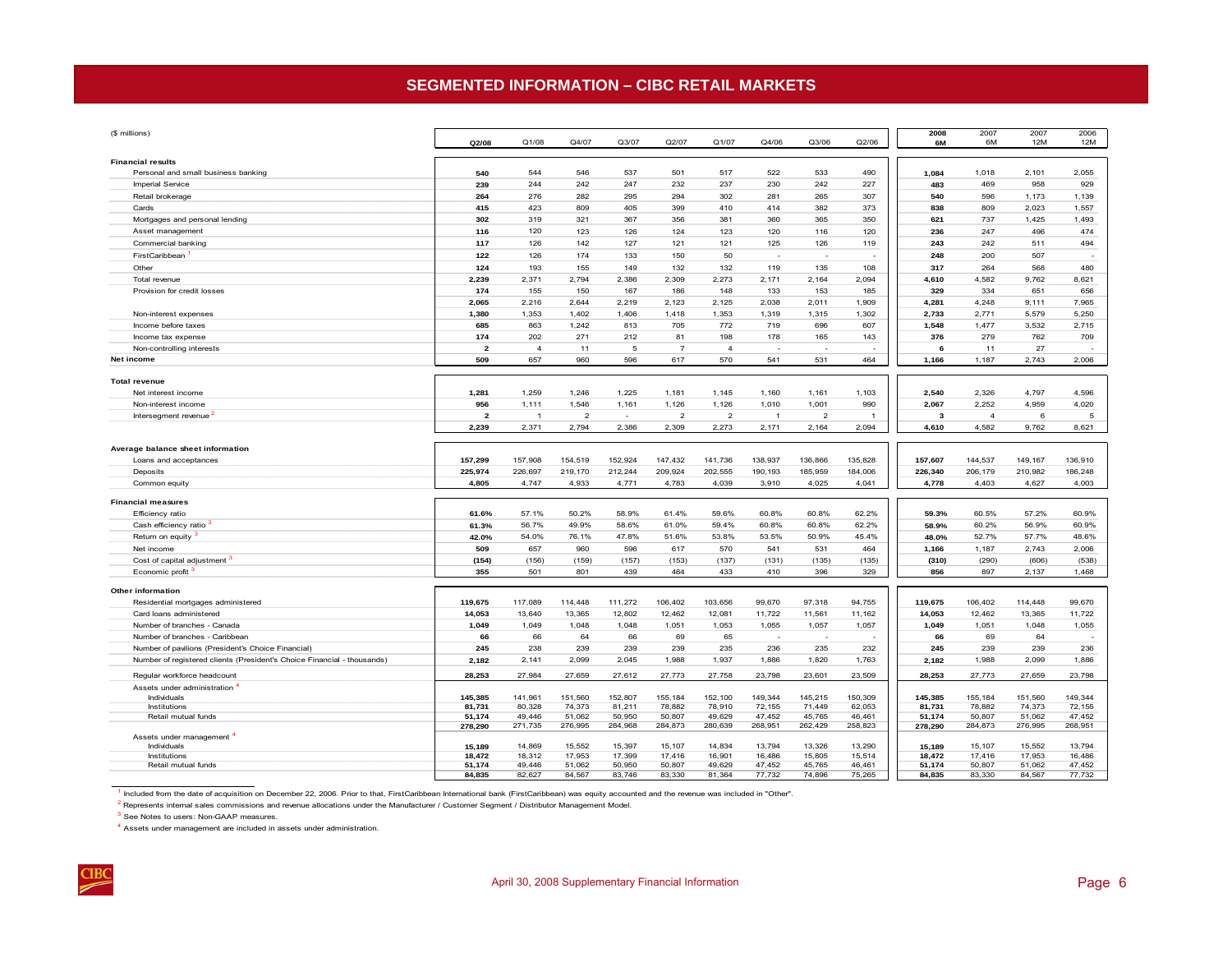## **SEGMENTED INFORMATION – CIBC WORLD MARKETS**

<span id="page-10-0"></span>

| (\$ millions)                             |                |             |            |              |        |        |        |              |              | 2008         | 2007   | 2007           | 2006   |
|-------------------------------------------|----------------|-------------|------------|--------------|--------|--------|--------|--------------|--------------|--------------|--------|----------------|--------|
|                                           | Q2/08          | Q1/08       | Q4/07      | Q3/07        | Q2/07  | Q1/07  | Q4/06  | Q3/06        | Q2/06        | 6M           | 6M     | 12M            | 12M    |
| <b>Financial results</b>                  |                |             |            |              |        |        |        |              |              |              |        |                |        |
| Capital markets                           | (2, 253)       | (3, 169)    | (249)      | 28           | 351    | 449    | 351    | 325          | 354          | (5, 422)     | 800    | 579            | 1,401  |
| Investment banking and credit products    | 102            | 283         | 240        | 328          | 247    | 204    | 242    | 217          | 119          | 385          | 451    | 1,019          | 815    |
| Merchant banking                          | 5              | 9           | 141        | 161          | 85     | 77     | 61     | 90           | 69           | 14           | 162    | 464            | 232    |
| Other                                     | 40             | (19)        | (11)       | 3            | (23)   | (6)    | (5)    | (22)         | (12)         | 21           | (29)   | (37)           | (58)   |
| Total revenue (TEB)                       | (2, 106)       | (2,896)     | 121        | 520          | 660    | 724    | 649    | 610          | 530          | (5,002)      | 1,384  | 2,025          | 2,390  |
| TEB adjustment <sup>1</sup>               | 60             | 61          | 116        | 65           | 54     | 62     | 77     | 59           | 42           | 121          | 116    | 297            | 224    |
| Total revenue                             | (2, 166)       | (2,957)     | 5          | 455          | 606    | 662    | 572    | 551          | 488          | (5, 123)     | 1,268  | 1,728          | 2,166  |
| Provision for (reversal of) credit losses | $\mathbf{2}$   | 17          | (18)       | (5)          | $\sim$ | (5)    | (2)    | (1)          | (21)         | 19           | (5)    | (28)           | (44)   |
|                                           | (2, 168)       | (2,974)     | 23         | 460          | 606    | 667    | 574    | 552          | 509          | (5, 142)     | 1,273  | 1,756          | 2,210  |
| Non-interest expenses                     | 358            | 351         | 357        | 319          | 459    | 486    | 421    | 454          | 440          | 709          | 945    | 1,621          | 1,779  |
| (Loss) income before taxes and            |                |             |            |              |        |        |        |              |              |              |        |                |        |
| non-controlling interests                 | (2, 526)       | (3, 325)    | (334)      | 141          | 147    | 181    | 153    | 98           | 69           | (5, 851)     | 328    | 135            | 431    |
| Income tax (benefit) expense              | (891)          | (1, 166)    | (222)      | (80)         | (16)   | 11     | (25)   | (49)         | (10)         | (2,057)      | (5)    | (307)          | (70)   |
| Non-controlling interests                 | $\overline{2}$ | $\sim$      | $\sim$     | $\mathbf{1}$ | 3      | $\sim$ | $\sim$ | $\mathbf{1}$ | $\mathbf{1}$ | $\mathbf{2}$ | 3      | $\overline{4}$ | 3      |
| Net (loss) income                         | (1,637)        | (2, 159)    | (112)      | 220          | 160    | 170    | 178    | 146          | 78           | (3,796)      | 330    | 438            | 498    |
| <b>Total revenue</b>                      |                |             |            |              |        |        |        |              |              |              |        |                |        |
| Net interest income (expense)             | 17             | (164)       | (84)       | (129)        | (187)  | (168)  | (105)  | (103)        | (128)        | (147)        | (355)  | (568)          | (408)  |
| Non-interest income                       | (2, 183)       | (2,793)     | 89         | 584          | 793    | 830    | 677    | 654          | 616          | (4,976)      | 1,623  | 2,296          | 2,574  |
|                                           | (2, 166)       | (2, 957)    | 5          | 455          | 606    | 662    | 572    | 551          | 488          | (5, 123)     | 1,268  | 1,728          | 2,166  |
| Average balance sheet information         |                |             |            |              |        |        |        |              |              |              |        |                |        |
| Loans and acceptances                     | 14,771         | 15,063      | 13,799     | 13,625       | 14,492 | 12,949 | 11,763 | 11,133       | 10,393       | 14,918       | 13,708 | 13,710         | 10,941 |
| <b>Trading securities</b>                 | 44,064         | 47,035      | 48,671     | 52,761       | 51,566 | 54,274 | 50,322 | 47,692       | 45,926       | 45,566       | 52,943 | 51,820         | 47,312 |
| Deposits                                  | 12,045         | 12,028      | 11,566     | 10,688       | 10,817 | 10,636 | 9,951  | 9,862        | 9,911        | 12,037       | 10,725 | 10,928         | 9,926  |
| Common equity                             | 2,273          | 2,199       | 1,739      | 1,564        | 1,718  | 1,551  | 1,510  | 1,493        | 1,400        | 2,236        | 1,633  | 1,642          | 1,484  |
| <b>Financial measures</b>                 |                |             |            |              |        |        |        |              |              |              |        |                |        |
| Efficiency ratio                          | n/m            | n/m         | n/m        | 70.0%        | 75.8%  | 73.4%  | 73.6%  | 83.2%        | 90.3%        | n/m          | 74.5%  | 93.8%          | 82.1%  |
| Cash efficiency ratio (TEB)               | n/m            | n/m         | n/m        | 61.3%        | 69.6%  | 67.1%  | 64.9%  | 74.4%        | 83.0%        | n/m          | 68.3%  | 80.0%          | 74.4%  |
| Return on equity                          | $(293.9)\%$    | $(391.7)\%$ | $(26.6)\%$ | 53.7%        | 36.9%  | 41.6%  | 45.3%  | 37.4%        | 21.5%        | $(342.4)\%$  | 39.1%  | 25.1%          | 32.1%  |
| Net (loss) income                         | (1,637)        | (2, 159)    | (112)      | 220          | 160    | 170    | 178    | 146          | 78           | (3,796)      | 330    | 438            | 498    |
| Cost of capital adjustment                | (73)           | (72)        | (56)       | (52)         | (55)   | (52)   | (50)   | (51)         | (45)         | (145)        | (107)  | (215)          | (199)  |
| Economic (loss) profit                    | (1,710)        | (2, 231)    | (168)      | 168          | 105    | 118    | 128    | 95           | 33           | (3,941)      | 223    | 223            | 299    |
| <b>Other information</b>                  |                |             |            |              |        |        |        |              |              |              |        |                |        |
| Regular workforce headcount               | 1,145          | 1,287       | 1,862      | 1,825        | 1,846  | 1,880  | 1,889  | 1,848        | 1,821        | 1,145        | 1,846  | 1,862          | 1,889  |

<sup>1</sup> See Notes to users: Non-GAAP measures.

n/m - not meaningful due to the net loss.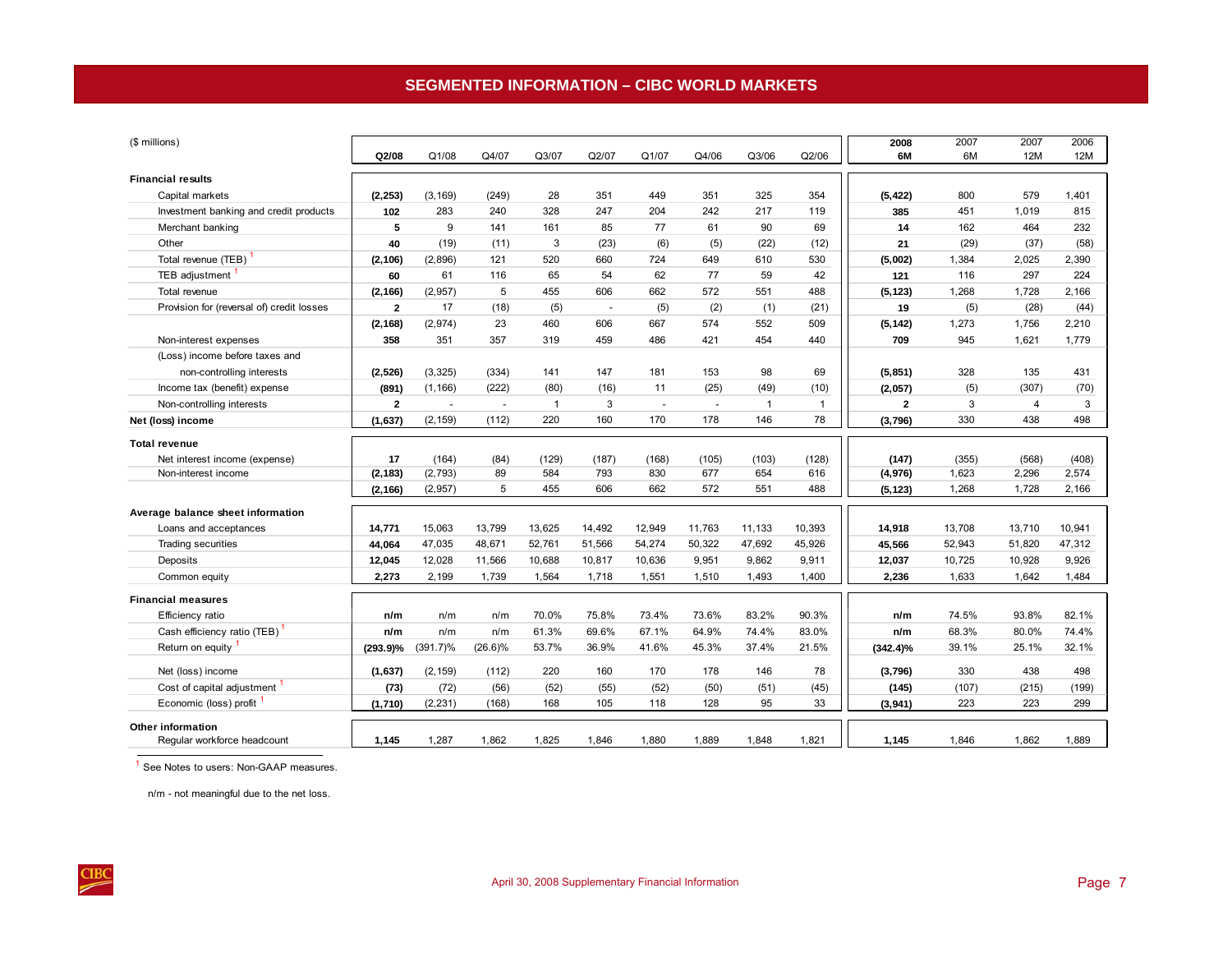# **SEGMENTED INFORMATION – CORPORATE AND OTHER**

<span id="page-11-0"></span>

| (\$ millions)                                            | Q2/08          | Q1/08                    | Q4/07          | Q3/07  | Q2/07                    | Q1/07                    | Q4/06  | Q3/06                    | Q2/06  | 2008<br>6M | 2007<br>6M | 2007<br>12M | 2006<br>12M |
|----------------------------------------------------------|----------------|--------------------------|----------------|--------|--------------------------|--------------------------|--------|--------------------------|--------|------------|------------|-------------|-------------|
| <b>Financial results</b>                                 |                |                          |                |        |                          |                          |        |                          |        |            |            |             |             |
| Total revenue                                            | 53             | 65                       | 147            | 138    | 135                      | 156                      | 147    | 111                      | 195    | 118        | 291        | 576         | 564         |
| Reversal of credit losses                                | $\blacksquare$ | $\overline{\phantom{a}}$ | $\overline{a}$ | $\sim$ | (20)                     | $\overline{\phantom{a}}$ | (39)   | $\overline{\phantom{a}}$ | (26)   | $\sim$     | (20)       | (20)        | (64)        |
|                                                          | 53             | 65                       | 147            | 138    | 155                      | 156                      | 186    | 111                      | 221    | 118        | 311        | 596         | 628         |
| Non-interest expenses                                    | 50             | 57                       | 115            | 94     | 99                       | 104                      | 152    | 114                      | 94     | 107        | 203        | 412         | 459         |
| Income (loss) before taxes and non-controlling interests | 3              | 8                        | 32             | 44     | 56                       | 52                       | 34     | (3)                      | 127    | 11         | 108        | 184         | 169         |
| Income tax (benefit) expense                             | (14)           | (38)                     | (4)            | 25     | 26                       | 22                       | (66)   | 9                        | 57     | (52)       | 48         | 69          |             |
| Non-controlling interests                                |                | $\overline{\phantom{a}}$ | $\overline{a}$ | ٠      | $\overline{\phantom{a}}$ |                          |        | 3                        | 27     |            |            |             | 26          |
| Net income (loss)                                        | 17             | 46                       | 36             | 19     | 30                       | 30                       | 100    | (15)                     | 43     | 63         | 60         | 115         | 142         |
| <b>Total revenue</b>                                     |                |                          |                |        |                          |                          |        |                          |        |            |            |             |             |
| Net interest income                                      | 51             | 59                       | 78             | 84     | 85                       | 82                       | 75     | 63                       | 61     | 110        | 167        | 329         | 247         |
| Non-interest income                                      | 4              | $\overline{7}$           | 71             | 54     | 52                       | 76                       | 73     | 50                       | 135    | 11         | 128        | 253         | 322         |
| Intersegment revenue                                     | (2)            | (1)                      | (2)            | $\sim$ | (2)                      | (2)                      | (1)    | (2)                      | (1)    | (3)        | (4)        | (6)         | (5)         |
|                                                          | 53             | 65                       | 147            | 138    | 135                      | 156                      | 147    | 111                      | 195    | 118        | 291        | 576         | 564         |
| <b>Other information</b>                                 |                |                          |                |        |                          |                          |        |                          |        |            |            |             |             |
| Average loans and acceptances                            | 248            | 208                      | 216            | 185    | 214                      | 211                      | 237    | 202                      | 196    | 228        | 212        | 206         | 213         |
| Regular workforce headcount                              | 10,947         | 10,966                   | 10,936         | 10,878 | 10,869                   | 10,921                   | 11,329 | 11,332                   | 11,411 | 10,947     | 10,869     | 10,936      | 11,329      |

1 Represents internal sales commissions and revenue allocations under the Manufacturer / Customer Segment / Distributor Management Model.

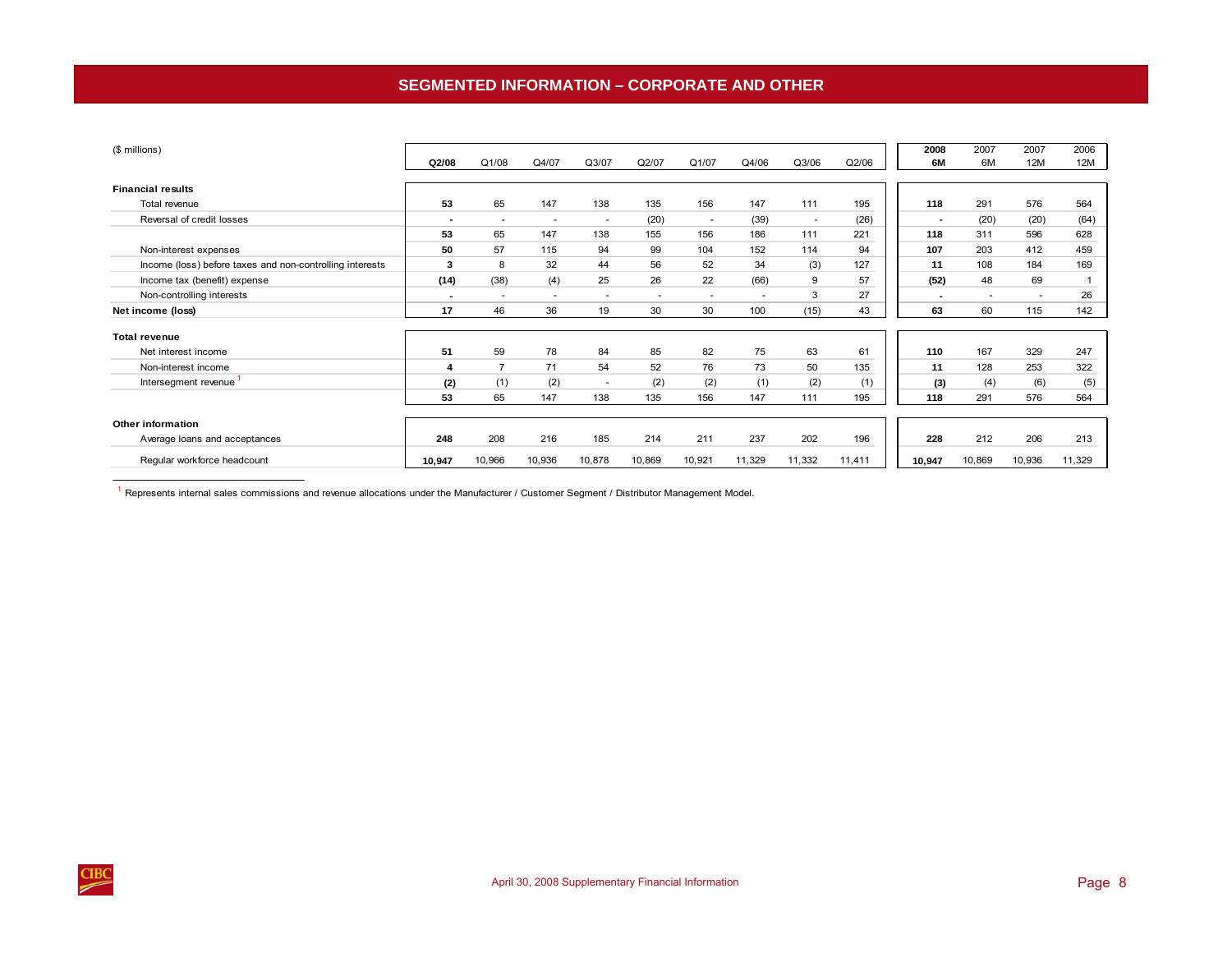# **TRADING ACTIVITIES**

<span id="page-12-0"></span>

| (\$ millions)                                       | Q2/08    | Q1/08    | Q4/07  | Q3/07 | Q2/07          | Q1/07 | Q4/06 | Q3/06 | Q2/06 | 2008<br>6M | 2007<br>6M | 2007<br>12M | 2006<br><b>12M</b> |
|-----------------------------------------------------|----------|----------|--------|-------|----------------|-------|-------|-------|-------|------------|------------|-------------|--------------------|
| <b>Trading income</b>                               |          |          |        |       |                |       |       |       |       |            |            |             |                    |
| Net interest income (expense) (TEB) <sup>2, 3</sup> | 15       | (141)    | $\sim$ | (96)  | (120)          | (130) | (49)  | (65)  | (93)  | (126)      | (250)      | (346)       | (223)              |
| Non-interest income <sup>2</sup>                    | (2, 401) | (3, 127) | (378)  | 35    | 296            | 375   | 285   | 275   | 307   | (5, 528)   | 671        | 328         | 1,129              |
| Total trading income (TEB) <sup>3</sup>             | (2, 386) | (3,268)  | (378)  | (61)  | 176            | 245   | 236   | 210   | 214   | (5,654)    | 421        | (18)        | 906                |
| TEB adjustment <sup>3</sup>                         | 59       | 59       | 115    | 63    | 53             | 61    | 72    | 58    | 43    | 118        | 114        | 292         | 221                |
| Total trading income                                | (2, 445) | (3, 327) | (493)  | (124) | 123            | 184   | 164   | 152   | 171   | (5, 772)   | 307        | (310)       | 685                |
| Trading income as a % of total revenue              | n/m      | n/m      | n/m    | n/m   | 4.0%           | 6.0%  | 5.7%  | 5.4%  | 6.2%  | n/m        | 5.0%       | n/m         | 6.0%               |
| Trading income (TEB) as a % of total revenue 3      | n/m      | n/m      | n/m    | n/m   | 5.8%           | 7.9%  | 8.2%  | 7.4%  | 7.7%  | n/m        | 6.9%       | n/m         | 8.0%               |
| Trading income by product line (TEB) <sup>3</sup>   |          |          |        |       |                |       |       |       |       |            |            |             |                    |
| Interest rates                                      | (116)    | 81       | 66     | 137   | 50             | 65    | 34    | 30    | 26    | (35)       | 115        | 318         | 156                |
| Foreign exchange                                    | 56       | 61       | 49     | 49    | 48             | 44    | 39    | 44    | 41    | 117        | 92         | 190         | 163                |
| Equities                                            | 42       | (5)      | 80     | 42    | 75             | 104   | 89    | 54    | 86    | 37         | 179        | 301         | 300                |
| Commodities                                         | 8        | 11       | 12     | 6     | $\overline{2}$ | 6     | 10    | 14    | 8     | 19         | 8          | 26          | 39                 |
| Structured credit and other 4                       | (2, 376) | (3, 416) | (585)  | (295) | $\mathbf{1}$   | 26    | 64    | 68    | 53    | (5,792)    | 27         | (853)       | 248                |
| Total trading income (TEB) <sup>3</sup>             | (2, 386) | (3,268)  | (378)  | (61)  | 176            | 245   | 236   | 210   | 214   | (5,654)    | 421        | (18)        | 906                |
| TEB adjustment <sup>3</sup>                         | 59       | 59       | 115    | 63    | 53             | 61    | 72    | 58    | 43    | 118        | 114        | 292         | 221                |
| <b>Total trading income</b>                         | (2, 445) | (3, 327) | (493)  | (124) | 123            | 184   | 164   | 152   | 171   | (5, 772)   | 307        | (310)       | 685                |
| Foreign exchange revenue                            |          |          |        |       |                |       |       |       |       |            |            |             |                    |
| Foreign exchange trading income                     | 56       | 61       | 49     | 49    | 48             | 44    | 39    | 44    | 41    | 117        | 92         | 190         | 163                |
| Foreign exchange, other than trading <sup>5</sup>   | 3        | 132      | 100    | 105   | 101            | 84    | 62    | 70    | 104   | 135        | 185        | 390         | 300                |
|                                                     | 59       | 193      | 149    | 154   | 149            | 128   | 101   | 114   | 145   | 252        | 277        | 580         | 463                |

 $1$  Trading income comprises net interest income (expense) and non-interest income. Net interest income (expense) arises from interest and dividends related to trading assets and liabilities other than derivatives, and is reported net of interest expense and income associated with funding these assets and liabilities. Non-interest income includes unrealized gains and losses on security positions held, and gains and losses that are realized from the purchase and sale of securities. Non-interest income also includes realized and unrealized gains and losses on trading derivatives. Trading income excludes underwriting fees and commissions on securities transactions, which are shown separately in the consolidated statement of operations.

<sup>2</sup> Trading activities and related risk management strategies can periodically shift revenue between net interest income (expense) and non-interest income. Therefore, we view trading-related net interest income (expense) as an integral part of trading revenue.

<sup>3</sup> See Notes to users: Non-GAAP measures.

 $<sup>4</sup>$  Includes trading loans prior to 2007 that were designated at fair value upon the adoption of the financial instruments standards.</sup>

5 See footnote 2 on page 3 of non-interest income.

n/m - not meaningful due to the trading loss.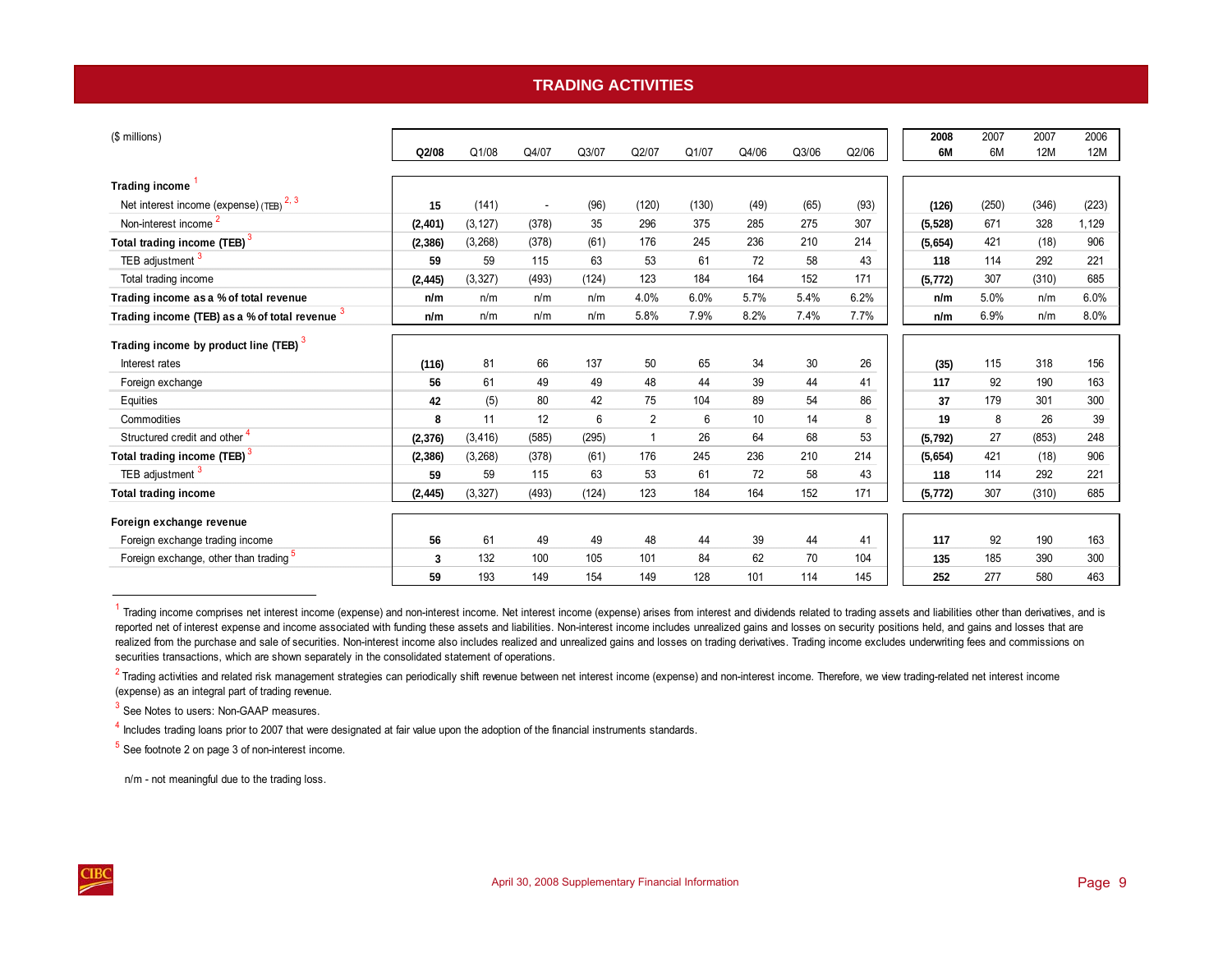#### **CONSOLIDATED BALANCE SHEET**

<span id="page-13-0"></span>(\$ millions)

| $\varphi$ in internsity                                  | Q2/08    | Q1/08    | Q4/07    | Q3/07   | Q2/07    | Q1/07    | Q4/06          | Q3/06   | Q2/06   |
|----------------------------------------------------------|----------|----------|----------|---------|----------|----------|----------------|---------|---------|
| <b>ASSETS</b>                                            |          |          |          |         |          |          |                |         |         |
| Cash and non-interest-bearing deposits with banks        | 1,142    | 1,673    | 1,457    | 1,337   | 1,707    | 1,938    | 1,317          | 1,404   | 2,073   |
| Interest-bearing deposits with banks                     | 11,950   | 16,520   | 12,290   | 15,606  | 14,734   | 15,754   | 10,536         | 10,125  | 9,828   |
| <b>Securities</b>                                        |          |          |          |         |          |          |                |         |         |
| Trading                                                  | 54,896   | 58,365   | 58,779   | 63,452  | 63,404   | 68,113   | 62,331         | 60,238  | 58,742  |
| Available-for-sale (AFS)                                 | 8,616    | 8,589    | 17,430   | 14,120  | 14,227   | 15,708   |                |         |         |
| Designated at fair value (FVO)                           | 15,585   | 14,264   | 10,291   | 7,628   | 6,132    | 6,969    | $\overline{a}$ |         |         |
| Investment                                               |          |          |          |         |          |          | 21,167         | 21,396  | 19,652  |
| Securities borrowed or purchased under resale agreements | 33,170   | 35,625   | 34,020   | 35,084  | 30,916   | 23,968   | 25,432         | 21,640  | 21,722  |
| Loans                                                    |          |          |          |         |          |          |                |         |         |
| Residential mortgages                                    | 92,703   | 90,572   | 91,664   | 90,582  | 87,075   | 83,338   | 81,358         | 78,868  | 77,734  |
| Personal                                                 | 30,297   | 29,539   | 29,213   | 29,136  | 28,970   | 28,622   | 28,052         | 28,067  | 27,799  |
| Credit card                                              | 9,809    | 9,395    | 9,121    | 8,442   | 7,998    | 7,612    | 7.253          | 7.018   | 6,616   |
| Business and government                                  | 34,399   | 34,436   | 34,099   | 33,478  | 33,992   | 34,528   | 30,404         | 29,767  | 28,984  |
| Allowance for credit losses                              | (1, 384) | (1, 379) | (1, 443) | (1,499) | (1, 515) | (1, 554) | (1, 442)       | (1,580) | (1,602) |
| Other                                                    |          |          |          |         |          |          |                |         |         |
| Derivative instruments                                   | 23,549   | 23,395   | 24,075   | 20,424  | 17,233   | 17,665   | 17,122         | 17,397  | 18,588  |
| Customers' liability under acceptances                   | 8,756    | 8,527    | 8,024    | 7,689   | 8,277    | 6,984    | 6,291          | 7,084   | 6,295   |
| Land, buildings and equipment                            | 1,922    | 2,001    | 1,978    | 2,082   | 2,142    | 2,212    | 2,032          | 2,034   | 2,031   |
| Goodwill                                                 | 1,916    | 1,911    | 1,847    | 1,964   | 1,983    | 1,951    | 982            | 982     | 982     |
| Other intangible assets                                  | 406      | 414      | 406      | 446     | 475      | 456      | 192            | 199     | 206     |
| Other assets                                             | 15,331   | 13,887   | 8,927    | 8,910   | 8,830    | 8,344    | 10,957         | 10,351  | 11,071  |
| <b>Total assets</b>                                      | 343,063  | 347,734  | 342,178  | 338,881 | 326,580  | 322,608  | 303,984        | 294,990 | 290,721 |
| <b>LIABILITIES AND SHAREHOLDERS' EQUITY</b>              |          |          |          |         |          |          |                |         |         |
| <b>Deposits</b>                                          |          |          |          |         |          |          |                |         |         |
| Personal                                                 |          |          |          |         |          |          |                |         |         |
| Demand                                                   | 6,271    | 6,232    | 5,885    | 5,787   | 5,881    | 5,928    | 5,201          | 5,070   | 5,257   |
| Notice                                                   | 40,584   | 38,422   | 37,602   | 38,128  | 37,309   | 35,888   | 33,010         | 32,486  | 32,993  |
| Fixed                                                    | 49,100   | 49,229   | 48,285   | 47,700  | 47,300   | 47,138   | 43,618         | 41,932  | 40,025  |
| Subtotal                                                 | 95,955   | 93,883   | 91,772   | 91,615  | 90,490   | 88,954   | 81,829         | 79,488  | 78,275  |
| Business and government                                  | 125,626  | 131,000  | 125,878  | 122,346 | 116,338  | 118,955  | 107,468        | 107,361 | 102,533 |
| Bank                                                     | 16,622   | 15,093   | 14,022   | 16,247  | 14,341   | 15,716   | 13,594         | 13,166  | 12,695  |
| Other                                                    |          |          |          |         |          |          |                |         |         |
| Derivative instruments                                   | 26,206   | 26,109   | 26,688   | 19,435  | 17,224   | 16,694   | 17,330         | 17,245  | 18,691  |
| Acceptances                                              | 8,756    | 8,527    | 8,249    | 7,689   | 8,277    | 6,984    | 6,297          | 7,084   | 6,295   |
| Obligations related to securities sold short             | 10,285   | 10,077   | 13,137   | 14,035  | 13,743   | 13,719   | 13,788         | 14,136  | 17,996  |
| Obligations related to securities lent or sold under     |          |          |          |         |          |          |                |         |         |
| repurchase agreements                                    | 26,530   | 29,355   | 28,944   | 34,044  | 31,772   | 29,255   | 30,433         | 24,892  | 21,682  |
| Other liabilities                                        | 13,588   | 12,728   | 13,728   | 13,154  | 13,867   | 12,295   | 14,716         | 13,397  | 14,302  |
| <b>Subordinated indebtedness</b>                         | 5,359    | 5,402    | 5,526    | 6,171   | 6,011    | 5,991    | 5,595          | 5,850   | 5,862   |
| <b>Preferred share liabilities</b>                       | 600      | 600      | 600      | 600     | 600      | 600      | 600            | 600     | 600     |
| Non-controlling interests<br><b>Shareholders' equity</b> | 159      | 157      | 145      | 156     | 161      | 278      | 12             | 13      | 480     |
| Preferred shares                                         | 2,331    | 2,331    | 2,331    | 2,331   | 2,731    | 2,431    | 2,381          | 2,381   | 2,381   |
| Common shares                                            | 6,064    | 6,061    | 3,137    | 3,110   | 3,131    | 3,113    | 3,045          | 3,013   | 3,027   |
| Contributed surplus                                      | 90       | 86       | 96       | 85      | 76       | 74       | 70             | 67      | 53      |
| Retained earnings                                        | 5,699    | 7,174    | 9,017    | 8,450   | 8,200    | 7,693    | 7,268          | 6,712   | 6,315   |
| Accumulated other comprehensive income                   | (807)    | (849)    | (1,092)  | (587)   | (382)    | (144)    | (442)          | (415)   | (466)   |
|                                                          |          | 347,734  | 342,178  | 338,881 | 326,580  | 322,608  | 303,984        | 294,990 | 290,721 |
| Total liabilities and shareholders' equity               | 343,063  |          |          |         |          |          |                |         |         |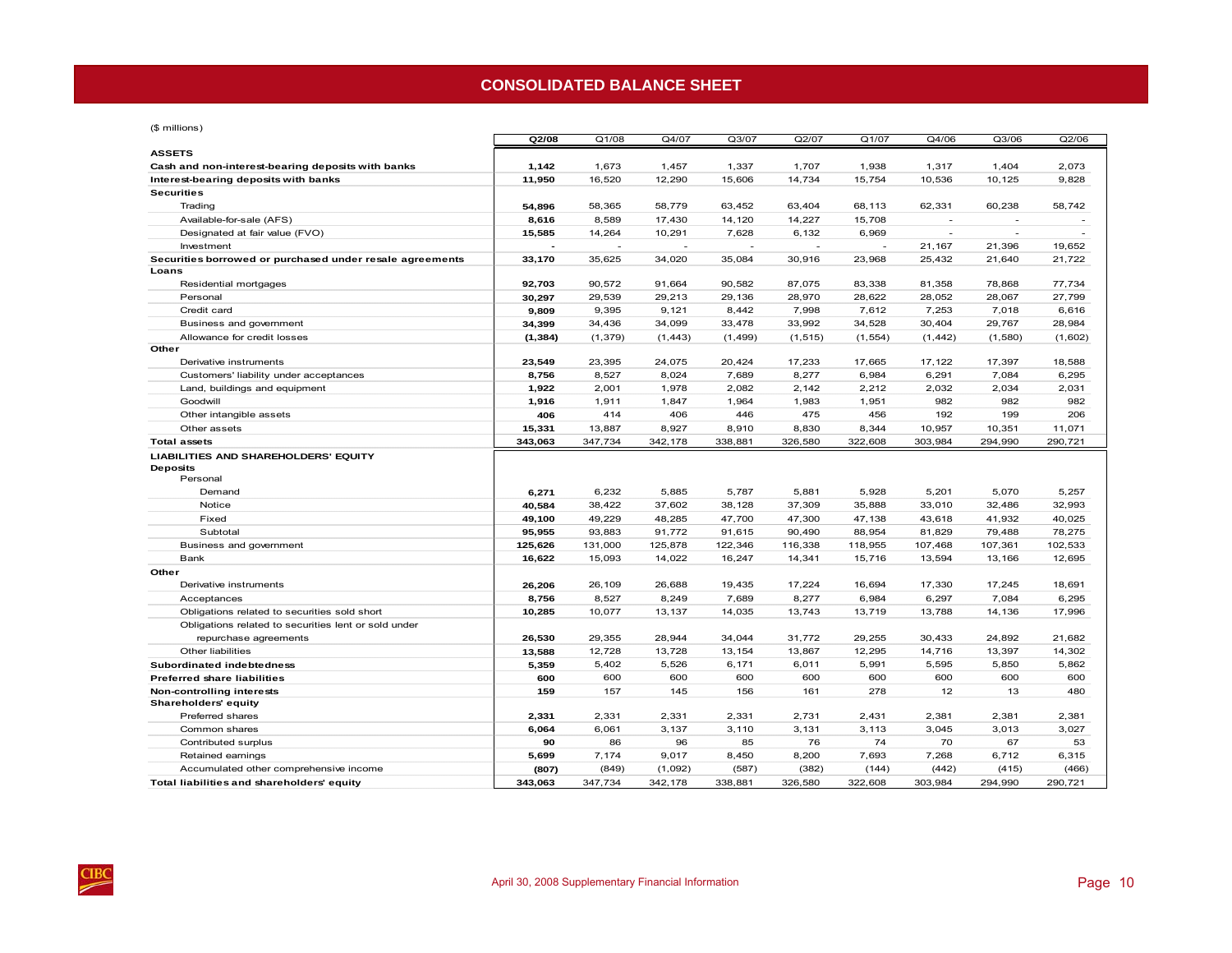# **BALANCE SHEET MEASURES**

<span id="page-14-0"></span>

|                                                   | Q2/08  | Q1/08  | Q4/07  | Q3/07  | Q2/07   | Q1/07  | Q4/06 | Q3/06 | Q2/06 |
|---------------------------------------------------|--------|--------|--------|--------|---------|--------|-------|-------|-------|
|                                                   |        |        |        |        |         |        |       |       |       |
| Personal deposits to loans ratio                  | 57.9%  | 57.8%  | 56.4%  | 57.2%  | 57.8%   | 58.3%  | 56.2% | 55.9% | 56.1% |
| Cash and deposits with banks to total assets      | 3.8%   | 5.2%   | 4.0%   | 5.0%   | $5.0\%$ | 5.5%   | 3.9%  | 3.9%  | 4.1%  |
| Securities to total assets                        | 23.1%  | 23.4%  | 25.3%  | 25.1%  | 25.6%   | 28.1%  | 27.5% | 27.7% | 27.0% |
| Average common shareholders' equity (\$ millions) | 12,328 | 11,181 | 11,191 | 10,992 | 10,964  | 10,474 | 9,601 | 9,167 | 8,803 |

### **GOODWILL AND OTHER INTANGIBLE ASSETS**

| (\$ millions)                        |                |                   |                          |                          |                          |                          |        |                          |                          |
|--------------------------------------|----------------|-------------------|--------------------------|--------------------------|--------------------------|--------------------------|--------|--------------------------|--------------------------|
|                                      | Q2/08          | Q1/08             | Q4/07                    | Q3/07                    | Q2/07                    | Q1/07                    | Q4/06  | Q3/06                    | Q2/06                    |
| Goodwill                             |                |                   |                          |                          |                          |                          |        |                          |                          |
| Opening balance                      | 1,911          | 1,847             | 1,964                    | 1,983                    | 1,951                    | 982                      | 982    | 982                      | 982                      |
| Acquisitions                         | ٠              | 9                 | 19                       | $\overline{\phantom{a}}$ | 94                       | 958                      | $\sim$ | $\overline{\phantom{a}}$ | $\overline{\phantom{a}}$ |
| Dispositions                         | ۰.             | (15) <sup>2</sup> | $\overline{\phantom{a}}$ | $\sim$                   | $\overline{\phantom{a}}$ | $\overline{\phantom{a}}$ | $\sim$ | $\overline{\phantom{a}}$ | $\overline{\phantom{a}}$ |
| Other <sup>3</sup>                   | 5              | 70                | (136)                    | (19)                     | (62)                     | 11                       |        | $\overline{\phantom{a}}$ | $\overline{\phantom{0}}$ |
| Closing balance                      | 1,916          | 1,911             | 1,847                    | 1,964                    | 1,983                    | 1,951                    | 982    | 982                      | 982                      |
| Other intangible assets              |                |                   |                          |                          |                          |                          |        |                          |                          |
| Opening balance                      | 414            | 406               | 446                      | 475                      | 456                      | 192                      | 199    | 206                      | 213                      |
| Acquisitions                         | $\blacksquare$ | 4                 | $\overline{\phantom{a}}$ | $\overline{\phantom{a}}$ | 49                       | 267                      |        | $\overline{\phantom{a}}$ | $\overline{\phantom{a}}$ |
| Amortization                         | (10)           | (10)              | (11)                     | (11)                     | (12)                     | (5)                      | (8)    | (7)                      | (7)                      |
| Other <sup>3</sup>                   | $\mathbf{2}$   | 14                | (29)                     | (18)                     | (18)                     | $\overline{2}$           |        | $\overline{\phantom{a}}$ | $\overline{\phantom{0}}$ |
| Closing balance                      | 406            | 414               | 406                      | 446                      | 475                      | 456                      | 192    | 199                      | 206                      |
| Goodwill and other intangible assets | 2,322          | 2,325             | 2,253                    | 2,410                    | 2,458                    | 2,407                    | 1,174  | 1,181                    | 1,188                    |

<sup>1</sup> Primarily relates to the acquisition of FirstCaribbean.

2 Includes disposition of certain U.S. businesses.

 $3$  Includes foreign currency translation adjustments.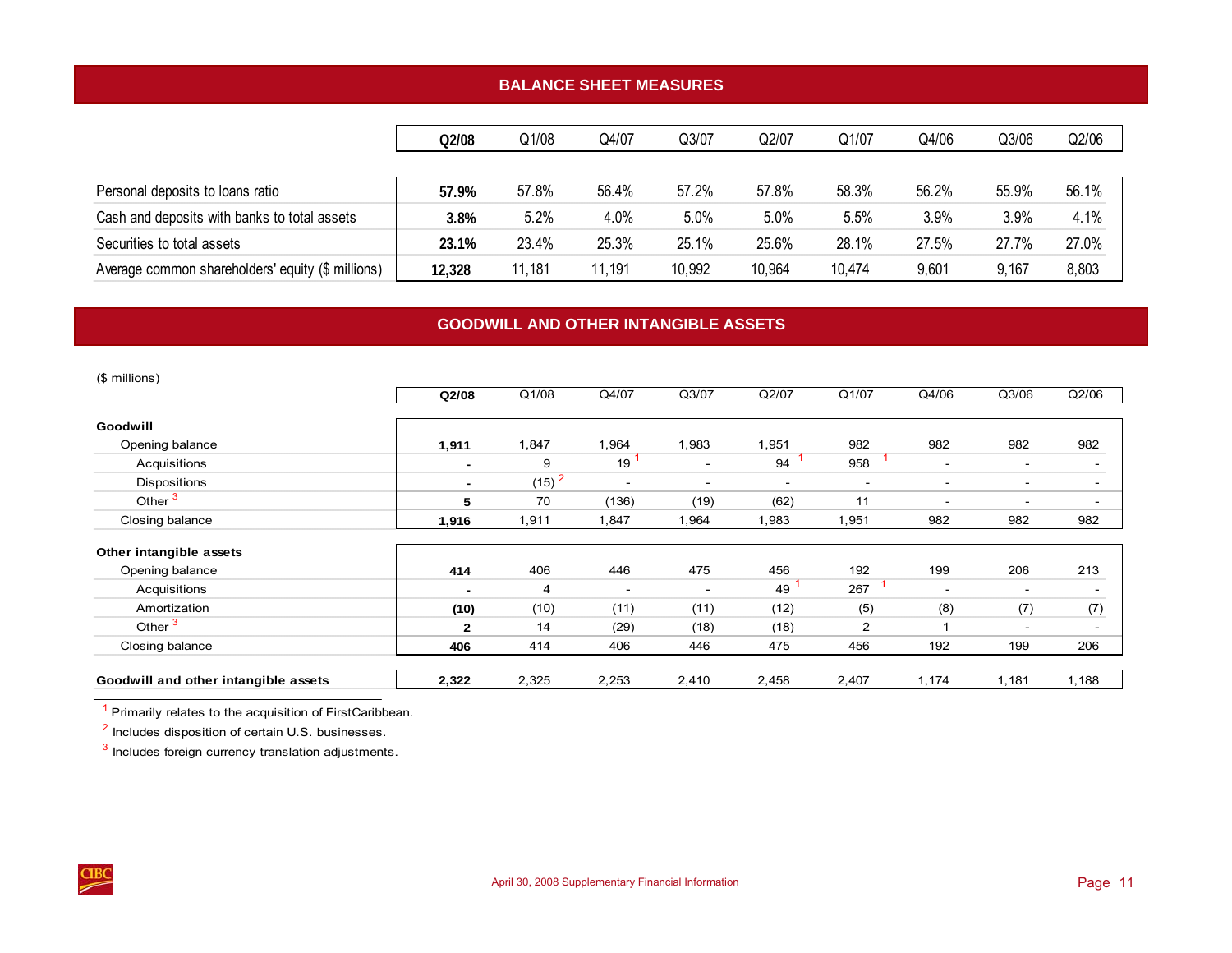<span id="page-15-0"></span>

| (\$ millions)                                                    |                          |                          |                                  |                          |                          |                    |                         |                          |                          | 2008                     | 2007                     | 2007           | 2006   |
|------------------------------------------------------------------|--------------------------|--------------------------|----------------------------------|--------------------------|--------------------------|--------------------|-------------------------|--------------------------|--------------------------|--------------------------|--------------------------|----------------|--------|
|                                                                  | Q2/08                    | Q1/08                    | Q4/07                            | Q3/07                    | Q2/07                    | Q1/07              | Q4/06                   | Q3/06                    | Q2/06                    | 6M                       | 6M                       | <b>12M</b>     | 12M    |
|                                                                  |                          |                          |                                  |                          |                          |                    |                         |                          |                          |                          |                          |                |        |
| <b>Preferred shares</b>                                          |                          |                          |                                  |                          |                          |                    |                         |                          |                          |                          |                          |                |        |
| Balance at beginning of period                                   | 2,331                    | 2,331                    | 2,331                            | 2,731                    | 2.431                    | 2,381              | 2,381                   | 2,381                    | 2,381                    | 2,331                    | 2,381                    | 2.381          | 2,381  |
| Issue of preferred shares                                        |                          | $\overline{\phantom{a}}$ | $\sim$                           | $\sim$                   | 300                      | 450                |                         |                          | $\overline{a}$           | $\blacksquare$           | 750                      | 750            |        |
| Redemption of preferred shares                                   |                          | $\overline{\phantom{a}}$ | $\overline{\phantom{a}}$         | (400)                    | $\sim$                   | (400)              | $\sim$                  | $\overline{\phantom{a}}$ |                          |                          | (400)                    | (800)          | $\sim$ |
| Balance at end of period                                         | 2,331                    | 2,331                    | 2,331                            | 2,331                    | 2,731                    | 2,431              | 2,381                   | 2,381                    | 2,381                    | 2,331                    | 2,731                    | 2,331          | 2,381  |
| <b>Common shares</b>                                             |                          |                          |                                  |                          |                          |                    |                         |                          |                          |                          |                          |                |        |
| Balance at beginning of period                                   | 6.061                    | 3,137                    | 3.110                            | 3,131                    | 3.113                    | 3.045              | 3.013                   | 3,027                    | 2,987                    | 3.137                    | 3.045                    | 3.045          | 2.952  |
| Issue of common shares                                           | 8                        | 2.948                    | 12                               | 15                       | 21                       | 50                 | 27                      | 6                        | 39                       | 2,956                    | 71                       | 98             | 112    |
| Issuance costs, net of related income taxes                      | (1)                      | (32)                     | $\overline{\phantom{a}}$         | $\overline{\phantom{a}}$ |                          |                    |                         |                          |                          | (33)                     |                          | ÷,             |        |
| Purchase of common shares for cancellation                       | $\overline{\phantom{a}}$ | $\overline{\phantom{a}}$ | $\sim$                           | (29)                     |                          |                    |                         | $\sim$                   |                          |                          |                          | (29)           | $\sim$ |
| Treasury shares                                                  | (4)                      | 8                        | 15                               | (7)                      | (3)                      | 18                 | 5                       | (20)                     | $\mathbf{1}$             | 4                        | 15                       | 23             | (19)   |
| Balance at end of period                                         | 6,064                    | 6,061                    | 3,137                            | 3,110                    | 3,131                    | 3,113              | 3,045                   | 3,013                    | 3,027                    | 6,064                    | 3,131                    | 3,137          | 3,045  |
| <b>Contributed surplus</b>                                       |                          |                          |                                  |                          |                          |                    |                         |                          |                          |                          |                          |                |        |
| Balance at beginning of period                                   | 86                       | 96                       | 85                               | 76                       | 74                       | 70                 | 67                      | 53                       | 56                       | 96                       | 70                       | 70             | 58     |
| Stock option expense                                             | $\mathbf{2}$             | 3                        | (1)                              | $\overline{2}$           | $\mathbf{1}$             | $\overline{2}$     | $\overline{2}$          | $\overline{1}$           | $\overline{2}$           | 5                        | 3                        | $\overline{4}$ | 6      |
| Stock options exercised                                          | $\overline{\phantom{a}}$ | (1)                      | (1)                              | (2)                      | (1)                      | (4)                | (1)                     | $\sim$                   | (5)                      | (1)                      | (5)                      | (8)            | (9)    |
| Net premium (discount) on treasury shares                        | 3                        | (14)                     | $\sim$                           | $\sim$                   | $\overline{2}$           | 6                  | $\overline{\mathbf{c}}$ | 13                       | $\overline{\phantom{a}}$ | (11)                     | 8                        | 8              | 15     |
| Other                                                            | (1)                      | $\overline{2}$           | 13                               | 9                        | $\overline{\phantom{a}}$ |                    |                         | $\overline{\phantom{a}}$ |                          | $\mathbf{1}$             |                          | 22             |        |
| Balance at end of period                                         | 90                       | 86                       | 96                               | 85                       | 76                       | 74                 | 70                      | 67                       | 53                       | 90                       | 76                       | 96             | 70     |
| <b>Retained earnings</b>                                         |                          |                          |                                  |                          |                          |                    |                         |                          |                          |                          |                          |                |        |
| Balance at beginning of period, as previously reported           | 7,174                    | 9,017                    | 8,450                            | 8,200                    | 7.693                    | 7,268              | 6,712                   | 6,315                    | 5,987                    | 9.017                    | 7,268                    | 7,268          | 5,667  |
| Adoption of new accounting policies                              |                          | (66)                     | $\overline{2}$<br>$\overline{a}$ | $\overline{a}$           |                          | 3<br>(50)          | $\overline{a}$          | $\overline{a}$           |                          | (66)                     | (50)                     | (50)           |        |
| Balance at beginning of period, as restated                      | 7,174                    | 8,951                    | 8,450                            | 8,200                    | 7,693                    | 7,218              | 6,712                   | 6,315                    | 5,987                    | 8,951                    | 7,218                    | 7,218          | 5,667  |
| Net (loss) income                                                | (1, 111)                 | (1, 456)                 | 884                              | 835                      | 807                      | 770                | 819                     | 662                      | 585                      | (2, 567)                 | 1,577                    | 3,296          | 2,646  |
| Dividends                                                        |                          |                          |                                  |                          |                          |                    |                         |                          |                          |                          |                          |                |        |
| Preferred                                                        | (30)                     | (30)                     | (30)                             | (36)                     | (35)                     | (38)               | (33)                    | (33)                     | (33)                     | (60)                     | (73)                     | (139)          | (132)  |
| Common                                                           | (332)                    | (291)                    | (292)                            | (258)                    | (259)                    | (235)              | (234)                   | (234)                    | (229)                    | (623)                    | (494)                    | (1,044)        | (924)  |
| Premium on purchase of common shares for cancellation            | $\blacksquare$           | $\sim$                   | $\sim$                           | (277)                    | $\sim$                   | $\sim$             | $\sim$                  | $\sim$                   | $\sim$                   | $\overline{\phantom{a}}$ | $\overline{\phantom{a}}$ | (277)          |        |
| Premium on redemption of preferred shares (classified as equity) | $\overline{\phantom{a}}$ | $\overline{\phantom{a}}$ | $\sim$                           | (16)                     | $\sim$                   | (16)               | $\sim$                  | $\sim$                   | $\overline{\phantom{a}}$ | $\overline{\phantom{a}}$ | (16)                     | (32)           | $\sim$ |
| Other                                                            | (2)                      |                          | 5                                | $\overline{2}$           | (6)                      | (6)                | $\overline{\mathbf{4}}$ | $\overline{2}$           | 5                        | (2)                      | (12)                     | (5)            | 11     |
| Balance at end of period                                         | 5,699                    | 7,174                    | 9,017                            | 8,450                    | 8,200                    | 7,693              | 7,268                   | 6,712                    | 6,315                    | 5,699                    | 8,200                    | 9,017          | 7,268  |
| Accumulated other comprehensive income, net of tax               |                          |                          |                                  |                          |                          |                    |                         |                          |                          |                          |                          |                |        |
| Balance at beginning of period                                   | (849)                    | (1,092)                  | (587)                            | (382)                    | (144)                    | (442)              | (415)                   | (466)                    | (375)                    | (1,092)                  | (442)                    | (442)          | (327)  |
| Adoption of new accounting policies                              |                          | $\overline{\phantom{a}}$ | $\overline{\phantom{a}}$         | $\sim$                   | $\sim$                   | $123$ <sup>3</sup> | $\sim$                  | $\sim$                   | $\overline{\phantom{a}}$ |                          | 123                      | 123            | $\sim$ |
| Other comprehensive income (loss) (OCI)                          | 42                       | 243                      | (505)                            | (205)                    | (238)                    | 175                | (27)                    | 51                       | (91)                     | 285                      | (63)                     | (773)          | (115)  |
| Balance at end of period                                         | (807)                    | (849)                    | (1,092)                          | (587)                    | (382)                    | (144)              | (442)                   | (415)                    | (466)                    | (807)                    | (382)                    | (1,092)        | (442)  |
| Shareholders' equity at end of period                            | 13,377                   | 14,803                   | 13,489                           | 13,389                   | 13,756                   | 13,167             | 12,322                  | 11,758                   | 11,310                   | 13,377                   | 13,756                   | 13,489         | 12,322 |
|                                                                  |                          |                          |                                  |                          |                          |                    |                         |                          |                          |                          |                          |                |        |

<sup>1</sup> Assets and liabilities in the form of CIBC common shares, held within certain compensation trusts, have been offset (April 30, 2008: \$545 million; January 31, 2008: \$486 million) within treasury shares.

 $2$  Represents the impact of adopting the amended Canadian Institute of Chartered Accountants (CICA) Emerging Issues Committee Abstract 46," Leveraged Leases".

3 Represents the transitional adjustment on adoption of the CICA handbook sections 1530, 3251, 3855 and 3865.

 $\Box$ BC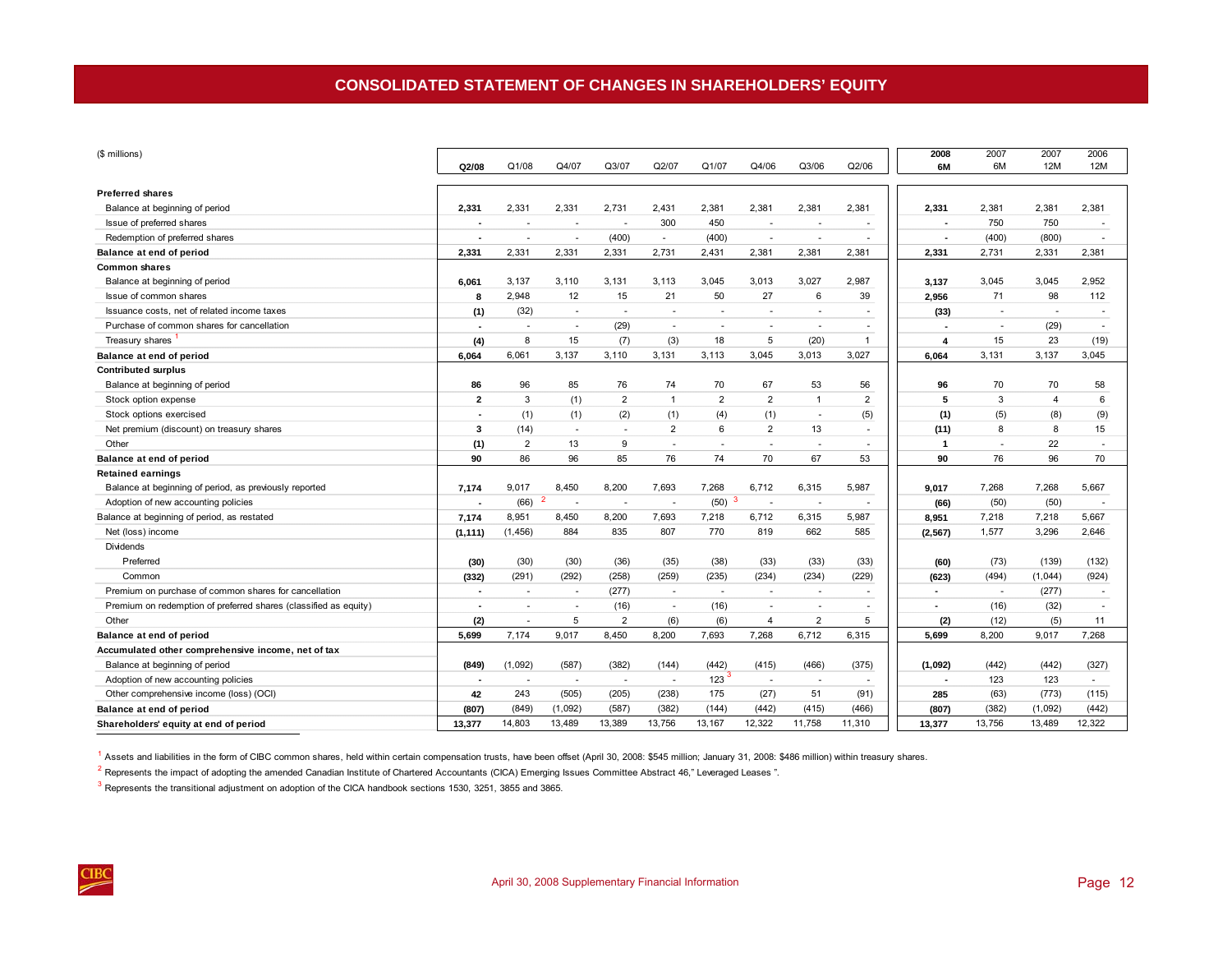<span id="page-16-0"></span>

| (\$ millions)                                                                              |                |          |         |       |         |       |                          |       |       | 2008     | 2007  | 2007    | 2006  |
|--------------------------------------------------------------------------------------------|----------------|----------|---------|-------|---------|-------|--------------------------|-------|-------|----------|-------|---------|-------|
|                                                                                            | Q2/08          | Q1/08    | Q4/07   | Q3/07 | Q2/07   | Q1/07 | Q4/06                    | Q3/06 | Q2/06 | 6M       | 6M    | 12M     | 12M   |
|                                                                                            |                |          |         |       |         |       |                          |       |       |          |       |         |       |
| Net (loss) income                                                                          | (1, 111)       | (1, 456) | 884     | 835   | 807     | 770   | 819                      | 662   | 585   | (2, 567) | 1,577 | 3,296   | 2,646 |
| OCI, net of tax                                                                            |                |          |         |       |         |       |                          |       |       |          |       |         |       |
| Foreign currency translation adjustments                                                   |                |          |         |       |         |       |                          |       |       |          |       |         |       |
| Net gains (losses) on investment in self-sustaining foreign operations                     |                | 973      | (1,921) | (719) | (1,089) | 805   | (113)                    | 182   | (207) | 975      | (284) | (2,924) | (676) |
| Net gains (losses) on hedges of foreign currency translation adjustments                   | 25             | (746)    | 1,493   | 549   | 840     | (603) | 86                       | (131) | 116   | (721)    | 237   | 2,279   | 561   |
|                                                                                            | 27             | 227      | (428)   | (170) | (249)   | 202   | (27)                     | 51    | (91)  | 254      | (47)  | (645)   | (115) |
| Net change in AFS securities                                                               |                |          |         |       |         |       |                          |       |       |          |       |         |       |
| Net unrealized gains (losses) on AFS securities                                            | 83             | (21)     | 54      | (43)  | 74      | (43)  |                          |       |       | 62       | 31    | 42      |       |
| Transfer of net (gains) losses to net income                                               | (65)           | 106      | (35)    | (17)  |         | (28)  |                          |       |       | 41       | (27)  | (79)    |       |
|                                                                                            | 18             | 85       | 19      | (60)  | 75      | (71)  |                          |       |       | 103      | 4     | (37)    |       |
| Net change in cash flow hedges                                                             |                |          |         |       |         |       |                          |       |       |          |       |         |       |
| Net (losses) gains on derivatives designated as cash flow hedges                           | (5)            | (36)     | (120)   | (31)  | (55)    | 73    |                          |       |       | (41)     | 18    | (133)   |       |
| Net losses (gains) on derivatives designated as cash flow hedges transferred to net income | $\overline{2}$ | (33)     | 24      | 56    | (9)     | (29)  | $\overline{\phantom{a}}$ |       |       | (31)     | (38)  | 42      |       |
|                                                                                            | (3)            | (69)     | (96)    | 25    | (64)    | 44    |                          |       |       | (72)     | (20)  | (91)    |       |
| <b>Total OCI</b>                                                                           | 42             | 243      | (505)   | (205) | (238)   | 175   | (27)                     | 51    | (91)  | 285      | (63)  | (773)   | (115) |
| Comprehensive (loss) income                                                                | (1,069)        | (1, 213) | 379     | 630   | 569     | 945   | 792                      | 713   | 494   | (2, 282) | 1.514 | 2.523   | 2,531 |

# **INCOME TAX (EXPENSE) BENEFIT ALLOCATED TO EACH COMPONENT OF OCI**

| (\$ millions)                                                                   |       |       |       |       |       |       |       |       |       | 2008 | 2007                     | 2007       | 2006       |
|---------------------------------------------------------------------------------|-------|-------|-------|-------|-------|-------|-------|-------|-------|------|--------------------------|------------|------------|
|                                                                                 | Q2/08 | Q1/08 | Q4/07 | Q3/07 | Q2/07 | Q1/07 | Q4/06 | Q3/06 | Q2/06 | 6M   | 6M                       | <b>12M</b> | <b>12M</b> |
| Foreign currency translation adjustments                                        |       |       |       |       |       |       |       |       |       |      |                          |            |            |
| Changes on investment in self-sustaining foreign operations                     |       | (3)   |       |       | 10    | (10)  |       |       |       | (3)  | $\overline{\phantom{a}}$ |            |            |
| Changes on hedges of foreign currency translation adjustments                   | (41)  | 374   | (736) | (275) | (425) | 313   | (44)  | 68    | (44)  | 333  | (112)                    | 1,123)     | (277)      |
| Net change in AFS securities                                                    |       |       |       |       |       |       |       |       |       |      |                          |            |            |
| Net unrealized (gains) losses on AFS securities                                 | (50)  | 15    | (34)  | 27    | (52)  | 29    |       |       |       | (35) | (23)                     | (30)       |            |
| Transfer of net gains (losses) to net income                                    | 41    | (89)  | 15    | 9     | (1)   | 16    |       |       |       | (48) | 15                       | 39         |            |
| Net change in cash flow hedges                                                  |       |       |       |       |       |       |       |       |       |      |                          |            |            |
| Changes on derivatives designated as cash flow hedges                           |       | 20    | 65    | 16    | 29    | (39)  |       |       |       | 21   | (10)                     | 71         |            |
| Changes on derivatives designated as cash flow hedges transferred to net income | (2)   | 18    | (12)  | (30)  |       | 15    |       |       |       | 16   | 20                       | (22)       |            |
|                                                                                 | (51)  | 335   | (698) | (251) | (434) | 324   | (44)  | 68    | (44)  | 284  | (110)                    | 1,059      | (268)      |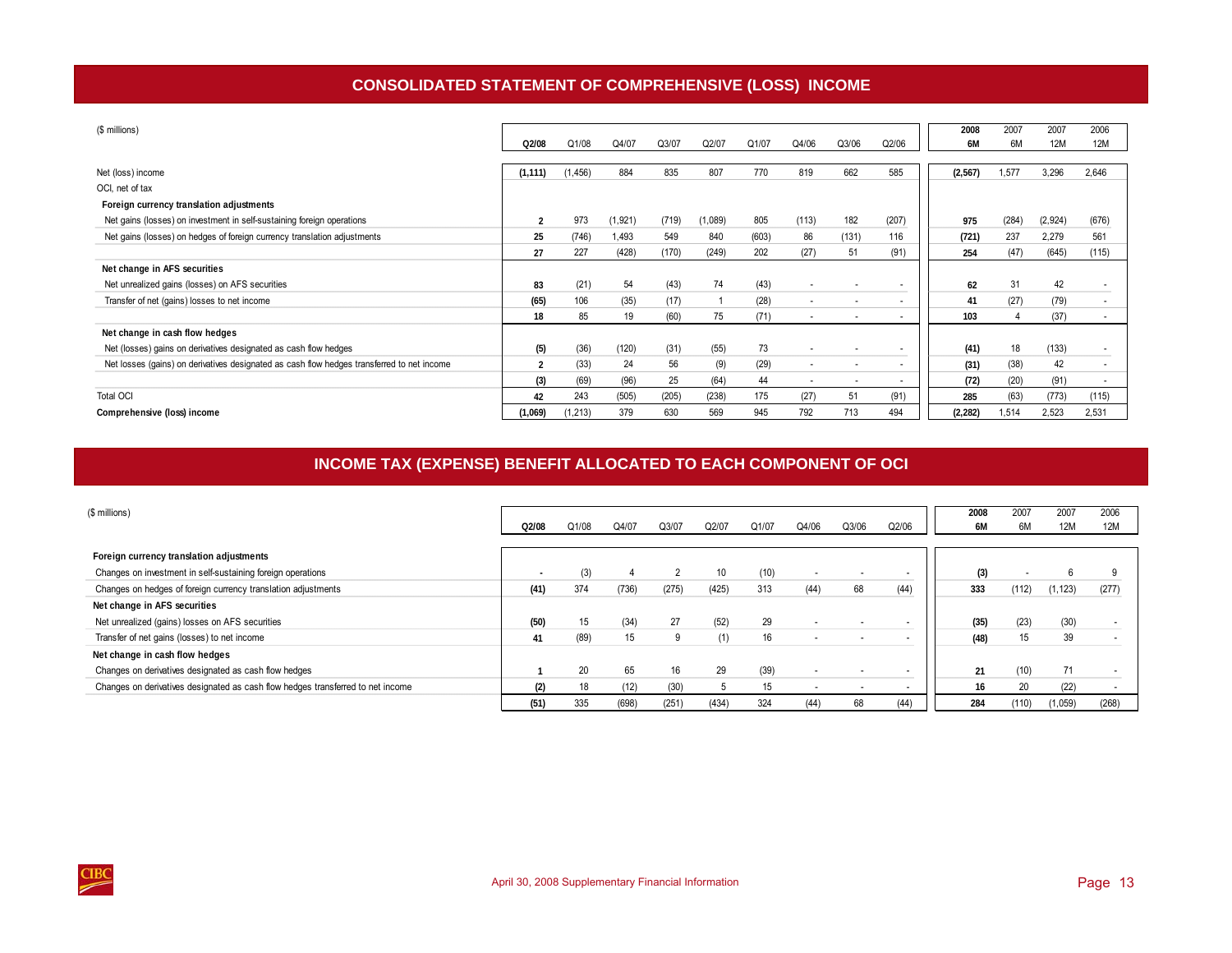### **CONSOLIDATED STATEMENT OF CASH FLOWS**

<span id="page-17-0"></span>

| (\$ millions)                                                                                       |                          |           |                |                          |          |          |                |                |                | 2008           | 2007     | 2007         | 2006           |
|-----------------------------------------------------------------------------------------------------|--------------------------|-----------|----------------|--------------------------|----------|----------|----------------|----------------|----------------|----------------|----------|--------------|----------------|
|                                                                                                     | Q2/08                    | Q1/08     | Q4/07          | Q3/07                    | Q2/07    | Q1/07    | Q4/06          | Q3/06          | Q2/06          | 6M             | 6M       | 12M          | 12M            |
|                                                                                                     |                          |           |                |                          |          |          |                |                |                |                |          |              |                |
| Cash flows provided by (used in) operating activities                                               |                          |           |                |                          |          |          |                |                |                |                |          |              |                |
| Net (loss) income                                                                                   | (1, 111)                 | (1, 456)  | 884            | 835                      | 807      | 770      | 819            | 662            | 585            | (2, 567)       | 1,577    | 3,296        | 2,646          |
| Adjustments to reconcile net (loss) income to cash flows provided by (used in) operating activities |                          |           |                |                          |          |          |                |                |                |                |          |              |                |
| Provision for credit losses                                                                         | 176                      | 172       | 132            | 162                      | 166      | 143      | 92             | 152            | 138            | 348            | 309      | 603          | 548            |
| Amortization of buildings, furniture, equipment, and leasehold improvements                         | 51                       | 52        | 50             | 52                       | 59       | 53       | 51             | 50             | 51             | 103            | 112      | 214          | 206            |
| Amortization of other intangible assets                                                             | 10                       | 10        | 11             | 11                       | 12       | 5        | 8              | $\overline{7}$ | $\overline{7}$ | 20             | 17       | 39           | 29             |
| Stock-based compensation                                                                            | $\overline{2}$           | (19)      | $\overline{7}$ | (3)                      | (2)      | 18       | 15             | (6)            | 6              | (17)           | 16       | 20           | 30             |
| Future income taxes                                                                                 | (765)                    | (53)      | 141            | 91                       | 51       | 63       | 163            | 23             | 93             | (818)          | 114      | 346          | 356            |
| AFS / Investment securities (gains) losses, net                                                     | (12)                     | 49        | (133)          | (137)                    | (119)    | (132)    | (27)           | (51)           | 5              | 37             | (251)    | (521)        | (71)           |
| (Gains) losses on disposal of land, buildings, and equipment                                        | (1)                      | $\sim$    | $\mathbf{1}$   | $\sim$                   | $\sim$   | $\sim$   | $\overline{1}$ | $\sim$         | (1)            | (1)            | $\sim$   | $\mathbf{1}$ | $\sim$         |
| Other non-cash items, net                                                                           | (13)                     | 66        | (158)          | 119                      | (11)     | 50       | $\sim$         | $\sim$         | $\sim$         | 53             | 39       | $\sim$       | $\sim$         |
| Changes in operating assets and liabilities                                                         |                          |           |                |                          |          |          |                |                |                |                |          |              |                |
| Accrued interest receivable                                                                         | 32                       | 104       | (51)           | (5)                      | 74       | (106)    | (92)           | (6)            | (122)          | 136            | (32)     | (88)         | (203)          |
| Accrued interest payable                                                                            | (93)                     | (24)      | 16             | 118                      | 29       | (474)    | 309            | 20             | 200            | (117)          | (445)    | (311)        | 542            |
| Amounts receivable on derivative contracts                                                          | (79)                     | 663       | (3,787)        | (3,033)                  | 450      | (404)    | 275            | 1,191          | 790            | 584            | 46       | (6, 774)     | 3,187          |
| Amounts payable on derivative contracts                                                             | (82)                     | (954)     | 7,262          | 2,214                    | 629      | (958)    | 85             | (1, 446)       | (1, 379)       | (1,036)        | (329)    | 9,147        | (2,798)        |
| Net change in trading securities                                                                    | 3.469                    | 414       | 4,673          | (48)                     | 4,709    | (4, 238) | (2,093)        | (1, 496)       | 1,797          | 3.883          | 471      | 5,096        | (8,909)        |
| Net change in FVO securities                                                                        | (1, 321)                 | (3,973)   | (2,663)        | (1, 496)                 | 837      | (629)    | $\sim$         |                | $\sim$         | (5, 294)       | 208      | (3,951)      | $\sim$         |
| Net change in other FVO assets and liabilities                                                      | (83)                     | (581)     | (2, 192)       | $\sim$                   | 1,194    | 187      | $\sim$         |                |                | (664)          | 1,381    | (811)        | $\overline{a}$ |
| Current income taxes                                                                                | (74)                     | (1,794)   | (145)          | 16                       | (457)    | (377)    | (116)          | 24             | 220            | (1, 868)       | (834)    | (963)        | 181            |
| Other, net                                                                                          | 218                      | (3, 779)  | 150            | (510)                    | 1,325    | (1, 742) | 166            | (1,025)        | 35             | (3, 561)       | (417)    | (777)        | (2,714)        |
|                                                                                                     | 324                      | (11, 103) | 4,198          | (1,614)                  | 9,753    | (7, 771) | (344)          | (1,901)        | 2,425          | (10, 779)      | 1,982    | 4,566        | (6,970)        |
| Cash flows (used in) provided by financing activities                                               |                          |           |                |                          |          |          |                |                |                |                |          |              |                |
| Deposits, net of withdrawals                                                                        | (1, 643)                 | 8.844     | 4.371          | 9,937                    | (3,619)  | 5,554    | 2.876          | 6.512          | (163)          | 7.201          | 1,935    | 16.243       | 10.157         |
| Obligations related to securities sold short                                                        | 648                      | (3,076)   | (868)          | (236)                    | (14)     | (69)     | (348)          | (3,860)        | 2,785          | (2, 428)       | (83)     | (1, 187)     | (1,095)        |
| Net obligations related to securities lent or sold under repurchase agreements                      | (2, 825)                 | 411       | (5, 100)       | 2,272                    | 2,517    | (1, 178) | 5,541          | 3,210          | (2, 277)       | (2, 414)       | 1,339    | (1, 489)     | 16,108         |
| Issue of subordinated indebtedness                                                                  |                          | $\sim$    |                | 288                      | 59       | $\sim$   |                |                | 1,300          |                | 59       | 347          | 1,300          |
| Redemption/repurchase of subordinated indebtedness                                                  | (89)                     | (250)     | (537)          | $\sim$                   | ٠        | $\sim$   | (250)          | (20)           | (250)          | (339)          | $\sim$   | (537)        | (770)          |
| Issue of preferred shares                                                                           | $\blacksquare$           |           |                | $\sim$                   | 300      | 450      | $\sim$         | $\blacksquare$ | $\sim$         |                | 750      | 750          | $\sim$         |
| Redemption of preferred shares                                                                      | $\overline{\phantom{a}}$ | $\sim$    | $\sim$         | (416)                    | ÷.       | (416)    | $\sim$         | $\blacksquare$ | $\sim$         |                | (416)    | (832)        | $\sim$         |
| Issue of common shares, net                                                                         | $\overline{7}$           | 2,916     | 12             | 15                       | 21       | 50       | 27             | 6              | 39             | 2,923          | 71       | 98           | 112            |
| Purchase of common shares for cancellation                                                          | $\overline{\phantom{a}}$ |           | $\sim$         | (306)                    | $\sim$   | $\sim$   | ÷              | $\sim$         |                |                | $\sim$   | (306)        | $\sim$         |
| Net proceeds from treasury shares (purchased) sold                                                  | (4)                      | 8         | 15             | (7)                      | (3)      | 18       | 5              | (20)           | $\overline{1}$ | 4              | 15       | 23           | (19)           |
| Dividends                                                                                           | (362)                    | (321)     | (322)          | (294)                    | (294)    | (273)    | (267)          | (267)          | (262)          | (683)          | (567)    | (1, 183)     | (1,056)        |
| Other, net                                                                                          | 223                      | (445)     | 130            | (555)                    | (154)    | 353      | 249            | 385            | (295)          | (222)          | 199      | (226)        | 489            |
|                                                                                                     | (4,045)                  | 8,087     | (2, 299)       | 10,698                   | (1, 187) | 4,489    | 7,833          | 5,946          | 878            | 4,042          | 3,302    | 11,701       | 25,226         |
| Cash flows (used in) provided by investing activities                                               |                          |           |                |                          |          |          |                |                |                |                |          |              |                |
| Interest-bearing deposits with banks                                                                | 4.570                    | (4, 230)  | 3,316          | (872)                    | 1,020    | (2, 494) | (411)          | (297)          | (765)          | 340            | (1, 474) | 970          | 6              |
| Loans, net of repayments                                                                            | (4, 694)                 | (2,047)   | (4, 483)       | (6, 140)                 | (5,976)  | 1,295    | (5, 521)       | (5, 466)       | (2, 301)       | (6, 741)       | (4,681)  | (15, 304)    | (12, 933)      |
| Proceeds from securitizations                                                                       | 933                      | 2,250     | 1,493          | 1,581                    | 1,698    | 2,537    | 1,950          | 2,705          | 1,868          | 3,183          | 4,235    | 7,309        | 8,549          |
| AFS / Investment securities                                                                         |                          |           |                |                          |          |          |                |                |                |                |          |              |                |
| Purchase of securities                                                                              | (3, 286)                 | (1, 924)  | (5, 149)       | (1, 484)                 | (2,618)  | (1,787)  | (2,504)        | (3,694)        | (3, 384)       | (5, 210)       | (4, 405) | (11,038)     | (15, 593)      |
| Proceeds from sale of securities                                                                    | 1,944                    | 5,870     | 1,258          | 1,453                    | 3,353    | 1,462    | 2,325          | 1,229          | 1,247          | 7,814          | 4,815    | 7,526        | 6,095          |
| Proceeds from maturity of securities                                                                | 1,288                    | 4,941     | 790            | 182                      | 986      | 2,396    | 435            | 772            | 896            | 6,229          | 3,382    | 4,354        | 2,744          |
| Net securities borrowed or purchased under resale agreements                                        | 2.455                    | (1,605)   | 1,064          | (4, 168)                 | (6,948)  | 1,464    | (3,792)        | 82             | (23)           | 850            | (5, 484) | (8,588)      | (6,918)        |
| Net cash used in the acquisition                                                                    | $\overline{a}$           | $\sim$    | in 1919.       | ÷,                       | (262)    | (778)    | $\sim$         | $\sim$         |                |                | (1,040)  | (1,040)      | (75)           |
| Purchase of land, buildings and equipment                                                           | (23)                     | (43)      | (14)           | $\sim$                   | $\sim$   | (233)    | (51)           | (53)           | ä,             | (66)           | (233)    | (247)        | (110)          |
| Proceeds from disposal of land, buildings and equipment                                             | $\overline{2}$           |           | $\mathbf{1}$   | $\overline{\phantom{a}}$ |          | $\sim$   | $\overline{1}$ |                | $\overline{7}$ | $\overline{2}$ |          | $\mathbf{1}$ | 8              |
|                                                                                                     | 3,189                    | 3,212     | (1, 724)       | (9, 448)                 | (8, 747) | 3,862    | (7, 568)       | (4, 722)       | (2, 455)       | 6,401          | (4,885)  | (16, 057)    | (18, 227)      |
| Effect of exchange rate changes on cash and non-interest bearing deposits with banks                | -1                       | 20        | (55)           | (6)                      | (50)     | 41       | (8)            | 8              | (10)           | 21             | (9)      | (70)         | (22)           |
| Net (decrease) increase in cash and non-interest-bearing deposits with banks during period          | (531)                    | 216       | 120            | (370)                    | (231)    | 621      | (87)           | (669)          | 838            | (315)          | 390      | 140          | $\overline{7}$ |
| Cash and non-interest-bearing deposits with banks at beginning of period                            | 1,673                    | 1,457     | 1,337          | 1,707                    | 1,938    | 1,317    | 1,404          | 2,073          | 1,235          | 1,457          | 1,317    | 1,317        | 1,310          |
| Cash and non-interest-bearing deposits with banks at end of period                                  | 1,142                    | 1,673     | 1,457          | 1,337                    | 1,707    | 1,938    | 1,317          | 1,404          | 2,073          | 1,142          | 1,707    | 1,457        | 1,317          |
| Cash interest paid                                                                                  | 2.362                    | 2,875     | 2,982          | 2,766                    | 2,660    | 3,126    | 2.215          | 2,289          | 1.876          | 5.237          | 5.786    | 11,534       | 8.292          |
| Cash income taxes paid (recovered)                                                                  | 107                      | 846       | 49             | 50                       | 496      | 545      | 41             | 77             | (123)          | 953            | 1.041    | 1.140        | 103            |
|                                                                                                     |                          |           |                |                          |          |          |                |                |                |                |          |              |                |

<sup>1</sup> Primarily relates to the acquisition of FirstCaribbean in the first and second quarters of 2007.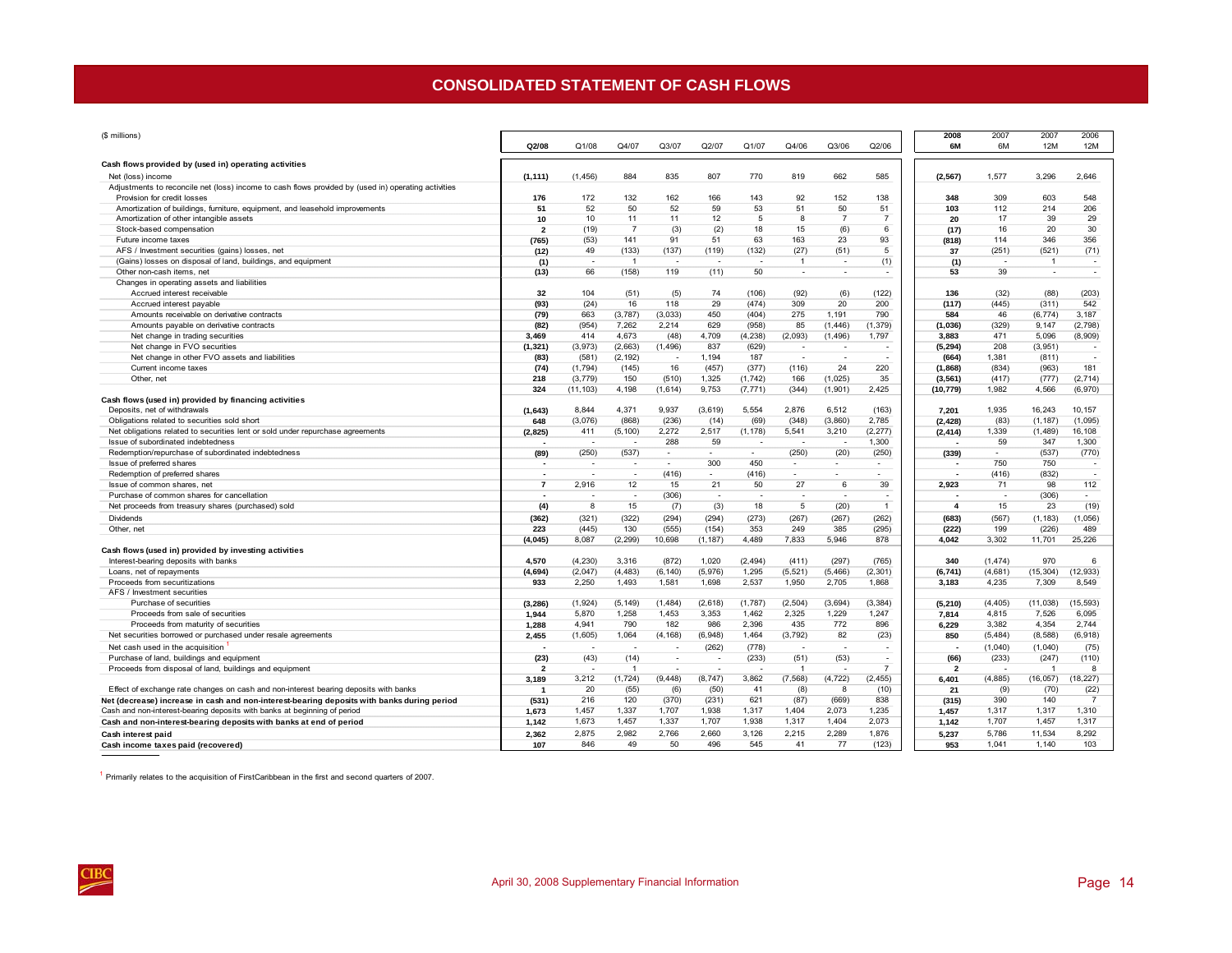### **CONDENSED AVERAGE BALANCE SHEET**

<span id="page-18-0"></span>

| (\$ millions)                                            |         |         |         |          |          |         |         |         |         | 2008    | 2007    | 2007    | 2006    |
|----------------------------------------------------------|---------|---------|---------|----------|----------|---------|---------|---------|---------|---------|---------|---------|---------|
|                                                          | Q2/08   | Q1/08   | Q4/07   | Q3/07    | Q2/07    | Q1/07   | Q4/06   | Q3/06   | Q2/06   | 6M      | 6M      | 12M     | 12M     |
|                                                          |         |         |         |          |          |         |         |         |         |         |         |         |         |
| <b>Assets</b>                                            |         |         |         |          |          |         |         |         |         |         |         |         |         |
| Cash and deposits with banks                             | 18,183  | 16,782  | 15,570  | 15,807   | 16,799   | 15,337  | 12,267  | 12,019  | 11,171  | 17,475  | 16,091  | 15,888  | 11,744  |
| Securities                                               | 80,055  | 80,880  | 87,010  | 85,454   | 87,334   | 88,479  | 82,471  | 80,220  | 78,037  | 80,472  | 87,881  | 87,050  | 79,208  |
| Securities borrowed or purchased under resale agreements | 35,415  | 32,606  | 33,740  | 32,310   | 29,260   | 27,134  | 23,776  | 19,995  | 21,104  | 33,995  | 28,180  | 30,622  | 20,916  |
| Loans                                                    | 163,553 | 164,340 | 159,503 | 158,031  | 153,321  | 147,454 | 143,460 | 140,818 | 139,240 | 163,950 | 150,339 | 154,588 | 141,000 |
| Other                                                    | 51,799  | 49,920  | 44,413  | 39,951   | 39,374   | 37,718  | 37,539  | 38,343  | 38,876  | 50,850  | 38,532  | 40,372  | 38,409  |
| <b>Total assets</b>                                      | 349,005 | 344,528 | 340,236 | 331,553  | 326,088  | 316,122 | 299,513 | 291,395 | 288,428 | 346,742 | 321,023 | 328,520 | 291,277 |
| Liabilities and shareholders' equity                     |         |         |         |          |          |         |         |         |         |         |         |         |         |
| Deposits                                                 | 239,348 | 240,102 | 232,092 | 224,422  | 222.169  | 214,613 | 201,410 | 197,006 | 194,926 | 239,729 | 218,329 | 223,334 | 197,279 |
| Other                                                    | 88,869  | 84,570  | 88,095  | 86,612   | 83,471   | 81,826  | 79,692  | 75,917  | 75,914  | 86,696  | 82,635  | 85,013  | 76,068  |
| Subordinated indebtedness                                | 5,373   | 5,590   | 5,813   | 6,045    | 6,001    | 5,748   | 5,816   | 5,848   | 5,307   | 5,483   | 5,872   | 5,901   | 5,515   |
| Preferred share liabilities                              | 600     | 600     | 600     | 600      | 600      | 600     | 600     | 600     | 600     | 600     | 600     | 600     | 600     |
| Non-controlling interests                                | 156     | 154     | 114     | 156      | 196      | 103     | 13      | 476     | 497     | 155     | 149     | 142     | 419     |
| Shareholders' equity                                     | 14,659  | 13,512  | 13,522  | 13,718   | 13,651   | 13,232  | 11,982  | 11,548  | 11,184  | 14,079  | 13,438  | 13,530  | 11,396  |
| Total liabilities and shareholders' equity               | 349,005 | 344,528 | 340,236 | 331,553  | 326,088  | 316,122 | 299,513 | 291,395 | 288,428 | 346,742 | 321,023 | 328,520 | 291,277 |
| Average interest-earning assets                          | 296.427 | 293,166 | 294,591 | 290, 157 | 285, 127 | 276,799 | 260,569 | 251,607 | 248,198 | 294,778 | 280,895 | 286,682 | 251,437 |

### **PROFITABILITY MEASURES**

|                                                                                         | Q2/08      | Q1/08      | Q4/07      | Q3/07   | Q2/07      | Q1/07   | Q4/06      | Q3/06      | Q2/06      | 2008<br>6M | 2007<br>6M | 2007<br>12M | 2006<br>12M |
|-----------------------------------------------------------------------------------------|------------|------------|------------|---------|------------|---------|------------|------------|------------|------------|------------|-------------|-------------|
|                                                                                         |            |            | 30.3%      |         | 28.9%      |         | 32.5%      | 27.2%      | 25.7%      |            | 28.0%      | 28.7%       | 27.9%       |
| Return on common equity<br>Income statement measures as a percentage of average assets: | $(37.6)\%$ | $(52.9)\%$ |            | 28.3%   |            | 27.1%   |            |            |            | $(45.0)\%$ |            |             |             |
| Net interest income                                                                     | 1.57 %     | $.33\%$    | 1.45 %     | 1.41 %  | $.36\%$    | $.33\%$ | .50 %      | 1.53 %     | 1.47 %     | 1.45 %     | 1.34 %     | 1.39 %      | 1.52 %      |
| Provision for credit losses                                                             | (0.20)%    | $(0.20)\%$ | $(0.15)$ % | (0.19)% | $(0.21)$ % | (0.18)% | (0.12)%    | $(0.21)$ % | (0.20)%    | (0.20)%    | (0.19)%    | (0.18)%     | (0.19)%     |
| Non-interest income                                                                     | (1.42)%    | 1.93)%     | 1.99 %     | 2.15%   | 2.48 %     | 2.55%   | 2.33%      | 2.32 %     | 2.48 %     | (1.68)%    | 2.51 %     | 2.29%       | 2.37 %      |
| Non-interest expenses                                                                   | (2.08)%    | $(2.03)\%$ | (2.19)%    | (2.17)% | (2.49)%    | (2.44)% | $(2.51)\%$ | $(2.56)$ % | (2.61)%    | (2.05)%    | (2.46)%    | $(2.33)\%$  | $(2.56)\%$  |
| Income taxes and non-controlling interests                                              | 0.84%      | .15%       | (0.07)%    | (0.20)% | (0.13)%    | (0.29)% | (0.12)%    | (0.18)%    | $(0.31)\%$ | 1.00%      | $(0.21)\%$ | (0.17)%     | (0.23)%     |
| Net (loss) income                                                                       | 1.29)%     | 1.68)%     | 1.03%      | 1.00 %  | 1.01%      | 0.97%   | 1.08 %     | 0.90%      | 0.83%      | 1.48)%     | 0.99%      | 1.00 %      | 0.91%       |

<sup>1</sup> Average interest-earning assets include interest-bearing deposits with banks, securities, securities borrowed or purchased under resale agreements, and loans.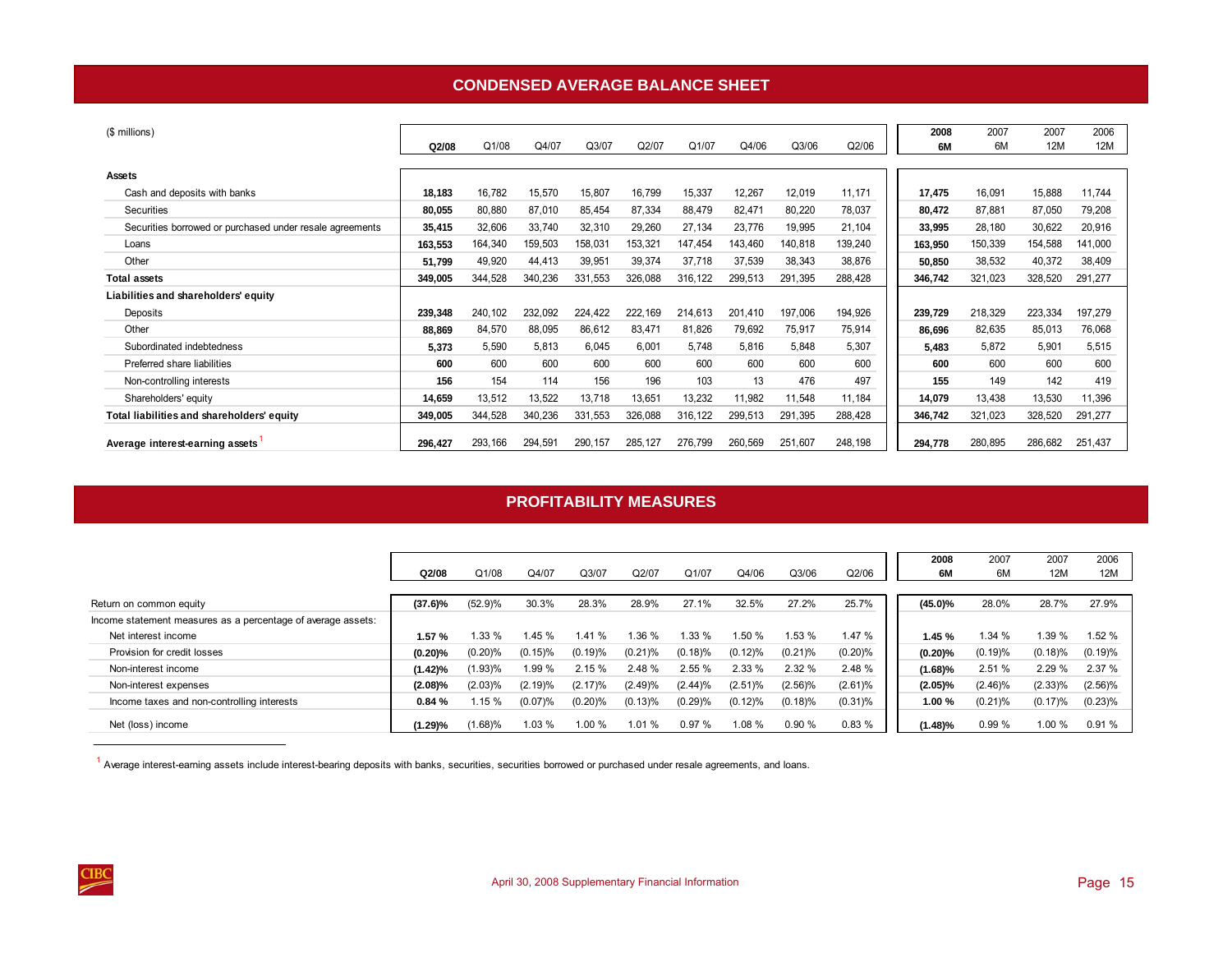# <span id="page-19-0"></span>(\$ millions)

|                                   | Q2/08     | Q1/08     | Q4/07    | Q3/07     | Q2/07     | Q1/07       | Q4/06     | Q3/06    | Q2/06     |
|-----------------------------------|-----------|-----------|----------|-----------|-----------|-------------|-----------|----------|-----------|
|                                   |           |           |          |           |           |             |           |          |           |
| Assets under administration       |           |           |          |           |           |             |           |          |           |
| Individuals                       | 146,697   | 143,270   | 152,999  | 154,534   | 156,551   | 153,577     | 150,806   | 146,648  | 151,654   |
| Institutions $2, 3$               | 1,007,206 | 976,854   | 983,506  | 918,595   | 958,227   | 918,978     | 870,342   | 835,518  | 829,812   |
| Retail mutual funds               | 51,174    | 49,446    | 51,062   | 50,950    | 50,807    | 49,629      | 47,452    | 45,765   | 46,461    |
| Total assets under administration | ,205,077  | 1,169,570 | ,187,567 | 1,124,079 | 1,165,585 | 1, 122, 184 | 1,068,600 | ,027,931 | 1,027,927 |

# **ASSETS UNDER MANAGEMENT**

| (\$ millions)                 |        |        |        |        |        |        |        |        |        |
|-------------------------------|--------|--------|--------|--------|--------|--------|--------|--------|--------|
|                               | Q2/08  | Q1/08  | Q4/07  | Q3/07  | Q2/07  | Q1/07  | Q4/06  | Q3/06  | Q2/06  |
| Assets under management       |        |        |        |        |        |        |        |        |        |
| <b>Individuals</b>            | 15.189 | 14.869 | 15.552 | 15.397 | 15.107 | 14.834 | 13.794 | 13,326 | 13,290 |
| <b>Institutions</b>           | 18.472 | 18,312 | 17,953 | 17.399 | 17,416 | 16.901 | 16.486 | 15,805 | 15,514 |
| Retail mutual funds           | 51,174 | 49.446 | 51,062 | 50,950 | 50,807 | 49.629 | 47.452 | 45,765 | 46,461 |
| Total assets under management | 84,835 | 82.627 | 84.567 | 83,746 | 83,330 | 81.364 | 77.732 | 74.896 | 75,265 |

 $1$  Assets under management are included in assets under administration.

<sup>2</sup> Includes the following mortgage-backed securities inventory carried on the consolidated balance sheet.

| Q2/08     | Q1/08           | Q4/07  | Q3/07 | Q2/07 | $2410 -$<br>Q170. | Q4/06               | Q3/06 | Q2/06        |
|-----------|-----------------|--------|-------|-------|-------------------|---------------------|-------|--------------|
| 746<br>ıд | 3,305<br>$\sim$ | $\sim$ | გ,590 | .489  | 070<br>ວ.ບ≀ະ      | 0 <sup>5</sup><br>u | ,304  | ידם כ<br>، ب |

<sup>3</sup> Includes the following assets under administration or custody of CIBC Mellon Global Securities Services Company.

| Q2/08          | 21/08      | Q4/07        | Q3/07                  | Q2/07       | $\sim$ $\sim$ $\sim$<br>∍∪/اید | Q4/06             | Q3/06     | Q2/06   |
|----------------|------------|--------------|------------------------|-------------|--------------------------------|-------------------|-----------|---------|
| 894.313<br>242 | 869<br>479 | 883.<br>.708 | 806<br>$\sim$ 4 $\sim$ | 850<br>.638 | 07c<br>01 <sup>1</sup><br>.u/  | 77c<br>408<br>70. | ⊸~<br>470 | 740.500 |

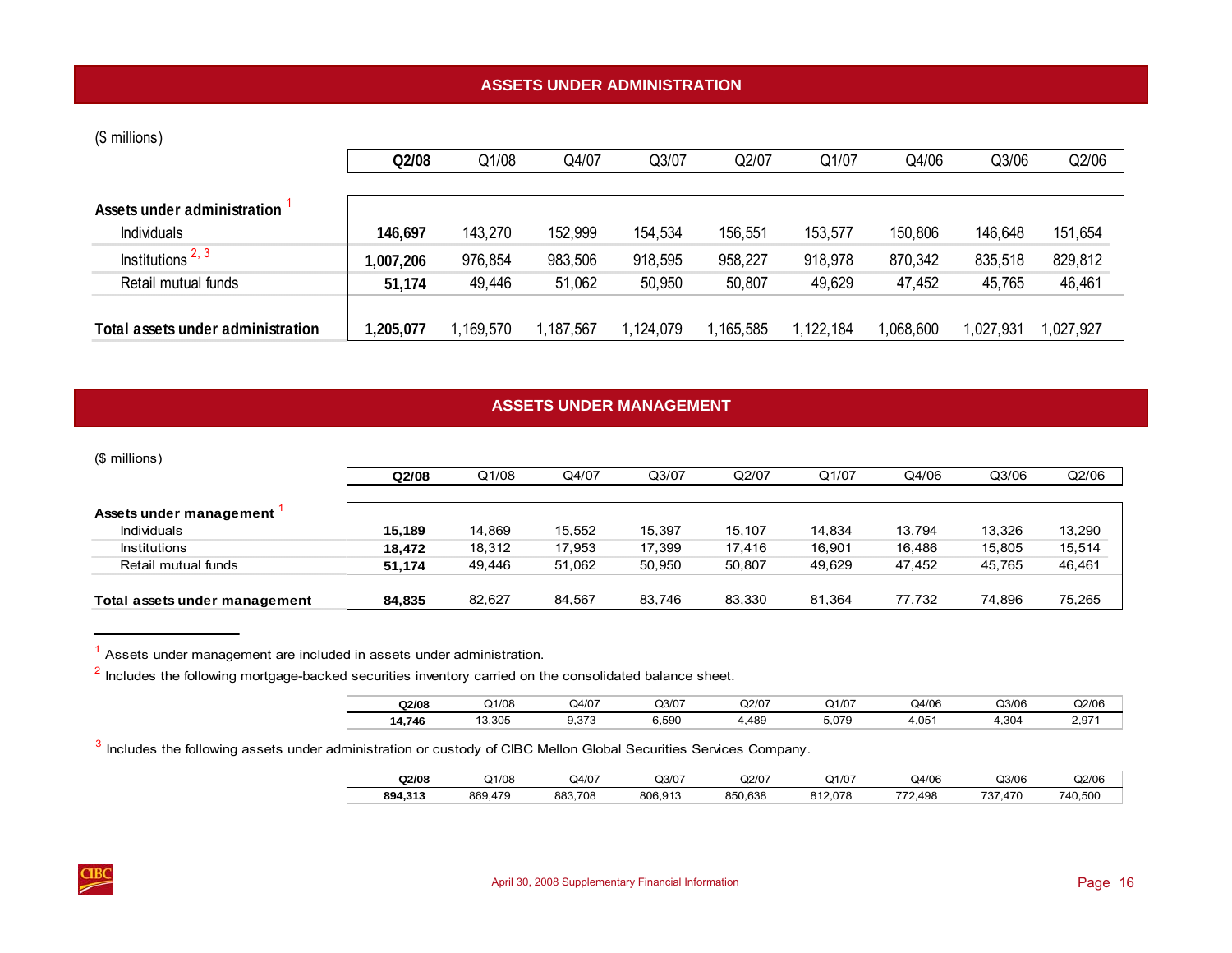# **ASSET SECURITIZATIONS** <sup>1</sup>

<span id="page-20-0"></span>

| $($$ millions)                            |        |        |        |        |        |        |        |        |        | 2008   | 2007   | 2007       | 2006       |
|-------------------------------------------|--------|--------|--------|--------|--------|--------|--------|--------|--------|--------|--------|------------|------------|
|                                           | Q2/08  | Q1/08  | Q4/07  | Q3/07  | Q2/07  | Q1/07  | Q4/06  | Q3/06  | Q2/06  | 6M     | 6M     | <b>12M</b> | <b>12M</b> |
| Outstanding at end of period <sup>2</sup> |        |        |        |        |        |        |        |        |        |        |        |            |            |
| Credit card receivables                   | 4,251  | 4,251  | 4,251  | 4,360  | 4,469  | 4,469  | 4,469  | 4,469  | 4,469  | 4,251  | 4,469  | 4,251      | 4,469      |
| Residential mortgages                     | 30,141 | 29,548 | 25,057 | 22,628 | 21,507 | 22,033 | 19,896 | 19,987 | 19,074 | 30,141 | 21,507 | 25,057     | 19,896     |
| Commercial mortgages                      | 658    | 669    | 675    | 683    | 360    | 371    | 375    | 378    |        | 658    | 360    | 675        | 375        |
|                                           | 35,050 | 34,468 | 29,983 | 27,671 | 26,336 | 26,873 | 24,740 | 24,834 | 23,543 | 35,050 | 26,336 | 29,983     | 24,740     |
|                                           |        |        |        |        |        |        |        |        |        |        |        |            |            |
| Income statement effect <sup>3</sup>      |        |        |        |        |        |        |        |        |        |        |        |            |            |
| Net interest income                       | (125)  | (111)  | (114)  | (119)  | (126)  | (125)  | (124)  | (120)  | (120)  | (236)  | (251)  | (484)      | (488)      |
| Non-interest income                       |        |        |        |        |        |        |        |        |        |        |        |            |            |
| Securitization revenue                    | 146    | 144    | 103    | 121    | 136    | 129    | 126    | 113    | 129    | 290    | 265    | 489        | 484        |
| Card services fees                        | (50)   | (48)   | (50)   | (52)   | (55)   | (53)   | (54)   | (53)   | (54)   | (98)   | (108)  | (210)      | (210)      |
|                                           | 96     | 96     | 53     | 69     | 81     | 76     | 72     | 60     | 75     | 192    | 157    | 279        | 274        |
| Provision for credit losses               | 35     | 34     | 30     | 30     | 42     | 40     | 32     | 35     | 41     | 69     | 82     | 142        | 149        |
|                                           | 6      | 19     | (31)   | (20)   | (3)    | (9)    | (20)   | (25)   | (4)    | 25     | (12)   | (63)       | (65)       |

<sup>1</sup> The amounts represent those assets that we securitized and continue to service, including balances related to mortgage-backed securities inventory carried on the consolidated balance sheet.

<sup>&</sup>lt;sup>2</sup> We periodically sell groups of loans or receivables to variable interest entities, which issue securities to investors. These transactions meet accepted criteria for recognition as sales and as such, the assets are removed from the consolidated balance sheet.

 $^3$  Securitization affects the components of income reported in the consolidated statement of operations, including net interest income, provision for credit losses, and non-interest income. Non-interest income from securitization comprises servicing income and net gains or losses on securitizations (Q2/08: \$9 million; Q1/08: \$14 million).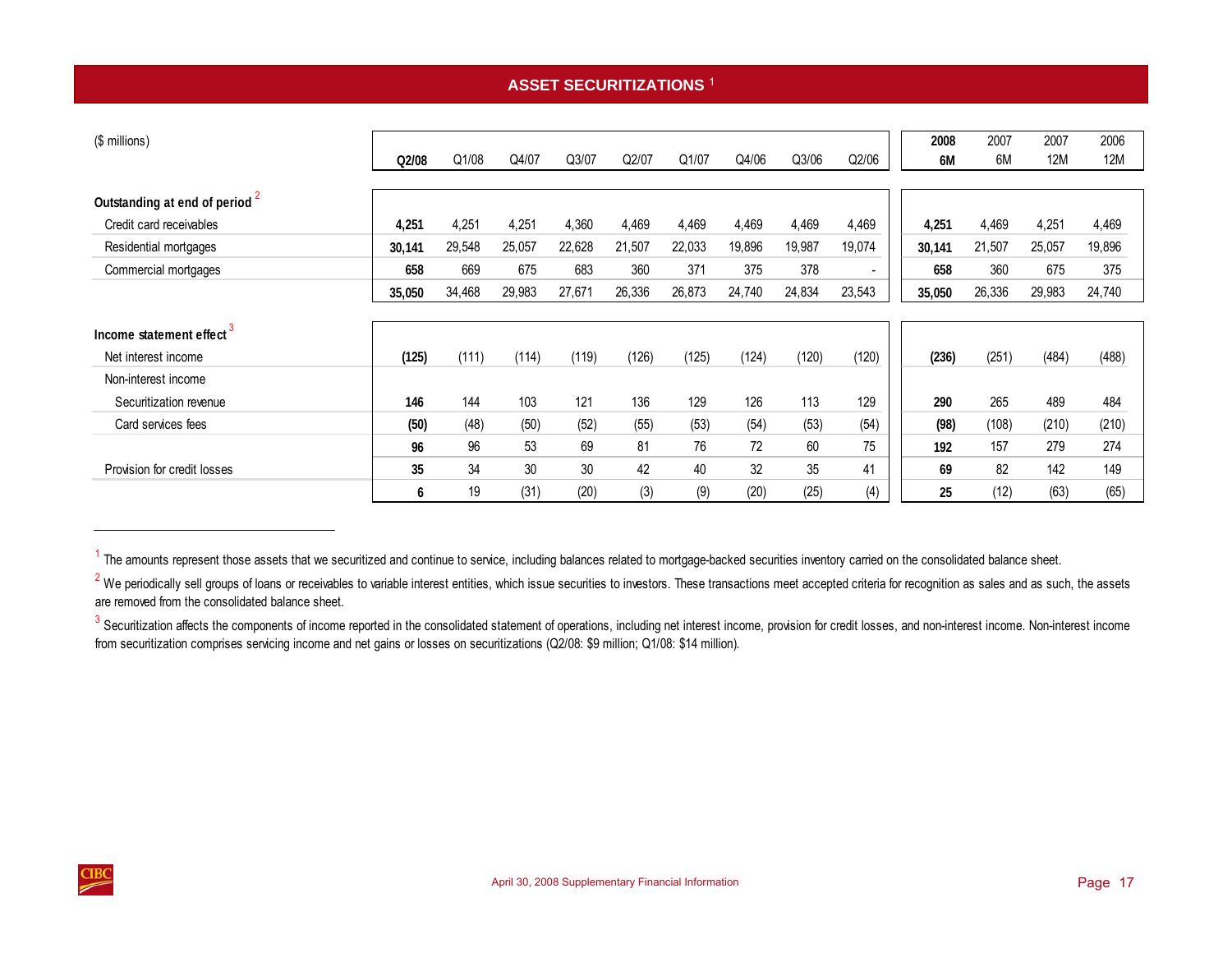<span id="page-21-0"></span>(\$ millions)

|                                                                | Q2/08            | Q1/08   | Q4/07   | Q3/07   | Q2/07   | Q1/07   | Q4/06   | Q3/06   | Q2/06            |
|----------------------------------------------------------------|------------------|---------|---------|---------|---------|---------|---------|---------|------------------|
|                                                                |                  |         |         |         |         |         |         |         |                  |
| Business, government and consumer loans<br>Canada              |                  | 155,278 | 155,243 | 152,991 | 149,194 | 142,869 | 143,007 | 141,432 | 139,019          |
| <b>United States</b>                                           | 159,113<br>4,979 | 4,769   | 4,538   | 4,743   | 5,574   | 6,053   | 4,876   | 4,413   | 3,937            |
| Other countries                                                | 10,488           | 11,043  | 10,897  | 10,094  | 10,029  | 10,608  | 4,033   | 3,379   |                  |
|                                                                | 174,580          | 171,090 | 170,678 | 167,828 | 164,797 | 159,530 | 151,916 | 149,224 | 2,870<br>145,826 |
| Total net loans and acceptances                                |                  |         |         |         |         |         |         |         |                  |
| Residential mortgages                                          | 92,665           | 90,530  | 91,623  | 90,543  | 87,036  | 83,294  | 81,333  | 78,838  | 77,703           |
| Student                                                        | 964              | 1,015   | 1,061   | 1,120   | 1,171   | 1,232   | 1,284   | 1,354   | 1,434            |
| Credit card                                                    | 9,531            | 9,129   | 8,862   | 8,200   | 7,783   | 7,389   | 7,046   | 6,813   | 6,423            |
| Personal - other                                               | 28,822           | 27,998  | 27,577  | 27,425  | 27,196  | 26,761  | 26,143  | 26,069  | 25,719           |
| <b>Total net consumer loans</b>                                | 131,982          | 128,672 | 129,123 | 127,288 | 123,186 | 118,676 | 115,806 | 113,074 | 111,279          |
| Non-residential mortgages                                      | 6,113            | 6,085   | 5,766   | 6,283   | 7,306   | 7,698   | 6,840   | 6,326   | 6,170            |
| <b>Financial institutions</b>                                  | 5,282            | 4,601   | 4,565   | 3,895   | 3,850   | 3,265   | 3,778   | 3,117   | 2,899            |
| Retail                                                         | 2,648            | 2,844   | 3,080   | 2,785   | 3,038   | 2,987   | 2,329   | 2,400   | 2,409            |
| <b>Business services</b>                                       | 5,231            | 4,974   | 4,912   | 4,806   | 4,829   | 5,382   | 3,821   | 4,048   | 4,209            |
| Manufacturing, capital goods                                   | 1,351            | 1,288   | 1,184   | 1,317   | 1,656   | 1,514   | 1,276   | 1,545   | 1,505            |
| Manufacturing, consumer goods                                  | 1,641            | 1,579   | 1,693   | 1,871   | 2,097   | 1,402   | 1,355   | 1,976   | 1,598            |
| Real estate and construction                                   | 4,610            | 4,345   | 3,851   | 4,039   | 3,865   | 4,060   | 3,423   | 3,372   | 3,388            |
| Agriculture                                                    | 2,977            | 3,034   | 3,018   | 3,006   | 2,938   | 3,061   | 2,917   | 3,013   | 3,058            |
| Oil and gas                                                    | 3,553            | 3,764   | 3,965   | 3,865   | 4,109   | 3,724   | 3,215   | 3,631   | 2,917            |
| Mining                                                         | 1,710            | 1,762   | 1,843   | 724     | 503     | 414     | 259     | 236     | 236              |
| Forest products                                                | 519              | 650     | 641     | 651     | 664     | 590     | 632     | 660     | 696              |
| Hardware and software                                          | 614              | 610     | 576     | 639     | 410     | 388     | 355     | 383     | 329              |
| Telecommunications and cable                                   | 709              | 919     | 1,084   | 940     | 786     | 947     | 921     | 948     | 811              |
| Publishing, printing and broadcasting                          | 660              | 716     | 756     | 736     | 832     | 805     | 1,051   | 731     | 651              |
| Transportation                                                 | 1,634            | 1,627   | 1,640   | 1,530   | 1,587   | 1,640   | 1,591   | 1,421   | 1,476            |
| <b>Utilities</b>                                               | 975              | 805     | 701     | 689     | 607     | 560     | 508     | 534     | 495              |
| Education, health and social services                          | 1,355            | 1,320   | 1,357   | 1,606   | 1,668   | 1,406   | 1,344   | 1,368   | 1,414            |
| Governments                                                    | 1,363            | 1,825   | 1,297   | 1,545   | 1,277   | 1,424   | 901     | 885     | 748              |
| General allowance allocated to business and government loans   | (347)            | (330)   | (374)   | (387)   | (411)   | (413)   | (406)   | (444)   | (462)            |
| Total net business and government loans, including acceptances | 42,598           | 42,418  | 41,555  | 40,540  | 41,611  | 40,854  | 36,110  | 36,150  | 34,547           |
| <b>Total net loans and acceptances</b>                         | 174,580          | 171,090 | 170,678 | 167,828 | 164,797 | 159,530 | 151,916 | 149,224 | 145,826          |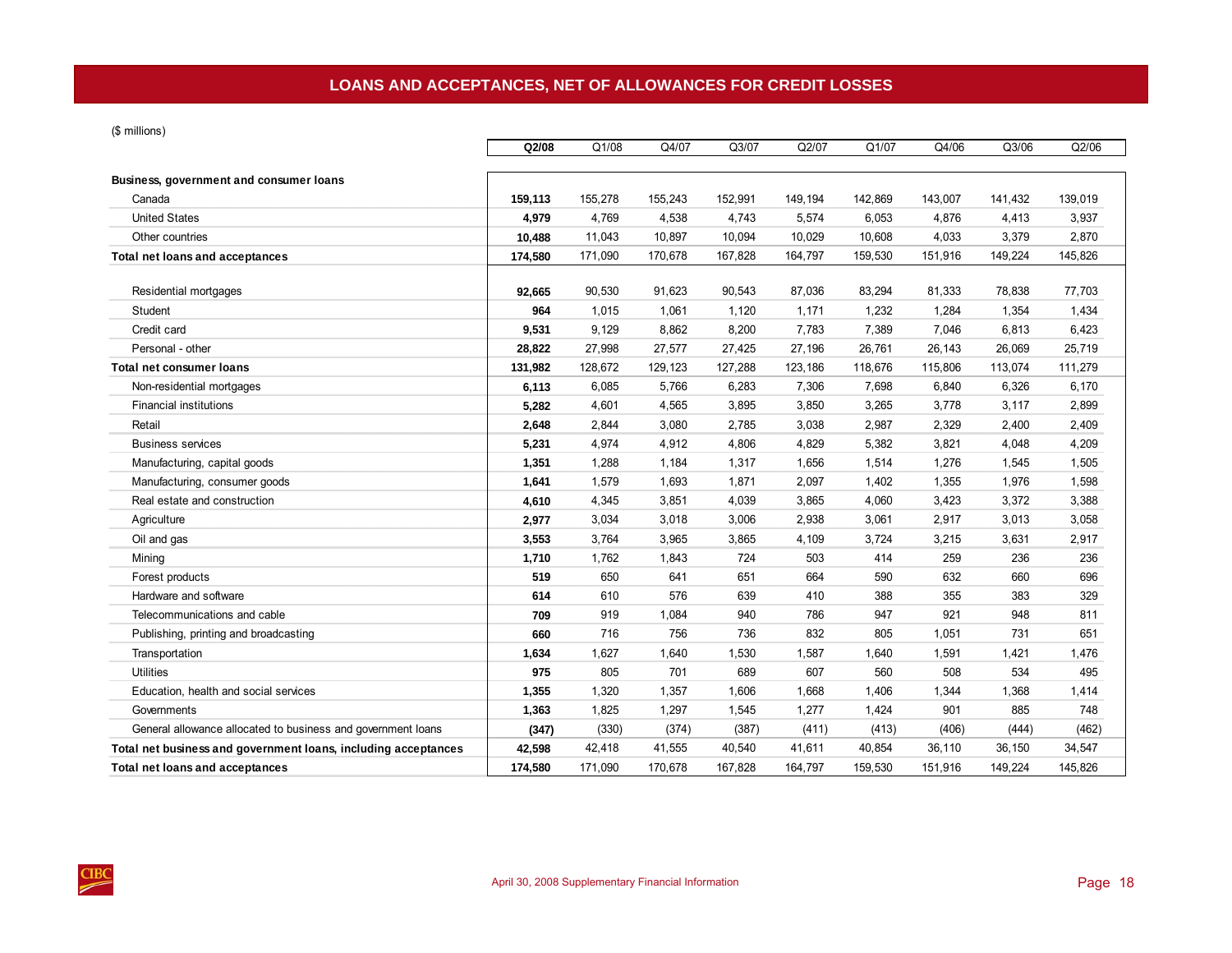### **GROSS IMPAIRED LOANS**

<span id="page-22-0"></span>(\$ millions)

|                                                | Q2/08                    | Q1/08          | Q4/07          | Q3/07          | Q2/07          | Q1/07          | Q4/06          | Q3/06          | Q2/06                    |
|------------------------------------------------|--------------------------|----------------|----------------|----------------|----------------|----------------|----------------|----------------|--------------------------|
| Gross impaired loans by portfolio:<br>Consumer |                          |                |                |                |                |                |                |                |                          |
| Residential mortgages                          | 240                      | 253            | 219            | 242            | 242            | 235            | 118            | 114            | 131                      |
| Student                                        | 42                       | 41             | 41             | 41             | 45             | 46             | 49             | 51             | 60                       |
| Personal                                       | 241                      | 242            | 233            | 243            | 268            | 266            | 219            | 223            | 229                      |
|                                                |                          |                |                |                |                |                |                |                |                          |
| <b>Business and government</b>                 |                          |                |                |                |                |                |                |                |                          |
| Non-residential mortgages                      | 24                       | 39             | 37             | 21             | 21             | 5              | $\overline{a}$ | $\sqrt{5}$     | 4                        |
| <b>Financial institutions</b>                  | 5                        | 5              | 6              | $\overline{7}$ | 6              | $\overline{2}$ | $\overline{2}$ | 5              | 9                        |
| Retail                                         | 48                       | 47             | 49             | 29             | 29             | 30             | 29             | 35             | 36                       |
| <b>Business services</b>                       | 207                      | 193            | 176            | 202            | 227            | 268            | 72             | 82             | 90                       |
| Manufacturing, capital goods                   | $\overline{7}$           | $\overline{7}$ | 8              | 15             | 17             | 18             | 21             | 45             | 46                       |
| Manufacturing, consumer goods                  | 13                       | 10             | 21             | 29             | 22             | 20             | 20             | 39             | 42                       |
| Real estate and construction                   | 20                       | 13             | 19             | 22             | 22             | 14             | 14             | 22             | 28                       |
| Agriculture                                    | 30                       | 31             | 33             | 48             | 57             | 62             | 60             | 91             | 109                      |
| Oil and gas                                    | $\mathbf{1}$             | $\mathbf{1}$   | $\overline{1}$ | $\mathbf{1}$   | $\overline{1}$ | $\mathbf{1}$   | $\mathbf{1}$   | $\overline{1}$ | $\overline{1}$           |
| Mining                                         | $\mathbf{1}$             | ÷,             | $\sim$         | $\sim$         | $\sim$         | ÷.             | ä,             | $\sim$         | ÷.                       |
| Forest products                                | $\mathbf{2}$             | 3              | 3              | $\overline{2}$ | $\mathbf{1}$   | $\mathbf{1}$   | $\mathbf{1}$   | $\overline{2}$ | $\overline{2}$           |
| Hardware and software                          | 3                        | $\overline{2}$ | $\overline{2}$ | 3              | 3              | 3              | 3              | $\overline{4}$ | $\overline{4}$           |
| Telecommunications and cable                   | $\sim$                   | 3              | 3              | $\mathbf{3}$   | $\overline{4}$ | $\overline{4}$ | 5              | 11             | 11                       |
| Publishing, printing and broadcasting          | 1                        | 35             | $\overline{2}$ | $\mathbf{1}$   | $\overline{c}$ | $\mathbf{1}$   | $\mathbf{1}$   | $\overline{2}$ | $\overline{2}$           |
| Transportation                                 | 5                        | 6              | 6              | 6              | 5              | 5              | 5              | 6              | 6                        |
| <b>Utilities</b>                               | $\overline{\phantom{a}}$ | 5              | $\sim$         | $\sim$         | $\sim$         | ×.             | ÷.             | ÷.             | $\sim$                   |
| Education, health and social services          | 4                        | $\overline{4}$ | $\overline{4}$ | 5              | 5              | 6              | $\overline{4}$ | 6              | 6                        |
| Government                                     | $\overline{a}$           | ÷              | $\sim$         | 3              | 4              | $\overline{4}$ | $\overline{2}$ | 3              | $\mathbf{1}$             |
| <b>Total gross impaired loans</b>              | 894                      | 940            | 863            | 923            | 981            | 991            | 630            | 747            | 817                      |
|                                                |                          |                |                |                |                |                |                |                |                          |
| Gross impaired loans by geography:             |                          |                |                |                |                |                |                |                |                          |
| Canada                                         |                          |                |                |                |                |                |                |                |                          |
| Consumer                                       | 348                      | 362            | 337            | 365            | 390            | 378            | 386            | 388            | 420                      |
| Business and government                        | 184                      | 192            | 201            | 228            | 245            | 239            | 227            | 338            | 376                      |
|                                                | 532                      | 554            | 538            | 593            | 635            | 617            | 613            | 726            | 796                      |
|                                                |                          |                |                |                |                |                |                |                |                          |
| <b>United States</b>                           |                          |                |                |                |                |                |                |                |                          |
| Business and government                        | 21                       | 52             | 24             | 26             | 34             | 35             | 12             | 13             | 13                       |
|                                                | 21                       | 52             | 24             | 26             | 34             | 35             | 12             | 13             | 13                       |
| <b>Other countries</b>                         |                          |                |                |                |                |                |                |                |                          |
| Consumer                                       | 175                      | 174            | 156            | 161            | 165            | 169            |                | ٠              | $\overline{\phantom{a}}$ |
| Business and government                        | 166                      | 160            | 145            | 143            | 147            | 170            | 5              | 8              | 8                        |
|                                                | 341                      | 334            | 301            | 304            | 312            | 339            | 5              | 8              | 8                        |
|                                                |                          |                |                |                |                |                |                |                |                          |
| <b>Total gross impaired loans</b>              |                          |                |                |                |                |                |                |                |                          |
| Consumer                                       | 523                      | 536            | 493            | 526            | 555            | 547            | 386            | 388            | 420                      |
| Business and government                        | 371                      | 404            | 370            | 397            | 426            | 444            | 244            | 359            | 397                      |
|                                                | 894                      | 940            | 863            | 923            | 981            | 991            | 630            | 747            | 817                      |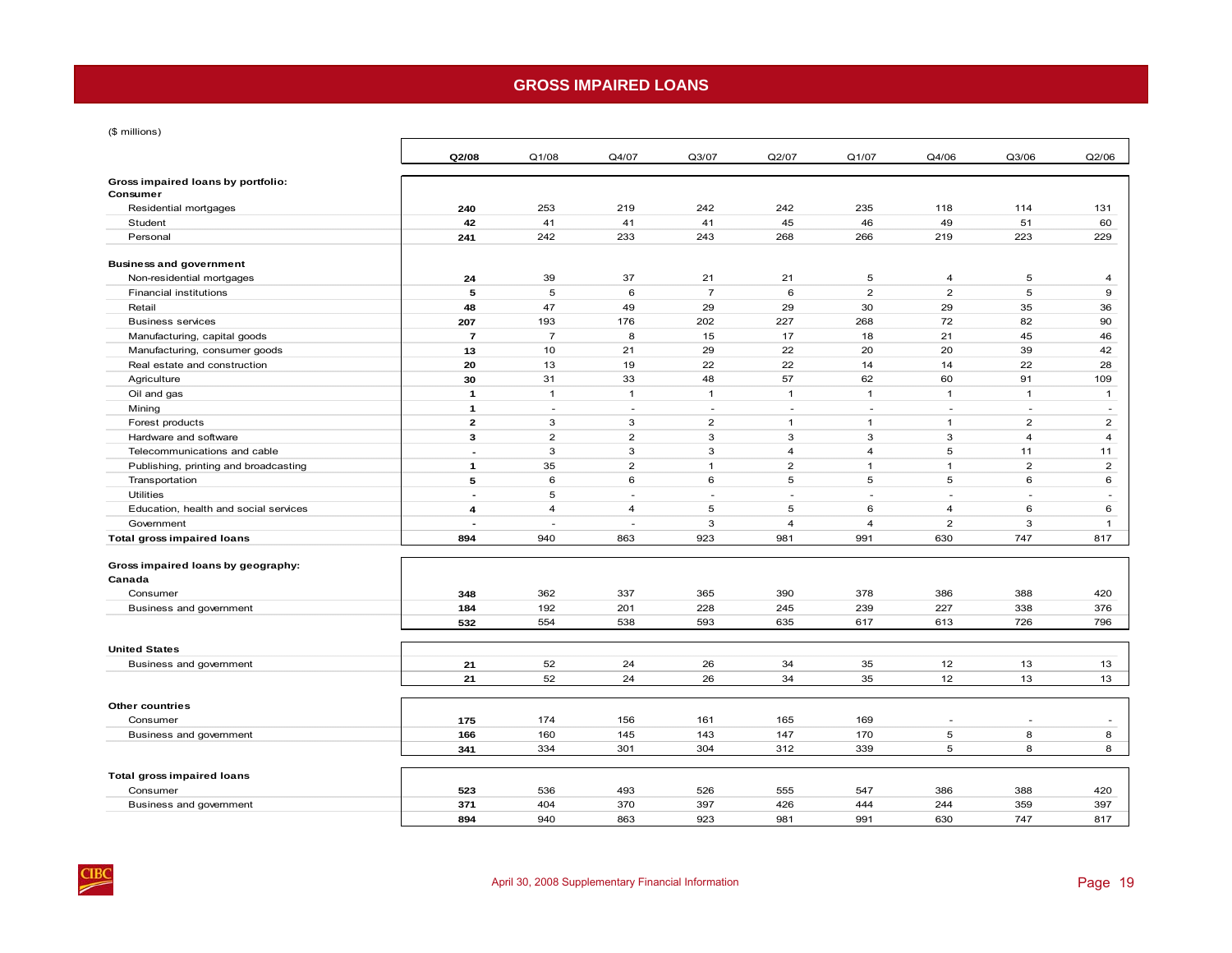# **ALLOWANCE FOR CREDIT LOSSES**

<span id="page-23-0"></span>(\$ millions)

|                                                  | Q2/08                    | Q1/08                    | Q4/07                    | Q3/07                    | Q2/07          | Q1/07                    | Q4/06          | Q3/06                    | Q2/06          |
|--------------------------------------------------|--------------------------|--------------------------|--------------------------|--------------------------|----------------|--------------------------|----------------|--------------------------|----------------|
| Allowance for credit losses (ACL) by portfolio:  |                          |                          |                          |                          |                |                          |                |                          |                |
| <b>Specific</b>                                  |                          |                          |                          |                          |                |                          |                |                          |                |
| Consumer                                         |                          |                          |                          |                          |                |                          |                |                          |                |
| Residential mortgages                            | 30                       | 33                       | 30                       | 28                       | 28             | 32                       | 13             | 15                       | 15             |
| Student                                          | 16                       | 16                       | 16                       | 18                       | 20             | 21                       | 22             | 14                       | 21             |
| Credit card                                      | 139                      | 129                      | 122                      | 117                      | 117            | 106                      | 105            | 102                      | 100            |
| Personal                                         | 184                      | 187                      | 191                      | 204                      | 209            | 230                      | 223            | 242                      | 246            |
| General                                          |                          |                          |                          |                          |                |                          |                |                          |                |
| Consumer                                         |                          |                          |                          |                          |                |                          |                |                          |                |
| Residential mortgages                            | 8                        | 9                        | 11                       | 11                       | 11             | 12                       | 12             | 15                       | 16             |
| Student                                          | 35                       | 41                       | 49                       | 49                       | 60             | 64                       | 76             | 83                       | 78             |
| Credit card                                      | 139                      | 137                      | 137                      | 125                      | 98             | 117                      | 102            | 103                      | 93             |
| Personal                                         | 276                      | 282                      | 319                      | 320                      | 314            | 314                      | 304            | 305                      | 301            |
| <b>Specific</b>                                  |                          |                          |                          |                          |                |                          |                |                          |                |
| <b>Business and government</b>                   |                          |                          |                          |                          |                |                          |                |                          |                |
| Non-residential mortgages                        | 6                        | 6                        | 4                        | 9                        | 9              | $\mathbf{1}$             | $\mathbf{1}$   | $\overline{c}$           | 2              |
| <b>Financial institutions</b>                    | 1                        | $\mathbf{1}$             | $\mathbf{1}$             | $\mathbf{1}$             | $\mathbf{1}$   | $\overline{1}$           | $\overline{2}$ | 3                        | 6              |
| Retail                                           | 48                       | 37                       | 30                       | 27                       | 26             | 24                       | 23             | 28                       | 29             |
| <b>Business services</b>                         | 90                       | 96                       | 90                       | 102                      | 107            | 124                      | 57             | 66                       | 66             |
| Manufacturing, capital goods                     | $\overline{ }$           | $\overline{7}$           | $\overline{7}$           | 13                       | 16             | 15                       | 15             | 35                       | 39             |
| Manufacturing, consumer goods                    | 11                       | 12                       | 13                       | 21                       | 19             | 18                       | 19             | 25                       | 27             |
| Real estate and construction                     | 16                       | 12                       | 13                       | 15                       | 15             | 9                        | 9              | 17                       | 18             |
| Agriculture                                      | 14                       | 13                       | 18                       | 32                       | 35             | 35                       | 36             | 56                       | 62             |
| Oil and gas                                      | $\mathbf{1}$             | $\mathbf{1}$             | $\mathbf{1}$             | $\mathbf{1}$             | $\mathbf{1}$   | $\mathbf{1}$             | $\mathbf{1}$   | $\mathbf{1}$             | $\mathbf{1}$   |
| Forest products                                  | $\mathbf{z}$             | $\overline{2}$           | $\overline{2}$           | $\mathbf{1}$             | $\mathbf{1}$   | $\overline{1}$           | $\mathbf{1}$   | $\mathbf{1}$             | $\overline{2}$ |
| Hardware and software                            | 3                        | $\overline{2}$           | $\overline{2}$           | 3                        | 3              | 3                        | $\overline{2}$ | 3                        | $\overline{4}$ |
| Telecommunications and cable                     | $\overline{\phantom{a}}$ | 3                        | 3                        | 3                        | 3              | 3                        | 3              | 9                        | 3              |
| Publishing, printing and broadcasting            | $\mathbf{z}$             | 14                       | $\mathbf{1}$             | 1                        | $\mathbf{1}$   | $\mathbf{1}$             | $\mathbf{1}$   | $\mathbf{1}$             | $\mathbf{1}$   |
| Transportation                                   | 6                        | 6                        | 6                        | 6                        | 5              | 5                        | 5              | 6                        | 6              |
| Education, health and social services            | 3                        | 3                        | 3                        | 4                        | $\overline{4}$ | 3                        | 3              | 3                        | 3              |
| Government                                       |                          | ٠                        | ÷.                       | $\mathbf{1}$             | $\overline{1}$ | $\mathbf{1}$             | $\mathbf{1}$   | $\mathbf{1}$             | $\mathbf{1}$   |
| General - Business and government <sup>1</sup>   | 347                      | 330                      | 374                      | 387                      | 411            | 413                      | 406            | 444                      | 462            |
|                                                  | 1,384                    | 1,379                    | 1,443                    | 1,499                    | 1,515          | 1,554                    | 1,442          | 1,580                    | 1,602          |
| Specific - Letters of credit                     |                          | $\overline{\phantom{a}}$ | $\overline{\phantom{a}}$ | $\mathbf 1$              | $\mathbf{1}$   | $\overline{2}$           | $\overline{2}$ | $\overline{2}$           | $\overline{2}$ |
| General - Undrawn credit facilities <sup>1</sup> | 84                       | 90                       | $\sim$                   | $\overline{\phantom{a}}$ | $\sim$         | $\overline{\phantom{a}}$ |                | $\overline{\phantom{a}}$ |                |
| <b>Total allowance</b>                           | 1,468                    | 1,469                    | 1,443                    | 1,500                    | 1,516          | 1,556                    | 1,444          | 1,582                    | 1,604          |

 $<sup>1</sup>$  Beginning in 2008, allowance on undrawn credit facilities is included in other liabilities and hence excluded from this table.</sup>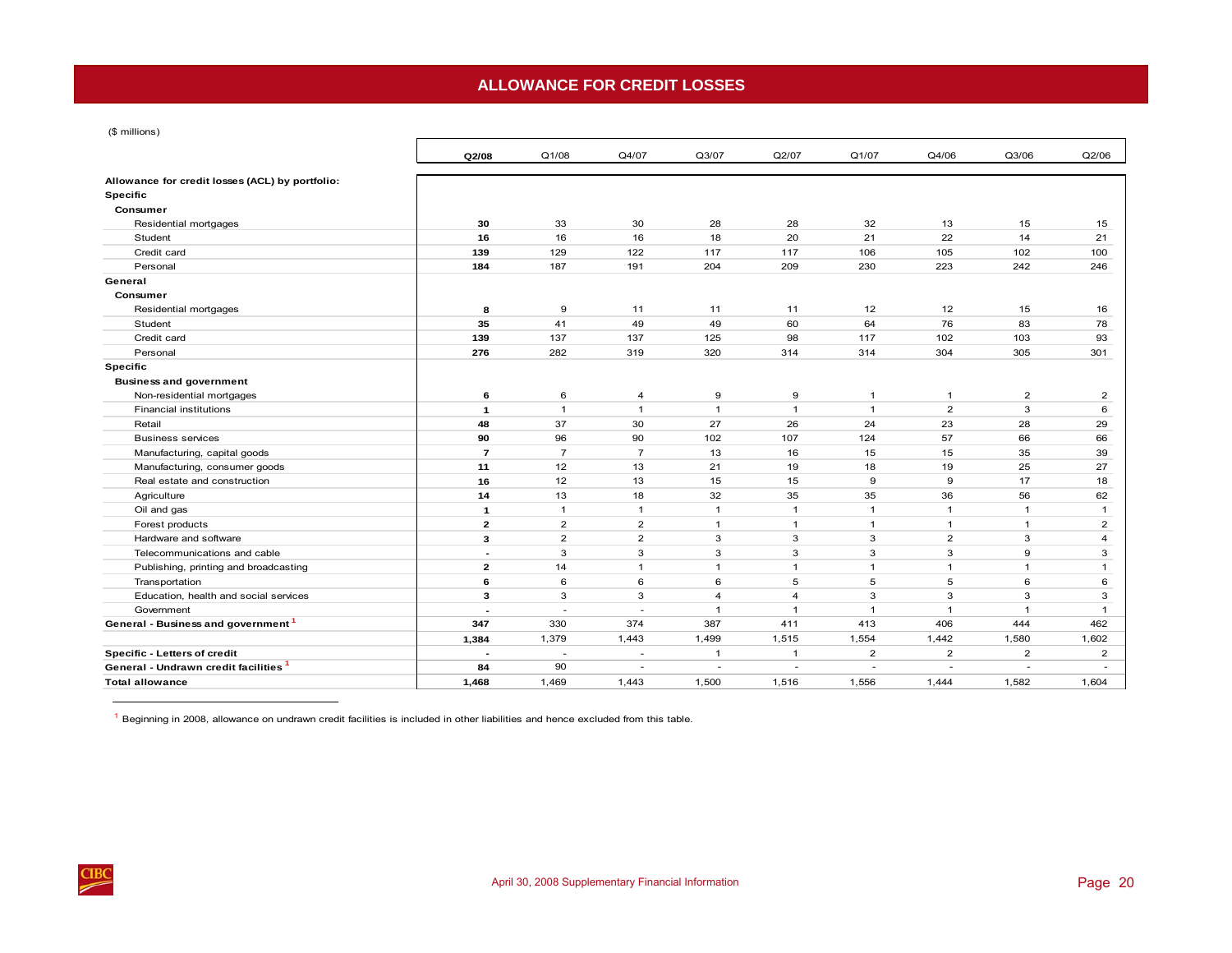(\$ millions)

|                                                  | Q2/08                    | Q1/08                    | Q4/07                    | Q3/07          | Q2/07        | Q1/07          | Q4/06          | Q3/06                    | Q2/06          |
|--------------------------------------------------|--------------------------|--------------------------|--------------------------|----------------|--------------|----------------|----------------|--------------------------|----------------|
|                                                  |                          |                          |                          |                |              |                |                |                          |                |
| Allowance for credit losses (ACL) by geography:  |                          |                          |                          |                |              |                |                |                          |                |
| Specific                                         |                          |                          |                          |                |              |                |                |                          |                |
| Canada                                           |                          |                          |                          |                |              |                |                |                          |                |
| Consumer loans                                   | 324                      | 317                      | 316                      | 320            | 328          | 338            | 363            | 373                      | 382            |
| Business and government loans                    | 145                      | 136                      | 133                      | 173            | 181          | 169            | 172            | 248                      | 262            |
|                                                  | 469                      | 453                      | 449                      | 493            | 509          | 507            | 535            | 621                      | 644            |
| <b>United States</b>                             |                          |                          |                          |                |              |                |                |                          |                |
| Business and government loans                    | 18                       | 28                       | 17                       | 18             | 18           | 19             | $\overline{4}$ | 5                        | 3              |
| <b>Other countries</b>                           |                          |                          |                          |                |              |                |                |                          |                |
| Consumer loans                                   | 45                       | 48                       | 43                       | 47             | 46           | 51             |                | $\overline{\phantom{a}}$ |                |
| Business and government loans                    | 47                       | 51                       | 44                       | 49             | 48           | 57             | 3              | $\overline{4}$           | 5              |
|                                                  | 92                       | 99                       | 87                       | 96             | 94           | 108            | 3              | $\overline{4}$           | 5              |
| Total specific allowance for credit losses (ACL) |                          |                          |                          |                |              |                |                |                          |                |
| Consumer loans                                   | 369                      | 365                      | 359                      | 367            | 374          | 389            | 363            | 373                      | 382            |
| Business and government loans                    | 210                      | 215                      | 194                      | 240            | 247          | 245            | 179            | 257                      | 270            |
| Letters of credit                                |                          | $\overline{\phantom{a}}$ | $\overline{\phantom{a}}$ | $\overline{1}$ | $\mathbf{1}$ | $\overline{2}$ | $\overline{2}$ | $\overline{2}$           | $\overline{2}$ |
|                                                  | 579                      | 580                      | 553                      | 608            | 622          | 636            | 544            | 632                      | 654            |
|                                                  |                          |                          |                          |                |              |                |                |                          |                |
| General                                          |                          |                          |                          |                |              |                |                |                          |                |
| Canada                                           |                          |                          |                          |                |              |                |                |                          |                |
| Consumer loans                                   | 449                      | 461                      | 498                      | 489            | 465          | 488            | 489            | 501                      | 483            |
| Business and government loans                    | 272                      | 271                      | 279                      | 262            | 263          | 264            | 260            | 265                      | 290            |
|                                                  | 721                      | 732                      | 777                      | 751            | 728          | 752            | 749            | 766                      | 773            |
| <b>United States</b>                             |                          |                          |                          |                |              |                |                |                          |                |
| Consumer loans                                   | $\overline{\phantom{a}}$ | $\overline{a}$           | $\overline{c}$           | $\mathbf{2}$   | 3            | 3              | 3              | 3                        | 3              |
| Business and government loans                    | 40                       | 28                       | 54                       | 79             | 86           | 98             | 101            | 129                      | 134            |
|                                                  | 40                       | 28                       | 56                       | 81             | 89           | 101            | 104            | 132                      | 137            |
| <b>Other countries</b>                           |                          |                          |                          |                |              |                |                |                          |                |
| Consumer loans                                   | $\mathbf 9$              | 8                        | 16                       | 14             | 15           | 16             | $\overline{2}$ | $\overline{2}$           | $\overline{2}$ |
| Business and government loans                    | 35                       | 31                       | 41                       | 46             | 62           | 51             | 45             | 50                       | 38             |
|                                                  | 44                       | 39                       | 57                       | 60             | 77           | 67             | 47             | 52                       | 40             |
| <b>Total general allowance</b>                   |                          |                          |                          |                |              |                |                |                          |                |
| Consumer loans                                   | 458                      | 469                      | 516                      | 505            | 483          | 507            | 494            | 506                      | 488            |
| Business and government loans <sup>1</sup>       | 347                      | 330                      | 374                      | 387            | 411          | 413            | 406            | 444                      | 462            |
| Undrawn credit facilities                        | 84                       | 90                       | $\sim$                   | $\sim$         | $\sim$       | $\sim$         | ٠              | $\overline{\phantom{a}}$ | $\sim$         |
|                                                  | 889                      | 889                      | 890                      | 892            | 894          | 920            | 900            | 950                      | 950            |

<sup>1</sup> Beginning in 2008, allowance on undrawn credit facilities is included in other liabilities and hence excluded from this table.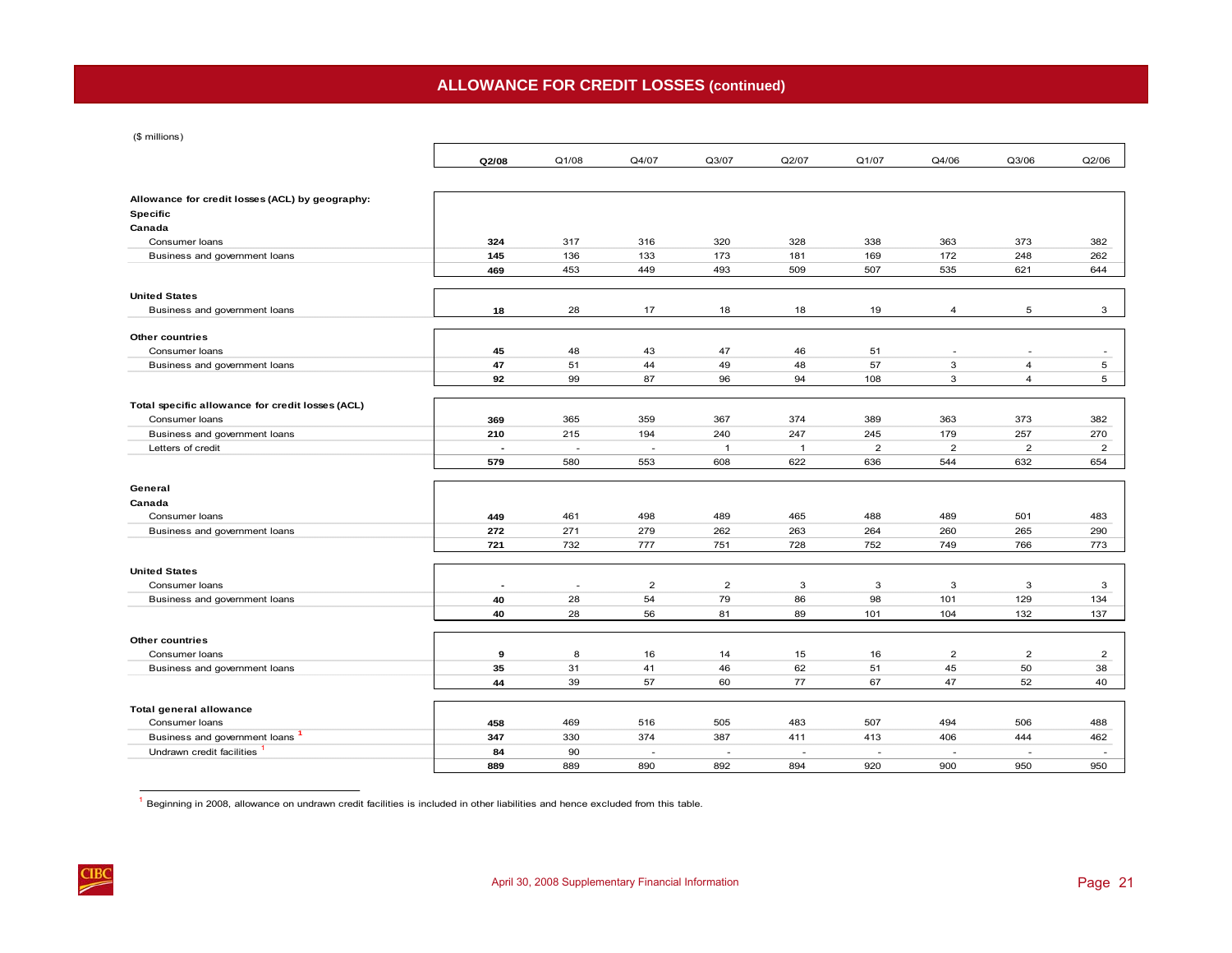## **NET IMPAIRED LOANS**

<span id="page-25-0"></span>(\$ millions)

|                                              | Q2/08                   | Q1/08                    | Q4/07          | Q3/07          | Q2/07          | Q1/07          | Q4/06                                      | Q3/06                    | Q2/06                         |
|----------------------------------------------|-------------------------|--------------------------|----------------|----------------|----------------|----------------|--------------------------------------------|--------------------------|-------------------------------|
| Net impaired loans by portfolio:<br>Consumer |                         |                          |                |                |                |                |                                            |                          |                               |
| Residential mortgages                        | 210                     | 220                      | 189            | 214            | 214            | 203            | 105                                        | 99                       | 116                           |
| Student                                      | 26                      | 25                       | 25             | 23             | 25             | 25             | 27                                         | 37                       | 39                            |
| Credit card                                  | (139)                   | (129)                    | (122)          | (117)          | (117)          | (106)          | (105)                                      | (102)                    | (100)                         |
| Personal                                     | 57                      | 55                       | 42             | 39             | 59             | 36             | (4)                                        | (19)                     | (17)                          |
| <b>Business and government</b>               |                         |                          |                |                |                |                |                                            |                          |                               |
| Non-residential mortgages                    | 18                      | 33                       | 33             | 12             | 12             | 4              | 3                                          | 3                        | $\overline{2}$                |
| <b>Financial institutions</b>                | $\overline{\mathbf{4}}$ | $\overline{4}$           | 5              | 6              | 5              | $\mathbf{1}$   | ÷.                                         | $\overline{2}$           | 3                             |
| Retail                                       | $\overline{a}$          | 10                       | 19             | $\overline{2}$ | 3              | 6              | 6                                          | $\overline{7}$           | $\overline{7}$                |
| <b>Business services</b>                     | 117                     | 97                       | 86             | 100            | 120            | 144            | 15                                         | 16                       | 24                            |
| Manufacturing, capital goods                 | $\sim$                  | ×.                       | $\overline{1}$ | $\overline{2}$ | $\mathbf{1}$   | 3              | 6                                          | 10                       | $\overline{7}$                |
| Manufacturing, consumer goods                | $\mathbf{2}$            | (2)                      | 8              | 8              | 3              | $\overline{2}$ | $\mathbf{1}$                               | 14                       | 15                            |
| Real estate and construction                 | 4                       | $\mathbf{1}$             | 6              | $\overline{7}$ | $\overline{7}$ | 5              | 5                                          | 5                        | 10                            |
| Agriculture                                  | 16                      | 18                       | 15             | 16             | 22             | 27             | 24                                         | 35                       | 47                            |
| Mining                                       | $\mathbf{1}$            | $\sim$                   | $\sim$         | $\sim$         | $\sim$         | ÷.             | $\sim$                                     | ä,                       | $\sim$                        |
| Forest products                              | $\overline{a}$          | $\mathbf{1}$             | $\mathbf{1}$   | $\mathbf{1}$   | $\sim$         | $\sim$         | $\sim$                                     | $\mathbf{1}$             | $\sim$                        |
| Hardware and software                        | $\blacksquare$          | $\overline{\phantom{a}}$ | ÷.             | ÷              | ÷.             | $\sim$         | $\mathbf{1}$                               | $\mathbf{1}$             | ×.                            |
| Telecommunications and cable                 | $\overline{a}$          | $\sim$                   | $\sim$         | ÷,             | $\mathbf{1}$   | $\mathbf{1}$   | $\overline{2}$                             | $\overline{2}$           | 8                             |
| Publishing, printing and broadcasting        | (1)                     | 21                       | $\mathbf{1}$   | ×.             | $\mathbf{1}$   | ×.             | ×.                                         | $\mathbf{1}$             | $\mathbf{1}$                  |
| Transportation                               | (1)                     | $\overline{\phantom{a}}$ | $\sim$         | ٠              | $\sim$         | <b>College</b> | ×.                                         | $\sim$                   | $\sim$                        |
| <b>Utilities</b>                             | $\blacksquare$          | 5                        | $\sim$         | $\sim$         | $\sim$         | $\sim$         | $\sim$                                     | ÷.                       | $\sim$                        |
| Education, health and social services        | $\mathbf{1}$            | $\mathbf{1}$             | $\mathbf{1}$   | $\mathbf{1}$   | $\mathbf{1}$   | 3              | $\mathbf{1}$                               | 3                        | 3                             |
| Government                                   | $\overline{a}$          | ÷.                       |                | $\overline{2}$ | 3              | 3              | $\mathbf{1}$                               | $\overline{2}$           | ÷                             |
| <b>Total net impaired loans</b>              | 315                     | 360                      | 310            | 316            | 360            | 357            | 88                                         | 117                      | 165                           |
| Net impaired loans by geography:             |                         |                          |                |                |                |                |                                            |                          |                               |
| Canada                                       |                         |                          |                |                |                |                |                                            |                          |                               |
| Consumer                                     | 24                      | 45                       | 21             | 45             | 62             | 40             | 23                                         | 15                       | 38                            |
| Business and government                      | 39                      | 56                       | 68             | 55             | 64             | 70             | 55                                         | 90                       | 114                           |
|                                              | 63                      | 101                      | 89             | 100            | 126            | 110            | 78                                         | 105                      | 152                           |
|                                              |                         |                          |                |                |                |                |                                            |                          |                               |
| <b>United States</b>                         |                         |                          |                |                |                |                |                                            |                          |                               |
| Business and government                      | 3                       | 24                       | $\overline{7}$ | 8              | 16             | 16             | 8                                          | 8                        | 10                            |
|                                              | $\mathbf{3}$            | 24                       | $\overline{7}$ | 8              | 16             | 16             | 8                                          | 8                        | 10                            |
|                                              |                         |                          |                |                |                |                |                                            |                          |                               |
| Other countries                              |                         |                          |                |                |                | 118            |                                            |                          |                               |
| Consumer                                     | 130                     | 126<br>109               | 113<br>101     | 114<br>94      | 119<br>99      | 113            | $\overline{\phantom{a}}$<br>$\overline{2}$ | $\sim$<br>$\overline{4}$ | $\overline{\phantom{a}}$<br>3 |
| Business and government                      | 119                     |                          |                |                |                |                | $\overline{2}$                             | $\overline{4}$           | 3                             |
|                                              | 249                     | 235                      | 214            | 208            | 218            | 231            |                                            |                          |                               |
| <b>Total net impaired loans</b>              |                         |                          |                |                |                |                |                                            |                          |                               |
| Consumer                                     | 154                     | 171                      | 134            | 159            | 181            | 158            | 23                                         | 15                       | 38                            |
| Business and government                      | 161                     | 189                      | 176            | 157            | 179            | 199            | 65                                         | 102                      | 127                           |
|                                              | 315                     | 360                      | 310            | 316            | 360            | 357            | 88                                         | 117                      | 165                           |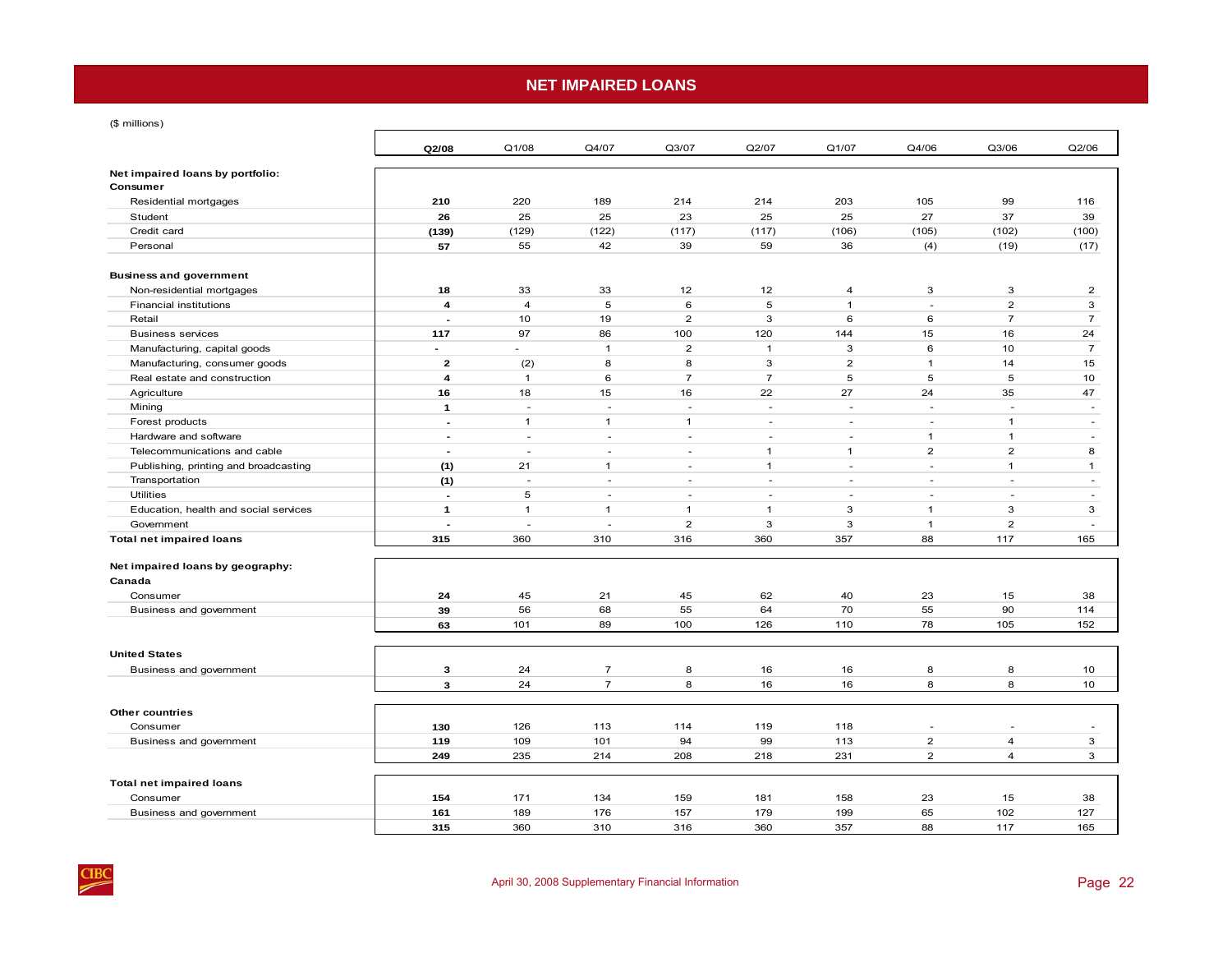## **CHANGES IN GROSS IMPAIRED LOANS**

<span id="page-26-0"></span>

| (\$ millions)                                 |                          |                          |                                |                          |                          |       |                          |                          |                          | 2008                     | 2007  | 2007  | 2006                     |
|-----------------------------------------------|--------------------------|--------------------------|--------------------------------|--------------------------|--------------------------|-------|--------------------------|--------------------------|--------------------------|--------------------------|-------|-------|--------------------------|
|                                               | Q2/08                    | Q1/08                    | O <sub>4</sub> /O <sub>7</sub> | Q3/07                    | Q2/07                    | Q1/07 | Q4/06                    | Q3/06                    | Q2/06                    | 6M                       | 6M    | 12M   | 12M                      |
|                                               |                          |                          |                                |                          |                          |       |                          |                          |                          |                          |       |       |                          |
| Gross impaired loans at beginning of period   |                          |                          |                                |                          |                          |       |                          |                          |                          |                          |       |       |                          |
| Consumer                                      | 536                      | 493                      | 526                            | 555                      | 547                      | 386   | 388                      | 420                      | 427                      | 493                      | 386   | 386   | 433                      |
| Business and government                       | 404                      | 370                      | 397                            | 426                      | 444                      | 244   | 359                      | 397                      | 452                      | 370                      | 244   | 244   | 516                      |
|                                               | 940                      | 863                      | 923                            | 981                      | 991                      | 630   | 747                      | 817                      | 879                      | 863                      | 630   | 630   | 949                      |
| <b>New additions</b>                          |                          |                          |                                |                          |                          |       |                          |                          |                          |                          |       |       |                          |
| Consumer                                      | 248                      | 239                      | 234                            | 242                      | 291                      | 277   | 270                      | 284                      | 296                      | 487                      | 568   | 1,044 | 1,152                    |
| Business and government                       | 46                       | 74                       | 77                             | 35                       | 79                       | 83    | 38                       | 45                       | 89                       | 120                      | 162   | 274   | 261                      |
|                                               | 294                      | 313                      | 311                            | 277                      | 370                      | 360   | 308                      | 329                      | 385                      | 607                      | 730   | 1,318 | 1,413                    |
| Returned to performing status, repaid or sold |                          |                          |                                |                          |                          |       |                          |                          |                          |                          |       |       |                          |
| Consumer                                      | (90)                     | (34)                     | (104)                          | (95)                     | (95)                     | (97)  | (108)                    | (145)                    | (133)                    | (124)                    | (192) | (391) | (512)                    |
| Business and government                       | (48)                     | (15)                     | (52)                           | (38)                     | (65)                     | (10)  | (65)                     | (56)                     | (106)                    | (63)                     | (75)  | (165) | (354)                    |
|                                               | (138)                    | (49)                     | (156)                          | (133)                    | (160)                    | (107) | (173)                    | (201)                    | (239)                    | (187)                    | (267) | (556) | (866)                    |
| <b>Acquisition of FirstCaribbean</b>          |                          |                          |                                |                          |                          |       |                          |                          |                          |                          |       |       |                          |
| Consumer                                      |                          |                          |                                |                          |                          | 169   | $\overline{\phantom{a}}$ |                          | ٠                        | $\overline{\phantom{0}}$ | 169   | 169   | $\overline{\phantom{a}}$ |
| Business and government                       | $\overline{\phantom{a}}$ | $\overline{\phantom{a}}$ | $\sim$                         | $\sim$                   | $\overline{\phantom{a}}$ | 163   | $\overline{\phantom{a}}$ | $\overline{\phantom{a}}$ | $\overline{\phantom{a}}$ | $\overline{\phantom{a}}$ | 163   | 163   | $\sim$                   |
|                                               | $\overline{\phantom{a}}$ | $\sim$                   | $\overline{\phantom{a}}$       | $\overline{\phantom{a}}$ | $\overline{\phantom{a}}$ | 332   | $\sim$                   | ٠                        | ٠                        | $\overline{\phantom{a}}$ | 332   | 332   | $\sim$                   |
| Write-offs                                    |                          |                          |                                |                          |                          |       |                          |                          |                          |                          |       |       |                          |
| Consumer                                      | (171)                    | (162)                    | (163)                          | (176)                    | (188)                    | (188) | (164)                    | (171)                    | (170)                    | (333)                    | (376) | (715) | (687)                    |
| Business and government                       | (31)                     | (25)                     | (52)                           | (26)                     | (32)                     | (36)  | (88)                     | (27)                     | (38)                     | (56)                     | (68)  | (146) | (179)                    |
|                                               | (202)                    | (187)                    | (215)                          | (202)                    | (220)                    | (224) | (252)                    | (198)                    | (208)                    | (389)                    | (444) | (861) | (866)                    |
| Gross impaired loans at end of period         |                          |                          |                                |                          |                          |       |                          |                          |                          |                          |       |       |                          |
| Consumer                                      | 523                      | 536                      | 493                            | 526                      | 555                      | 547   | 386                      | 388                      | 420                      | 523                      | 555   | 493   | 386                      |
| Business and government                       | 371                      | 404                      | 370                            | 397                      | 426                      | 444   | 244                      | 359                      | 397                      | 371                      | 426   | 370   | 244                      |
|                                               | 894                      | 940                      | 863                            | 923                      | 981                      | 991   | 630                      | 747                      | 817                      | 894                      | 981   | 863   | 630                      |

## **CHANGES IN ALLOWANCE FOR CREDIT LOSSES**

| (\$ millions)                          |        |       |       |       |       |       |                          |       |        | 2008  | 2007  | 2007            | 2006       |
|----------------------------------------|--------|-------|-------|-------|-------|-------|--------------------------|-------|--------|-------|-------|-----------------|------------|
|                                        | Q2/08  | Q1/08 | Q4/07 | Q3/07 | Q2/07 | Q1/07 | Q4/06                    | Q3/06 | Q2/06  | 6M    | 6M    | 12 <sub>M</sub> | <b>12M</b> |
|                                        |        |       |       |       |       |       |                          |       |        |       |       |                 |            |
| Total allowance at beginning of period | 469, ا | 1.443 | .500  | 1,516 | 556.  | .444  | .582                     | 1,604 | 1,622  | 1,443 | 1.444 | .444            | 1,638      |
| Write-offs                             | (202)  | (187) | (215) | (202) | (220) | (224) | (252)                    | (198) | (208)  | (389) | (444) | (861)           | (866)      |
| Recoveries                             | 26     | 31    | 43    | 29    | 22    | 53    | 22                       | 23    | 50     | 57    | 75    | 147             | 118        |
| Provision for credit losses            | 176    | 172   | 132   | 162   | 166   | 143   | 92                       | 152   | 138    | 348   | 309   | 603             | 548        |
| Other                                  | (1)    | 10    | (17)  | (5)   | (8)   | 140   | $\overline{\phantom{0}}$ |       | $\sim$ | 9     | 132   | 110             | 6          |
| Total allowance at end of period       | 1.468  | l.469 | .443  | 1.500 | 1,516 | .556  | .444                     | 1.582 | 1.604  | 1.468 | 1,516 | .443            | 444. ا     |
| Specific allowance                     | 579    | 580   | 553   | 608   | 622   | 636   | 544                      | 632   | 654    | 579   | 622   | 553             | 544        |
| General allowance                      | 889    | 889   | 890   | 892   | 894   | 920   | 900                      | 950   | 950    | 889   | 894   | 890             | 900        |
| Total allowance for credit losses      | 468. ا | l.469 | .443  | 1.500 | 1.516 | .556  | 444. ا                   | 1.582 | 1.604  | 1.468 | 1,516 | 1,443           | 1,444      |

 $<sup>1</sup>$  Includes \$117 million of specific allowance and \$23 million of general allowance related to the FirstCaribbean acquisition.</sup>

 $^2$  Includes \$84 million (Q1/08: \$90 million) of allowance on undrawn credit facilities included in other liabilities. Prior to 2008, it was included in allowance for credit losses.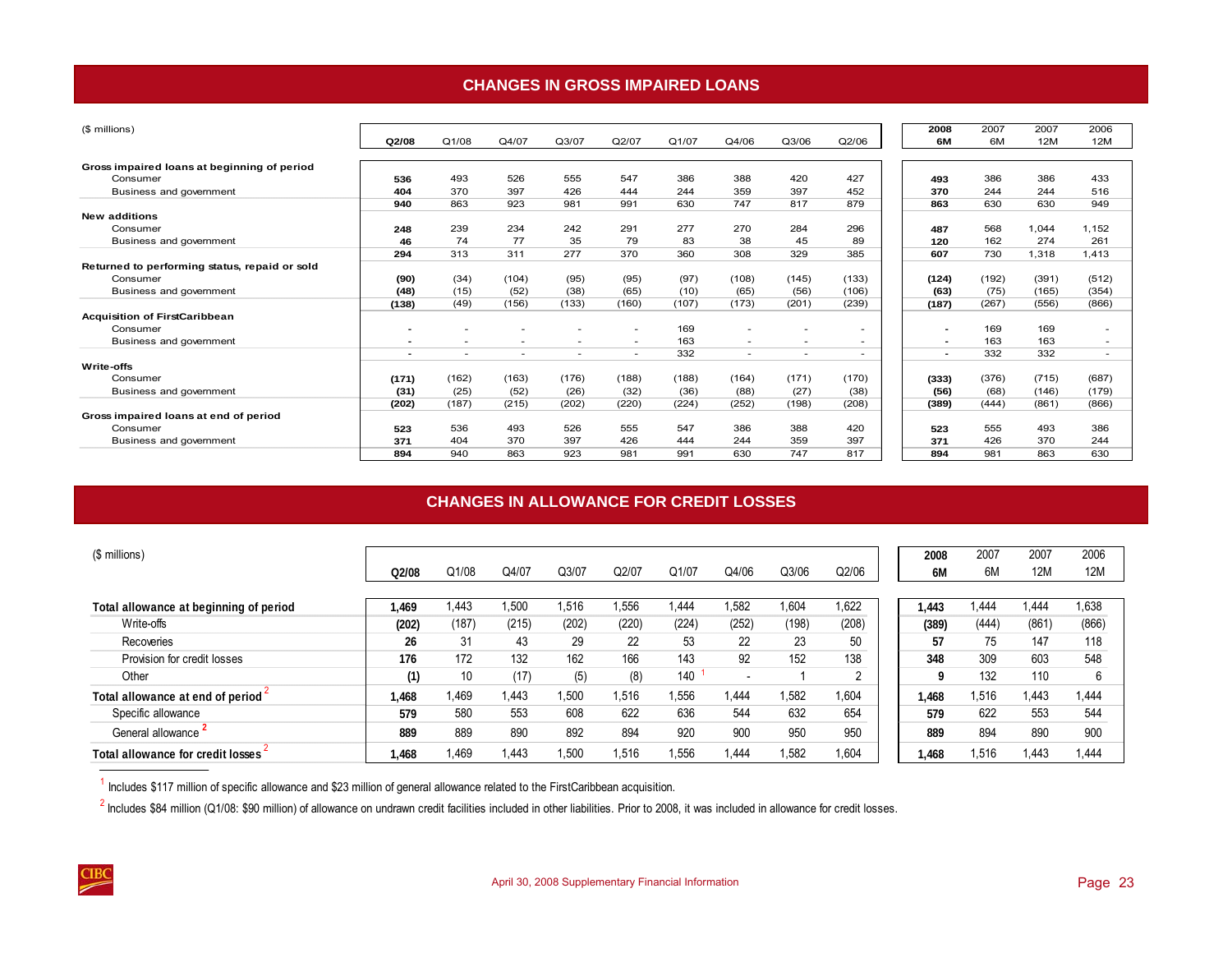# **PROVISION FOR CREDIT LOSSES**

<span id="page-27-0"></span>(\$ millions)

|                                                                        | Q2/08                | Q1/08                    | Q4/07          | Q3/07                    | Q2/07                    | Q1/07                    | Q4/06                    | Q3/06                       | Q2/06                    |
|------------------------------------------------------------------------|----------------------|--------------------------|----------------|--------------------------|--------------------------|--------------------------|--------------------------|-----------------------------|--------------------------|
| Provision for credit losses by portfolio:<br><b>Specific</b>           |                      |                          |                |                          |                          |                          |                          |                             |                          |
| Consumer                                                               |                      |                          |                |                          |                          |                          |                          |                             |                          |
| Residential mortgages                                                  | 5                    | ÷,                       | 6              | ÷,                       | $\overline{2}$           | (2)                      | $\mathbf{1}$             | $\mathbf{1}$                | $\overline{2}$           |
| Credit card                                                            | 88                   | 79                       | 77             | 68                       | 80                       | 69                       | 59                       | 62                          | 57                       |
| Personal                                                               | 58                   | 60                       | 60             | 83                       | 71                       | 66                       | 64                       | 84                          | 91                       |
| <b>Business and government</b>                                         |                      |                          |                |                          |                          |                          |                          |                             |                          |
| Non-residential mortgages                                              | $\mathbf{1}$         | ٠                        | $\overline{1}$ | $\overline{\phantom{a}}$ | 1                        | $\overline{\phantom{a}}$ | $\overline{\phantom{a}}$ | (1)                         |                          |
| Financial institutions                                                 | $\ddot{\phantom{a}}$ | $\sim$                   | $\overline{1}$ | $\overline{2}$           | $\mathbf{1}$             | (22)                     | $\overline{\phantom{a}}$ | (4)                         | $\overline{\phantom{a}}$ |
| Retail                                                                 | 16                   | 12                       | 20             | $\overline{4}$           | 6                        | $\overline{4}$           | $\overline{4}$           | $\overline{4}$              | $\mathbf 9$              |
| <b>Business services</b>                                               | $\blacksquare$       | 9                        | (5)            | 10                       | 9                        | 33                       | $\overline{2}$           | 13                          | 6                        |
| Manufacturing, capital goods                                           | $\blacksquare$       | $\mathbf{1}$             | (10)           | (3)                      | $\overline{2}$           | $\overline{1}$           | (2)                      | (3)                         | $\overline{\phantom{a}}$ |
| Manufacturing, consumer goods                                          | $\mathbf{2}$         | $\mathbf{1}$             | 3              | 3                        | 3                        | (2)                      | (1)                      | (2)                         | 12                       |
| Real estate and construction                                           | 5                    | $\overline{2}$           | (5)            | $\overline{2}$           | 8                        | $\overline{1}$           | $\overline{2}$           | (3)                         | 5                        |
| Agriculture                                                            | $\mathbf{1}$         | (7)                      | (10)           | (3)                      | $\sim$                   | (1)                      | (5)                      | (4)                         | (1)                      |
| Oil and gas                                                            | $\overline{a}$       | $\sim$                   | $\overline{2}$ | $\sim$                   | $\mathbf{1}$             | (4)                      | $\sim$                   | $\mathcal{L}_{\mathcal{A}}$ | (23)                     |
| Mining                                                                 | $\overline{a}$       | (3)                      | $\sim$         | $\sim$                   | $\overline{a}$           | (1)                      | $\overline{\phantom{a}}$ | $\overline{a}$              | $\sim$                   |
| Forest products                                                        | $\mathbf{1}$         | $\sim$                   | $\mathbf{1}$   | $\sim$                   | $\mathbf{1}$             | $\sim$                   | $\mathbf{1}$             | (1)                         | $\mathbf{1}$             |
| Hardware and software                                                  | $\mathbf{1}$         | $\mathbf{1}$             | $\overline{1}$ | $\overline{\phantom{a}}$ | $\mathbf{1}$             | $\mathbf{1}$             | $\mathbf{1}$             | (1)                         | $\mathbf{1}$             |
| Telecommunications and cable                                           | $\overline{a}$       | (1)                      | (10)           | (5)                      | $\overline{\phantom{a}}$ | (1)                      | $\sim$                   | 6                           | $\overline{\phantom{a}}$ |
| Publishing, printing and broadcasting                                  | (4)                  | 14                       | $\sim$         | $\overline{\phantom{a}}$ | $\mathbf{1}$             | $\sim$                   | $\mathbf{1}$             | $\overline{a}$              | $\sim$                   |
| Transportation                                                         | $\blacksquare$       | 3                        | $\overline{2}$ | $\overline{2}$           | $\overline{2}$           | $\mathbf{1}$             | $\mathbf{1}$             | $\mathbf{1}$                | (1)                      |
| Education, health and social services                                  | $\blacksquare$       | $\sim$                   | $\sim$         | $\mathbf{1}$             | $\mathbf{1}$             | $\overline{\phantom{a}}$ | $\overline{2}$           | $\overline{\phantom{a}}$    | $\mathbf{1}$             |
| Government                                                             | $\blacksquare$       | $\sim$                   | $\sim$         | $\overline{\phantom{a}}$ | ٠                        | $\sim$                   | $\mathbf{1}$             | $\sim$                      | $\sim$                   |
| Other                                                                  | $\blacksquare$       | $\overline{\phantom{a}}$ | $\sim$         | $\sim$                   | $\sim$                   | $\sim$                   | $\sim$                   | $\sim$                      | 3                        |
| Total specific provision for credit losses                             | 174                  | 171                      | 134            | 164                      | 190                      | 143                      | 131                      | 152                         | 163                      |
| Total general provision                                                | $\mathbf{2}$         | $\mathbf{1}$             | (2)            | (2)                      | (24)                     | $\overline{\phantom{a}}$ | (39)                     | ٠                           | (25)                     |
| Total provision for credit losses                                      | 176                  | 172                      | 132            | 162                      | 166                      | 143                      | 92                       | 152                         | 138                      |
| Specific provision for credit loss by geography:<br>Canada<br>Consumer | 150                  | 136                      | 132            | 148                      | 149                      | 133                      | 124                      | 147                         | 150                      |
| Business and government                                                | 31                   | 22                       | $\overline{7}$ | 15                       | 33                       | 15                       | 9                        | $\overline{2}$              | 39                       |
|                                                                        | 181                  | 158                      | 139            | 163                      | 182                      | 148                      | 133                      | 149                         | 189                      |
| <b>United States</b>                                                   |                      |                          |                |                          |                          |                          |                          |                             |                          |
| Business and government                                                | (9)                  | 5                        | (11)           | (7)                      | (2)                      | 16                       | (2)                      | 3                           | (26)                     |
|                                                                        |                      |                          |                |                          |                          |                          |                          |                             |                          |
| Other countries                                                        |                      | 3                        |                | 3                        |                          |                          |                          |                             |                          |
| Consumer                                                               | $\mathbf{1}$         |                          | 11             |                          | 4                        | ٠                        | $\sim$                   | $\overline{a}$              | $\overline{\phantom{a}}$ |
| Business and government                                                | $\mathbf{1}$         | 5                        | (5)            | 5                        | 6                        | (21)                     | $\overline{\phantom{a}}$ | ÷,                          | $\sim$                   |
|                                                                        | $\mathbf{2}$         | 8                        | 6              | 8                        | 10                       | (21)                     | $\overline{\phantom{a}}$ | $\overline{\phantom{a}}$    | $\sim$                   |
| Total specific provision for credit losses                             |                      |                          |                |                          |                          |                          |                          |                             |                          |
| Consumer                                                               | 151                  | 139                      | 143            | 151                      | 153                      | 133                      | 124                      | 147                         | 150                      |
| Business and government                                                | 23                   | 32                       | (9)            | 13                       | 37                       | 10                       | $\overline{7}$           | 5                           | 13                       |
|                                                                        | 174                  | 171                      | 134            | 164                      | 190                      | 143                      | 131                      | 152                         | 163                      |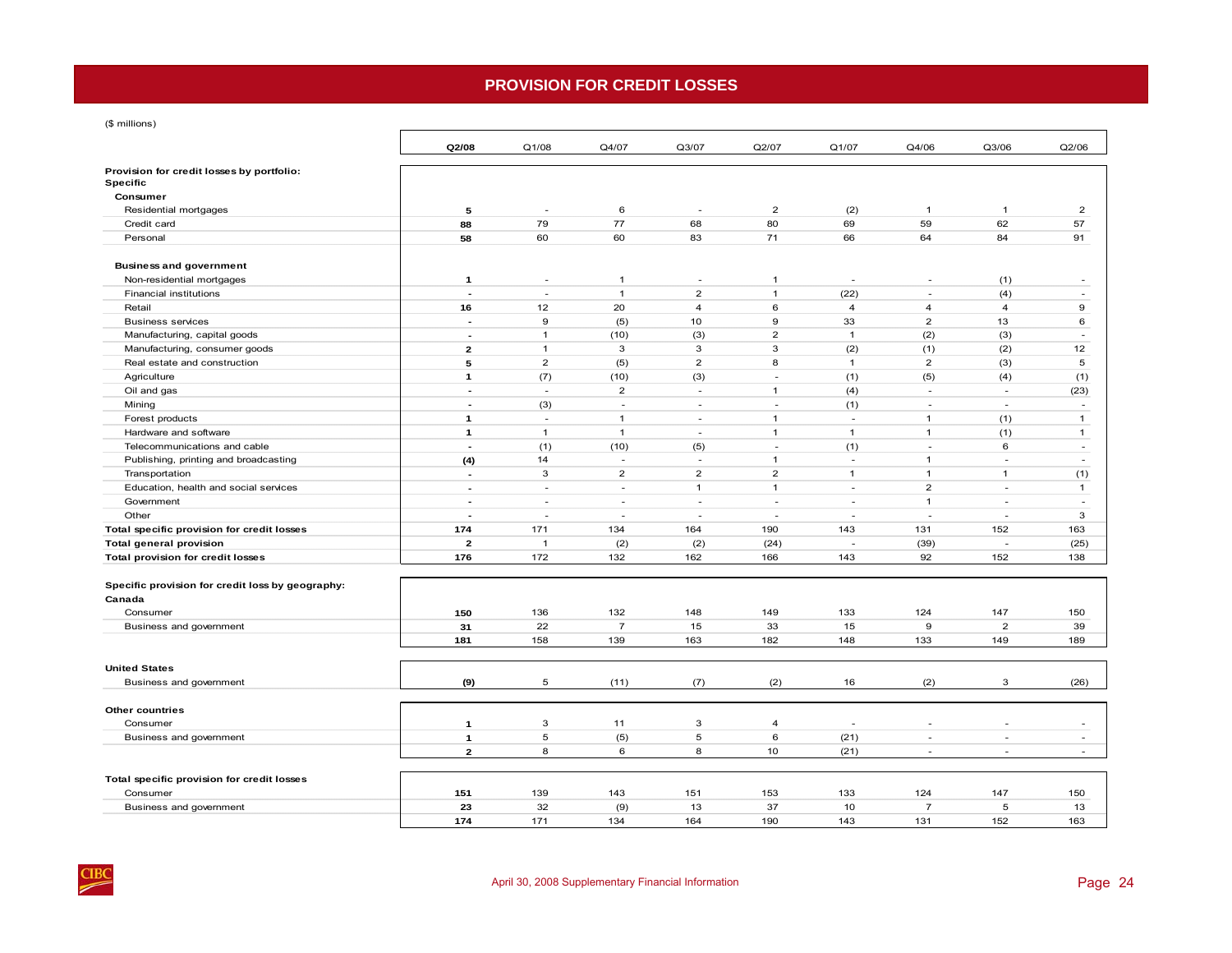# **NET WRITE-OFFS**

<span id="page-28-0"></span>

| (\$ millions)                         | Q2/08                    | Q1/08                    | Q4/07          | Q3/07          | Q2/07               | Q1/07                            | Q4/06                    | Q3/06                          | Q2/06                    |
|---------------------------------------|--------------------------|--------------------------|----------------|----------------|---------------------|----------------------------------|--------------------------|--------------------------------|--------------------------|
|                                       |                          |                          |                |                |                     |                                  |                          |                                |                          |
| Net write-offs by portfolio:          |                          |                          |                |                |                     |                                  |                          |                                |                          |
| Consumer                              | $\overline{2}$           | $\sim$                   |                | $\mathbf{1}$   |                     |                                  |                          |                                |                          |
| Residential mortgages                 | $\overline{2}$           | $\overline{2}$           | (3)<br>3       | $\overline{2}$ | 5<br>$\overline{2}$ | $\overline{4}$<br>$\overline{4}$ | 3<br>3                   | $\mathbf{1}$<br>$\overline{7}$ | 3                        |
| Student                               |                          |                          | 71             |                |                     |                                  |                          |                                | 5                        |
| Credit card                           | 80                       | 70<br>67                 | 71             | 68<br>84       | 69<br>93            | 68<br>92                         | 56                       | 61                             | 56                       |
| Personal                              | 65                       |                          |                |                |                     |                                  | 85                       | 85                             | 90                       |
| <b>Business and government</b>        |                          |                          |                |                |                     |                                  |                          |                                |                          |
| Non-residential mortgages             | $\blacksquare$           | $\overline{\phantom{a}}$ | (3)            | $\overline{1}$ | $\overline{2}$      | $\omega$                         | $\sim$                   | $\overline{\phantom{a}}$       |                          |
| <b>Financial institutions</b>         | $\sim$                   | $\sim$                   | $\overline{2}$ | $\overline{c}$ | $\mathbf{1}$        | (21)                             | (1)                      | $\sim$                         | 6                        |
| Retail                                | 6                        | 6                        | 20             | 2              | 5                   | $\overline{4}$                   | 8                        | 5                              | 9                        |
| <b>Business services</b>              | 3                        | $\boldsymbol{9}$         | 5              | 12             | 12                  | 19                               | 16                       | 14                             | 6                        |
| Manufacturing, capital goods          | $\mathbf{1}$             | $\overline{1}$           | (3)            | $\sim$         | $\overline{1}$      | $\overline{1}$                   | 17                       | $\mathbf{1}$                   | $\mathbf{1}$             |
| Manufacturing, consumer goods         | $\mathbf{1}$             | $\overline{1}$           | 10             | $\mathbf{1}$   | $\overline{2}$      | $\mathbf{1}$                     | $\overline{2}$           | $\sim$                         | $\mathbf{1}$             |
| Real estate and construction          | $\overline{2}$           | 2                        | (3)            | $\mathbf{1}$   | 3                   | $\overline{2}$                   | 11                       | (1)                            | $\overline{a}$           |
| Agriculture                           | $\sim$                   | (1)                      | $\overline{7}$ | $\sim$         | (1)                 | $\sim$                           | 16                       | $\mathbf{1}$                   | $\mathbf{1}$             |
| Oil and gas                           | $\mathbf{1}$             | $\overline{\phantom{a}}$ | $\mathbf{1}$   | $\sim$         | $\overline{1}$      | (4)                              | $\sim$                   | $\sim$                         | (24)                     |
| Mining                                | $\blacksquare$           | (3)                      | $\sim$         | $\sim$         | $\sim$              | (1)                              | $\sim$                   | $\sim$                         | $\sim$                   |
| Forest products                       | $\mathbf{1}$             | $\sim$                   | $\overline{1}$ | $\sim$         | $\mathbf{1}$        | $\sim$                           | $\mathbf{1}$             | $\mathbf{1}$                   | $\overline{a}$           |
| Hardware and software                 | $\mathbf{1}$             | $\mathbf{1}$             | $\overline{1}$ | $\mathbf{1}$   | $\sim$              | $\mathbf{1}$                     | $\overline{2}$           | (1)                            | $\mathbf{1}$             |
| Telecommunications and cable          | $\blacksquare$           | (1)                      | (10)           | (5)            | $\omega$            | (1)                              | 6                        | $\sim$                         | $\overline{\phantom{a}}$ |
| Publishing, printing and broadcasting | 8                        | $\sim$                   | $\sim$         | $\mathbf{1}$   | $\sim$              | $\sim$                           | $\sim$                   | $\sim$                         | $\overline{a}$           |
| Transportation                        | 3                        | $\overline{2}$           | $\mathbf{1}$   | $\overline{2}$ | $\overline{1}$      | $\overline{2}$                   | $\mathbf{1}$             | $\mathbf{1}$                   | $\overline{2}$           |
| Education, health and social services | $\overline{\phantom{a}}$ | $\sim$                   | $\mathbf{1}$   | $\sim$         | $\mathbf{1}$        | $\sim$                           | $\overline{2}$           | ÷.                             | $\mathbf{1}$             |
| Government                            | ä,                       | $\overline{a}$           | $\overline{a}$ | $\sim$         | $\sim$              | $\overline{a}$                   | $\overline{2}$           | $\overline{a}$                 | $\overline{a}$           |
| <b>Total net write-offs</b>           | 176                      | 156                      | 172            | 173            | 198                 | 171                              | 230                      | 175                            | 158                      |
| Net write-offs by geography:          |                          |                          |                |                |                     |                                  |                          |                                |                          |
| Canada                                |                          |                          |                |                |                     |                                  |                          |                                |                          |
| Consumer                              | 142                      | 139                      | 135            | 155            | 162                 | 160                              | 147                      | 154                            | 154                      |
| Business and government               | 24                       | 21                       | 49             | 24             | 23                  | 16                               | 84                       | 23                             | 19                       |
|                                       | 166                      | 160                      | 184            | 179            | 185                 | 176                              | 231                      | 177                            | 173                      |
| <b>United States</b>                  |                          |                          |                |                |                     |                                  |                          |                                |                          |
| Business and government               | $\sim$                   | (5)                      | (11)           | (7)            | (2)                 | $\mathbf{1}$                     | (2)                      | (2)                            | (21)                     |
| <b>Other countries</b>                |                          |                          |                |                |                     |                                  |                          |                                |                          |
| Consumer                              | $\overline{7}$           | $\overline{\phantom{a}}$ | $\overline{7}$ | $\sim$         | $\overline{7}$      | 8                                | $\overline{\phantom{a}}$ | $\overline{\phantom{a}}$       |                          |
| Business and government               | $\mathbf{3}$             | $\overline{1}$           | (8)            | $\mathbf{1}$   | 8                   | (14)                             | $\mathbf{1}$             | $\overline{a}$                 | 6                        |
|                                       | 10                       | $\mathbf{1}$             | (1)            | $\mathbf{1}$   | 15                  | (6)                              | $\mathbf{1}$             | $\overline{\phantom{a}}$       | 6                        |
|                                       |                          |                          |                |                |                     |                                  |                          |                                |                          |
| Total net-write offs                  |                          |                          |                |                |                     |                                  |                          |                                |                          |
| Consumer                              | 149                      | 139                      | 142            | 155            | 169                 | 168                              | 147                      | 154                            | 154                      |
| Business and government               | 27                       | 17                       | 30             | 18             | 29                  | 3                                | 83                       | 21                             | $\overline{4}$           |
|                                       | 176                      | 156                      | 172            | 173            | 198                 | 171                              | 230                      | 175                            | 158                      |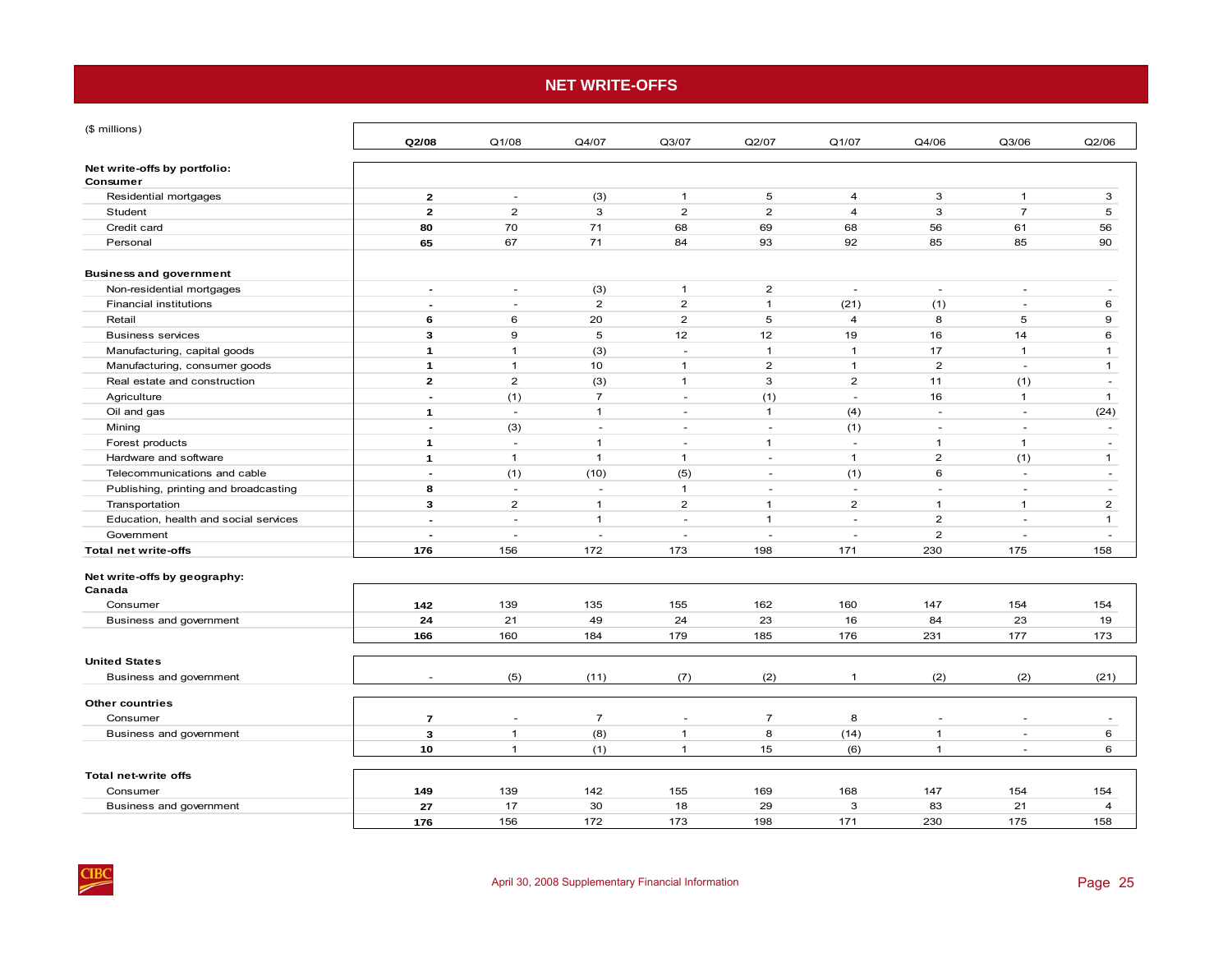# **CREDIT RISK FINANCIAL MEASURES**

<span id="page-29-0"></span>

|                                                                                                                 | Q2/08  | Q1/08  | Q4/07  | Q3/07  | Q2/07  | Q1/07  | Q4/06 | Q3/06 | Q2/06 |
|-----------------------------------------------------------------------------------------------------------------|--------|--------|--------|--------|--------|--------|-------|-------|-------|
|                                                                                                                 |        |        |        |        |        |        |       |       |       |
| <b>Diversification ratios</b><br>Gross loans and acceptances                                                    |        |        |        |        |        |        |       |       |       |
| Consumer                                                                                                        | 75%    | 75%    | 76%    | 76%    | 75%    | 74%    | 76%   | 76%   | 76%   |
|                                                                                                                 | 25%    | 25%    | 24%    | 24%    | 25%    | 26%    | 24%   | 24%   | 24%   |
| Business and government                                                                                         |        |        |        |        |        |        |       |       |       |
| Canada                                                                                                          | 91%    | 91%    | 91%    | 91%    | 91%    | 89%    | 94%   | 95%   | 95%   |
| <b>United States</b>                                                                                            | 3%     | 3%     | 3%     | 3%     | 3%     | 4%     | 3%    | 3%    | 3%    |
| Other countries                                                                                                 | 6%     | 6%     | 6%     | 6%     | 6%     | 7%     | 3%    | 2%    | 2%    |
| Net loans and acceptances                                                                                       |        |        |        |        |        |        |       |       |       |
| Consumer                                                                                                        | 76%    | 75%    | 76%    | 76%    | 75%    | 74%    | 76%   | 76%   | 76%   |
| Business and government                                                                                         | 24%    | 25%    | 24%    | 24%    | 25%    | 26%    | 24%   | 24%   | 24%   |
| Canada                                                                                                          | 91%    | 91%    | 91%    | 91%    | 91%    | 89%    | 94%   | 95%   | 95%   |
| <b>United States</b>                                                                                            | 3%     | 3%     | 3%     | 3%     | 3%     | 4%     | 3%    | 3%    | 3%    |
| Other countries                                                                                                 | 6%     | 6%     | 6%     | 6%     | 6%     | 7%     | 3%    | 2%    | 2%    |
| Coverage ratios<br>Specific allowances for credit losses (ACL)-to-gross<br>impaired loans and acceptances (GIL) |        |        |        |        |        |        |       |       |       |
| Total                                                                                                           | 65%    | 62%    | 64%    | 66%    | 63%    | 64%    | 86%   | 84%   | 80%   |
| Consumer                                                                                                        | 71%    | 68%    | 73%    | 70%    | 67%    | 71%    | 94%   | 96%   | 91%   |
| Business and government                                                                                         | 57%    | 53%    | 52%    | 60%    | 58%    | 55%    | 73%   | 72%   | 68%   |
| <b>Condition ratios</b>                                                                                         |        |        |        |        |        |        |       |       |       |
| GIL-to-gross loans and acceptances                                                                              | 0.51%  | 0.55%  | 0.50%  | 0.55%  | 0.59%  | 0.62%  | 0.41% | 0.50% | 0.55% |
| Net impaired loans and acceptances (NIL)-to-net loans and acceptances                                           | 0.18%  | 0.21%  | 0.18%  | 0.19%  | 0.22%  | 0.22%  | 0.06% | 0.08% | 0.11% |
| Segmented NIL-to-segmented net loans and acceptances                                                            |        |        |        |        |        |        |       |       |       |
| Consumer                                                                                                        | 0.12%  | 0.13%  | 0.10%  | 0.12%  | 0.15%  | 0.13%  | 0.02% | 0.01% | 0.03% |
| Business and government                                                                                         | 0.38%  | 0.45%  | 0.42%  | 0.39%  | 0.43%  | 0.49%  | 0.18% | 0.28% | 0.37% |
| Canada                                                                                                          | 0.04%  | 0.07%  | 0.06%  | 0.07%  | 0.08 % | 0.08%  | 0.05% | 0.07% | 0.11% |
| <b>United States</b>                                                                                            | 0.06%  | 0.50 % | 0.15%  | 0.17%  | 0.29%  | 0.26%  | 0.16% | 0.18% | 0.25% |
| Other countries                                                                                                 | 2.37 % | 2.13 % | 1.96 % | 2.06 % | 2.17 % | 2.18 % | 0.05% | 0.12% | 0.10% |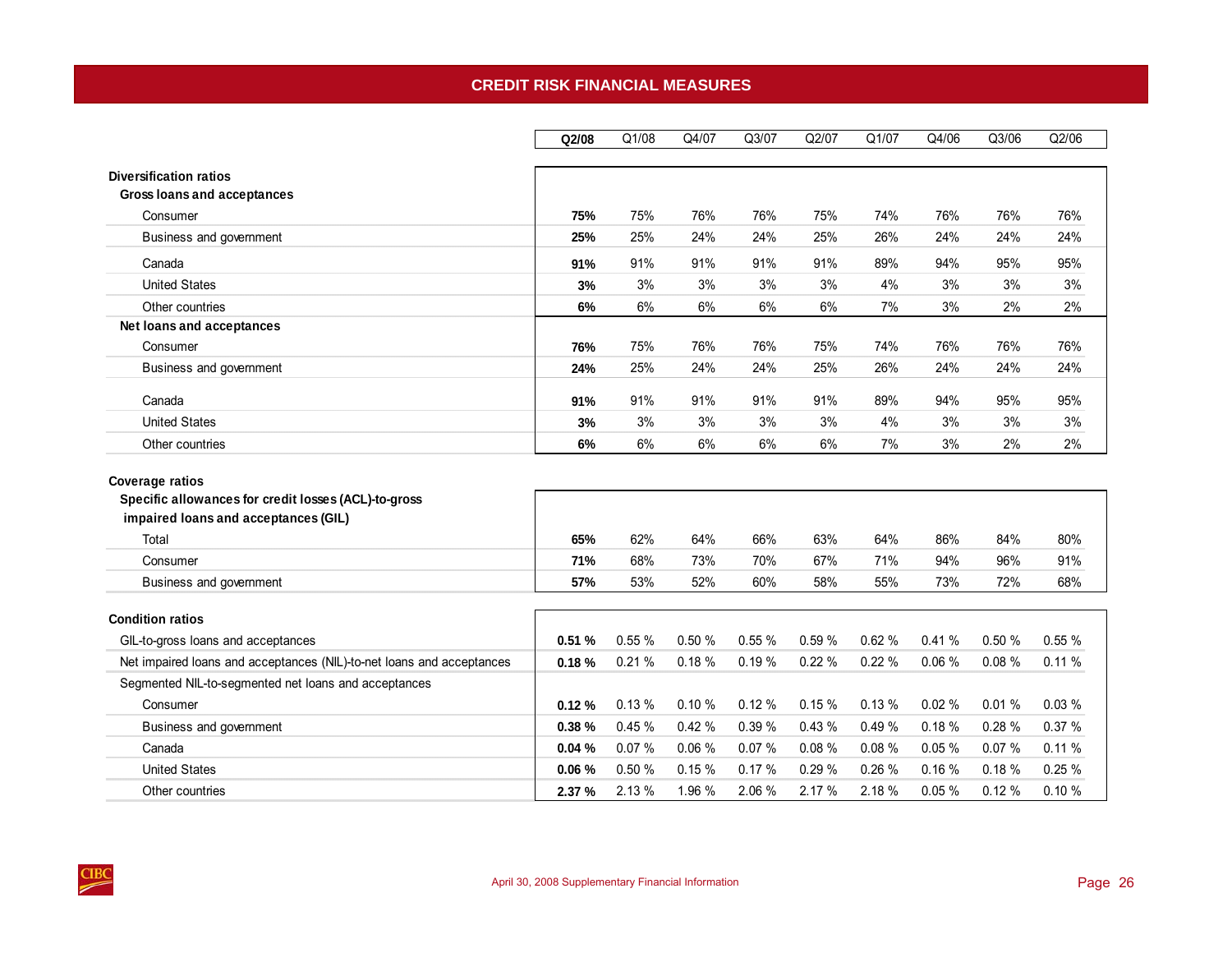# **REGULATORY CAPITAL** <sup>1</sup> **(BASEL I BASIS)**

<span id="page-30-0"></span>(\$ millions)

**Tier 1 capital** 

**Tier 2 capital**

| ons)                                              |                          |                      |          |         |         |         |        |        |        |  |  |  |  |
|---------------------------------------------------|--------------------------|----------------------|----------|---------|---------|---------|--------|--------|--------|--|--|--|--|
|                                                   | $Q2/08^2$                | Q1/08 <sup>2</sup>   | Q4/07    | Q3/07   | Q2/07   | Q1/07   | Q4/06  | Q3/06  | Q2/06  |  |  |  |  |
|                                                   |                          | <b>Basel I basis</b> |          |         |         |         |        |        |        |  |  |  |  |
| capital                                           |                          |                      |          |         |         |         |        |        |        |  |  |  |  |
| Common shares <sup>3</sup>                        | 6,057                    | 6,050                | 3,133    | 3,094   | 3,129   | 3,107   | 3,039  | 3,011  | 3,022  |  |  |  |  |
| Contributed surplus                               | 90                       | 86                   | 96       | 85      | 76      | 74      | 70     | 67     | 53     |  |  |  |  |
| Retained earnings                                 | 5,699                    | 7,174                | 9,017    | 8,450   | 8,200   | 7,693   | 7,268  | 6,712  | 6,315  |  |  |  |  |
| Foreign currency translation adjustments          | (833)                    | (860)                | (1,087)  | (659)   | (489)   | (240)   | (442)  | (415)  | (466)  |  |  |  |  |
| Non-cumulative preferred shares <sup>4</sup>      | 2,931                    | 2,931                | 2,931    | 2,931   | 3,028   | 2,983   | 2,981  | 2,798  | 2,648  |  |  |  |  |
| Certain non-controlling interests in subsidiaries | 147                      | 145                  | 136      | 145     | 150     | 266     |        | 2      |        |  |  |  |  |
| Goodwill                                          | (1, 916)                 | (1, 911)             | (1, 847) | (1,964) | (1,983) | (1,951) | (982)  | (982)  | (982)  |  |  |  |  |
|                                                   | 12,175                   | 13,615               | 12,379   | 12,082  | 12,111  | 11,932  | 11,935 | 11,193 | 10,591 |  |  |  |  |
| capital                                           |                          |                      |          |         |         |         |        |        |        |  |  |  |  |
| Perpetual subordinated indebtedness               | 303                      | 303                  | 285      | 321     | 334     | 355     | 338    | 341    | 357    |  |  |  |  |
| Preferred shares - other <sup>5</sup>             | $\overline{\phantom{a}}$ |                      |          |         | 303     | 48      |        | 183    | 333    |  |  |  |  |

| Preferred shares - other <sup>5</sup>                                              | $\overline{\phantom{a}}$ |         |         | $\sim$  | 303      | 48       |          | 183                      | 333     |
|------------------------------------------------------------------------------------|--------------------------|---------|---------|---------|----------|----------|----------|--------------------------|---------|
| Other subordinated indebtedness                                                    |                          |         |         |         |          |          |          |                          |         |
| (net of amortization)                                                              | 4,859                    | 4,856   | 5,098   | 4,839   | 5,375    | 5,383    | 5,257    | 5,509                    | 5,505   |
| Other debentures (subordinated indebtedness) in excess of<br>50% of Tier 1 capital | $\overline{\phantom{a}}$ |         |         |         |          |          |          | $\overline{\phantom{a}}$ | (209)   |
| Unrealized gains on AFS equity securities in OCI                                   | 10                       | 15      | 31      | 78      | 73       | 10       | -        |                          |         |
| General allowance for credit losses <sup>6</sup>                                   | 889                      | 889     | 890     | 892     | 894      | 920      | 900      | 950                      | 950     |
|                                                                                    | 6.061                    | 6,063   | 6,304   | 6,130   | 6,979    | 6,716    | 6,495    | 6,983                    | 6,936   |
| Total Tier 1 and Tier 2 capital                                                    | 18,236                   | 19,678  | 18,683  | 18,212  | 19,090   | 18,648   | 18,430   | 18,176                   | 17,527  |
| Equity-accounted investments and other                                             | (981)                    | (965)   | (925)   | (1,049) | (1, 136) | (1, 149) | (1, 847) | (1, 818)                 | (1,759) |
| <b>Total capital</b>                                                               | 17,255                   | 18,713  | 17,758  | 17,163  | 17,954   | 17,499   | 16,583   | 16,358                   | 15,768  |
| Total risk-weighted assets (see page 29)                                           | 130.101                  | 128,267 | 127,424 | 125,030 | 127,186  | 124,118  | 114,780  | 117,032                  | 115,140 |
| Tier 1 capital ratio                                                               | 9.4%                     | 10.6%   | 9.7%    | 9.7%    | 9.5%     | 9.6%     | 10.4%    | 9.6%                     | 9.2%    |
| Total capital ratio                                                                | 13.3%                    | 14.6%   | 13.9%   | 13.7%   | 14.1%    | 14.1%    | 14.5%    | 14.0%                    | 13.7%   |

<sup>1</sup> The capital standards developed by the Bank for International Settlements (BIS) require a minimum Total capital ratio of 8% of which 4% must be Tier 1 capital. The BIS framework allows some domestic regulatory discretion in determining capital. Capital ratios of banks in different countries are, therefore, not strictly comparable unless adjusted for discretionary differences. The Office of the Superintendent of Financial Institutions (OSFI) has minimum standards for Tier 1 and Total capital ratios of 7% and 10%, respectively.

**2** Regulatory capital and ratios based upon Basel I methodology provided for comparison purposes only.

 $3$  Does not include short trading positions of \$7 million (Q1/08: \$11 million) in CIBC common shares.

 $4$  Includes non-cumulative preferred shares totalling \$600 million (Q1/08: \$600 million) that are redeemable by the holders and as such, are shown as preferred share liabilities on the consolidated balance sheet.

<sup>5</sup> Represents the amount of non-cumulative preferred shares not included in Tier 1 capital. OSFI limits the amount of non-cumulative preferred shares that can be included in Tier 1 capital to 30% (prior to Q1/08: 25%) of Tier 1 capital; any excess can be included in Tier 2 capital.

 $6$  The amount of general allowance for credit losses eligible for inclusion in Tier 2 capital is the lesser of the total general allowance or 0.875% of risk-weighted assets.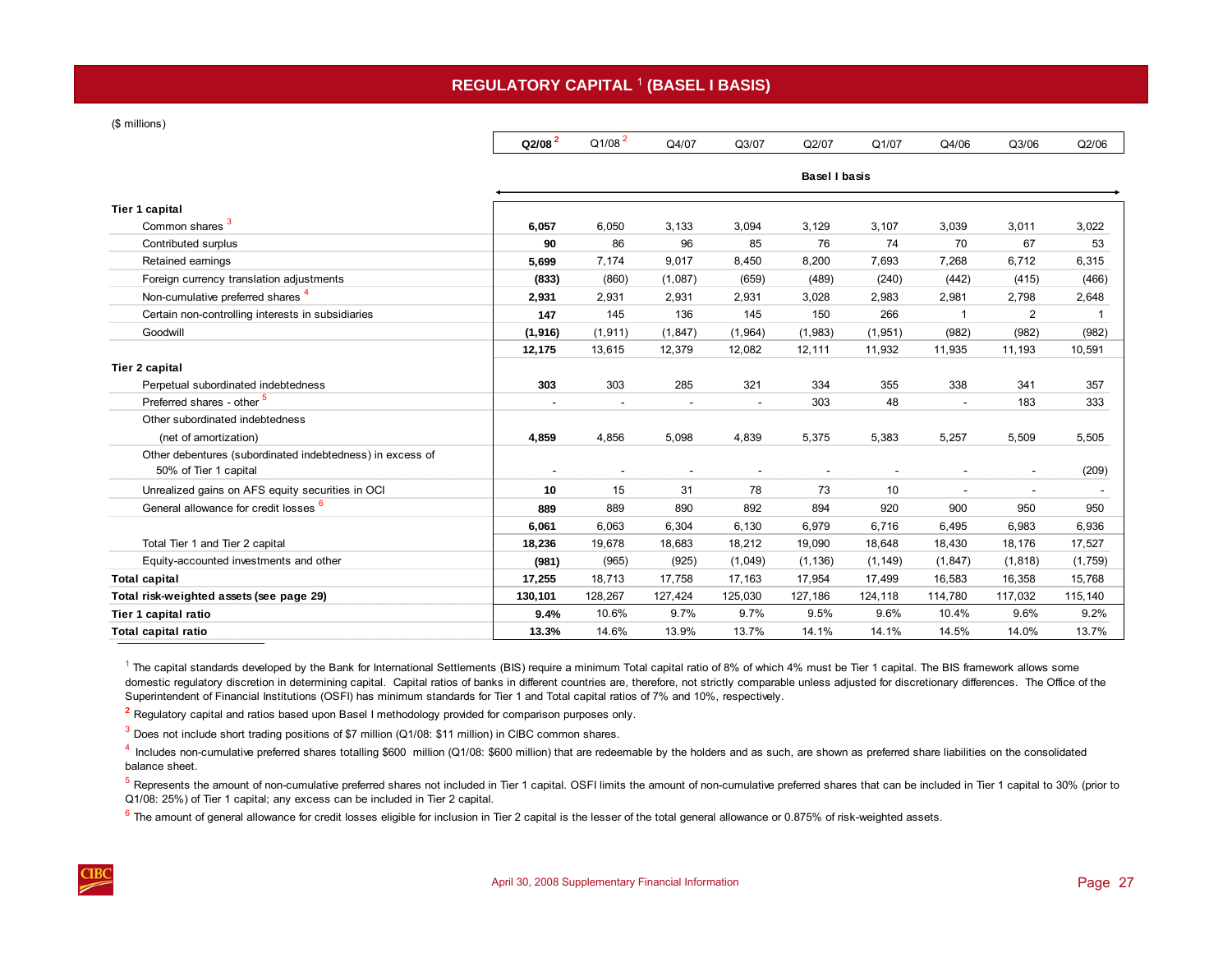#### <span id="page-31-0"></span>(\$ millions)

```
Q2/08Q1/08
```

| Basel II |  |
|----------|--|
| basis    |  |

| <b>Tier 1 capital</b>                                        |         |          |
|--------------------------------------------------------------|---------|----------|
| Common shares <sup>2</sup>                                   | 6,057   | 6.050    |
| Contributed surplus                                          | 90      | 86       |
| Retained earnings                                            | 5,699   | 7,174    |
| Foreign currency translation adjustments                     | (833)   | (860)    |
| Non-cumulative preferred shares <sup>3</sup>                 | 2,931   | 2,931    |
| Certain non-controlling interests in subsidiaries            | 147     | 145      |
| Goodwill                                                     | (1,916) | (1, 911) |
| Gains on sale of securitizations                             | (44)    | (21)     |
| 50/50 deductions from each of Tier 1 and Tier 2 <sup>4</sup> | (122)   | (168)    |
|                                                              | 12,009  | 13,426   |
| <b>Tier 2 capital</b>                                        |         |          |
| Perpetual subordinated indebtedness                          | 303     | 303      |
| Other subordinated indebtedness                              |         |          |
| (net of amortization)                                        | 4,859   | 4,856    |
| Unrealized gains on AFS equity securities in OCI             | 10      | 15       |
| Eligible general allowance (standardized approach)           | 83      | 91       |
| 50/50 deductions from each of Tier 1 and Tier 2 <sup>4</sup> | (122)   | (168)    |
| Other equity and substantial investment deduction            | (652)   | (678)    |
|                                                              | 4,481   | 4,419    |
| <b>Total capital</b>                                         | 16,490  | 17,845   |
| Total risk-weighted assets (see page 30)                     | 114,767 | 117,408  |
| Tier 1 capital ratio                                         | 10.5%   | 11.4%    |
| <b>Total capital ratio</b>                                   | 14.4%   | 15.2%    |

 $<sup>1</sup>$  The capital standards developed by the BIS require a minimum Total capital ratio of 8% of which 4% must be Tier 1 capital. The BIS framework</sup> allows some domestic regulatory discretion in determining capital. Capital ratios of banks in different countries are, therefore, not strictly comparable unless adjusted for discretionary differences. The OSFI has minimum standards for Tier 1 and Total capital ratios of 7% and 10%, respectively.

 $2$  Does not include short trading positions of \$7 million (Q1/08: \$11 million) in CIBC common shares.

<sup>3</sup> Includes non-cumulative preferred shares totaling \$600 million (Q1/08: \$600 million) that are redeemable by the holders and as such, are shown as preferred share liabilities on the consolidated balance sheet.

**<sup>4</sup>** Items which are deducted 50% from each of Tier 1 capital and Tier 2 capital include allowance shortfall calculated under Advanced Internal Ratings Based (AIRB) approach, securitization exposures (other than gain on sale) and substantial investments in unconsolidated entities and insurance entities that are not exempted under OSFI's transition rules for capital deduction. The investment amounts which qualify for transition rules are deducted 100% from Tier 2 capital during 2008, however, the transition rules will be phased out for investment in unconsolidated entities and insurance entities in 2009 and 2012, respectively.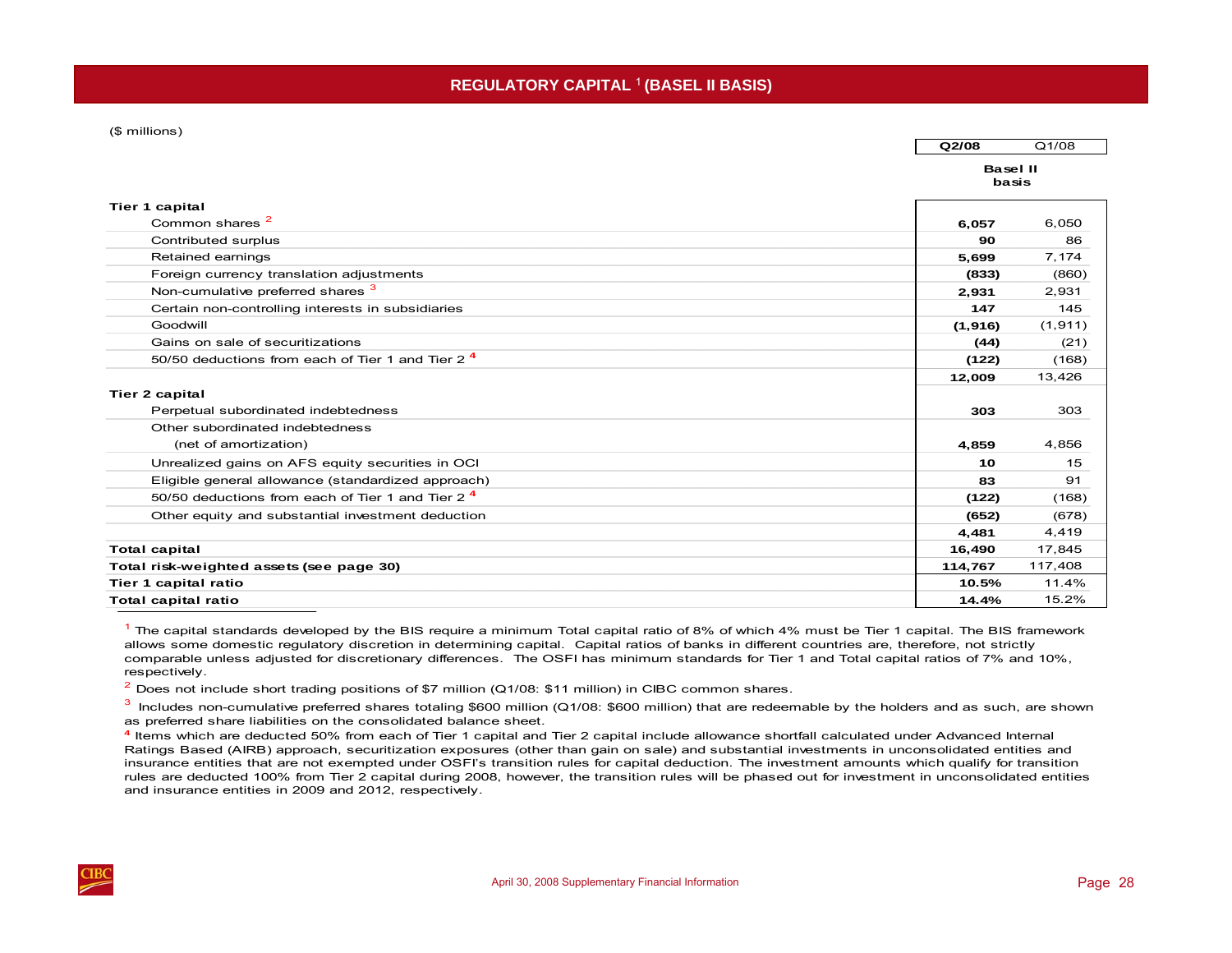# **RISK-WEIGHTED ASSETS (BASEL I BASIS)**

<span id="page-32-0"></span>

| (\$ billions)                                                      |                      | $Q1/08$ <sup>1</sup> |       |       |                      |       |       |       |       |
|--------------------------------------------------------------------|----------------------|----------------------|-------|-------|----------------------|-------|-------|-------|-------|
|                                                                    | $Q2/08$ <sup>1</sup> |                      | Q4/07 | Q3/07 | Q2/07                | Q1/07 | Q4/06 | Q3/06 | Q2/06 |
|                                                                    |                      |                      |       |       | <b>Basel I basis</b> |       |       |       |       |
| On-balance sheet assets:                                           |                      |                      |       |       |                      |       |       |       |       |
|                                                                    |                      |                      |       |       |                      |       |       |       |       |
| Cash and deposits with banks<br>Securities issued or guaranteed by | 0.9                  | 1.6                  | 0.8   | 1.9   | 1.6                  | 1.4   | 0.9   | 0.7   | 0.9   |
| Canada, provinces, municipalities,                                 |                      |                      |       |       |                      |       |       |       |       |
| OECD banks and governments                                         | 0.6                  | 0.6                  | 1.0   | 0.2   | 0.4                  | 0.3   | 0.1   | 0.2   | 0.2   |
| Other securities                                                   | 3.0                  | 3.7                  | 3.0   | 2.8   | 2.6                  | 2.6   | 1.9   | 1.8   | 2.7   |
| Securities borrowed or purchased under                             |                      |                      |       |       |                      |       |       |       |       |
| resale agreements                                                  | 0.8                  | 0.9                  | 1.6   | 1.4   | 1.2                  | 0.5   | 0.6   | 0.6   | 0.7   |
| Loans to or guaranteed by Canada,                                  |                      |                      |       |       |                      |       |       |       |       |
| provinces, territories, municipalities,                            |                      |                      |       |       |                      |       |       |       |       |
| OECD banks and governments                                         | 0.4                  | 0.5                  | 0.5   | 0.3   | 0.3                  | 0.2   | 0.4   | 0.2   | 0.2   |
| Mortgage loans                                                     | 23.2                 | 22.7                 | 23.6  | 25.6  | 28.8                 | 28.1  | 25.4  | 26.6  | 26.6  |
| Other Ioans                                                        | 62.1                 | 59.9                 | 59.2  | 57.6  | 57.3                 | 57.0  | 52.9  | 53.3  | 52.0  |
| Other assets                                                       | 14.9                 | 14.1                 | 12.8  | 13.2  | 13.3                 | 12.4  | 12.6  | 13.5  | 13.0  |
| Total on-balance sheet assets                                      | 105.9                | 104.0                | 102.5 | 103.0 | 105.5                | 102.5 | 94.8  | 96.9  | 96.3  |
|                                                                    |                      |                      |       |       |                      |       |       |       |       |
| Off-balance sheet instruments:                                     |                      |                      |       |       |                      |       |       |       |       |
| Credit-related arrangements:                                       |                      |                      |       |       |                      |       |       |       |       |
| Lines of credit                                                    | 7.8                  | 8.2                  | 8.4   | 6.8   | 6.7                  | 7.1   | 7.3   | 7.4   | 7.2   |
| Guarantees, letters of credit and securities lending 2, 3          | 4.4                  | 3.6                  | 3.7   | 3.6   | 3.7                  | 3.3   | 3.0   | 3.2   | 3.1   |
| Other                                                              | 0.4                  | 0.4                  | 0.4   | 0.3   | 0.5                  | 0.4   | 0.4   | 0.4   | 0.3   |
|                                                                    | 12.6                 | 12.2                 | 12.5  | 10.7  | 10.9                 | 10.8  | 10.7  | 11.0  | 10.6  |
| Derivatives (analyzed on pages 31 & 32)                            | 8.2                  | 8.1                  | 8.5   | 7.2   | 5.6                  | 5.9   | 5.1   | 4.9   | 4.3   |
| <b>Total off-balance sheet instruments</b>                         | 20.8                 | 20.3                 | 21.0  | 17.9  | 16.5                 | 16.7  | 15.8  | 15.9  | 14.9  |
| Total risk-weighted assets before adjustments                      |                      |                      |       |       |                      |       |       |       |       |
| for market risk                                                    | 126.7                | 124.3                | 123.5 | 120.9 | 122.0                | 119.2 | 110.6 | 112.8 | 111.2 |
| Add: market risk for trading activity                              | 3.4                  | 4.0                  | 3.9   | 4.1   | 5.2                  | 4.9   | 4.2   | 4.2   | 3.9   |
| Total risk-weighted assets                                         | 130.1                | 128.3                | 127.4 | 125.0 | 127.2                | 124.1 | 114.8 | 117.0 | 115.1 |
|                                                                    |                      |                      |       |       |                      |       |       |       |       |
| Common equity to risk-weighted assets                              | 8.5%                 | 9.7%                 | 8.8%  | 8.8%  | 8.7%                 | 8.7%  | 8.7%  | 8.0%  | 7.8%  |
| General allowance for credit losses to risk-weighted assets        | 0.68%                | 0.69%                | 0.70% | 0.71% | 0.70%                | 0.74% | 0.78% | 0.81% | 0.83% |

Risk-weighted assets based upon Basel I methodology provided for comparison purposes only.

 $2$  Includes the full contract amount of custodial client securities with indemnification lent by CIBC Mellon Global Securities Services Company.

 $3$  Securities lending of \$3.4 billion (Q1/08: \$4.3 billion) for cash is excluded from the table above because it is reported on the consolidated balance sheet as obligations related to securities lent or sold under repurchase agreements.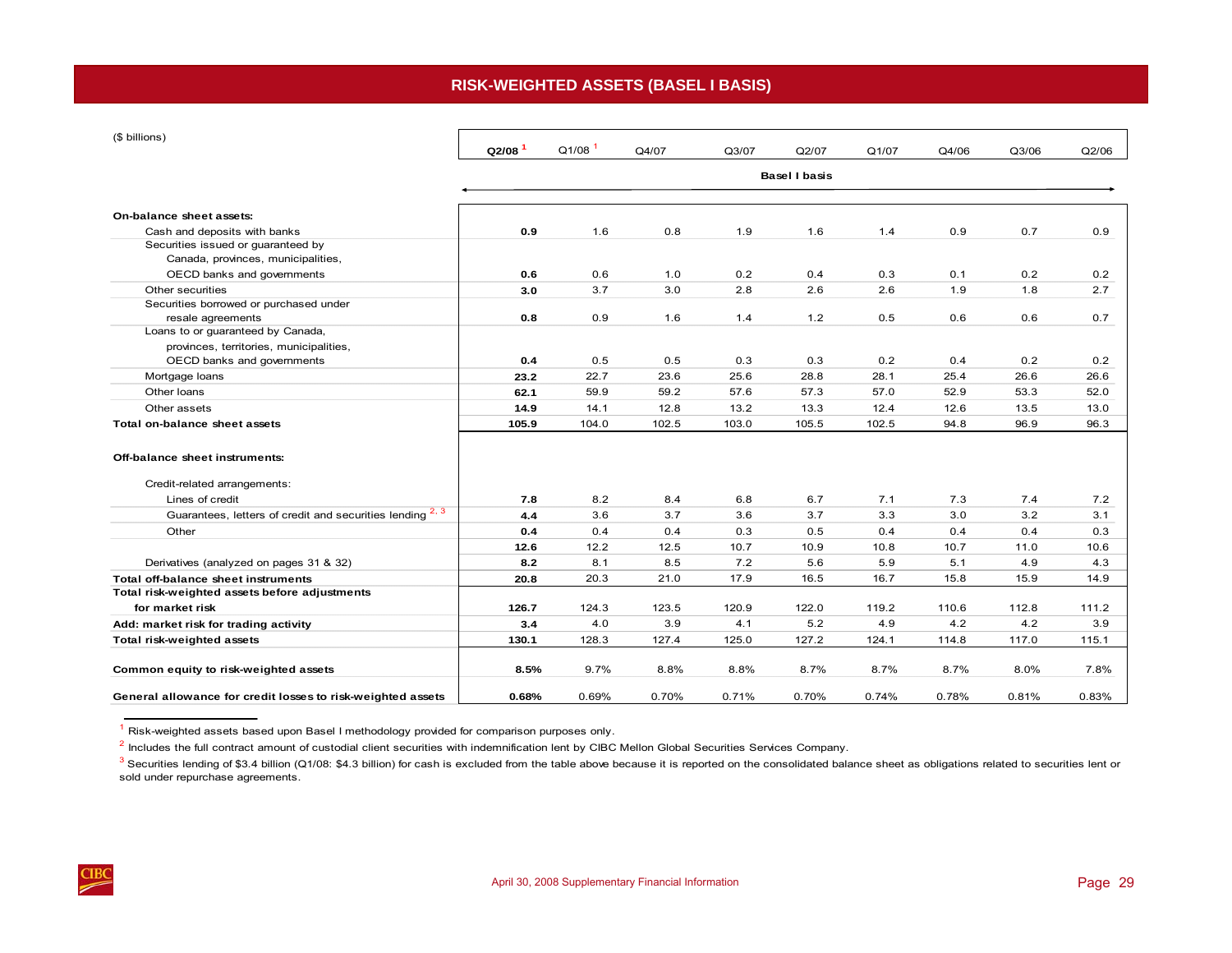#### <span id="page-33-0"></span>(\$ billions)

**Q2/08**Q1/08

**Basel II basis**

| <b>Credit risk</b>                                      |       |       |
|---------------------------------------------------------|-------|-------|
| Standardized approach                                   |       |       |
| Corporate                                               | 4.8   | 5.4   |
| Sovereign                                               | 0.1   | 0.3   |
| <b>Banks</b>                                            | 0.3   | 0.2   |
| Real estate secured personal lending                    | 1.5   | 1.5   |
| Other retail                                            | 1.0   | 1.0   |
| Securitizations                                         | 0.2   | 0.2   |
|                                                         | 7.9   | 8.6   |
| AIRB approach                                           |       |       |
| Corporate                                               | 29.8  | 29.6  |
| Sovereign                                               | 2.2   | 4.0   |
| <b>Banks</b>                                            | 3.5   | 4.1   |
| Real estate secured personal lending                    | 6.3   | 6.0   |
| Qualifying revolving retail                             | 11.1  | 10.9  |
| Other retail                                            | 6.2   | 6.2   |
| Equity $1$                                              | $1.2$ | 1.5   |
| Trading book                                            | 11.0  | 7.2   |
| Securitizations                                         | 1.3   | 1.5   |
| Adjustment for scaling factor                           | 4.4   | 4.3   |
|                                                         | 77.0  | 75.3  |
| Other credit risk-weighted assets                       | 7.3   | 7.1   |
| <b>Total credit risk</b>                                | 92.2  | 91.0  |
| Market risk (Internal Models Approach)                  | 3.4   | 4.0   |
| <b>Operational risk (Advanced Measurement Approach)</b> | 19.2  | 19.7  |
| Adjustment for floor                                    |       | 2.7   |
|                                                         | 114.8 | 117.4 |
| Common equity to risk-weighted assets                   | 9.6%  | 10.6% |

 $1$  100% risk-weighted.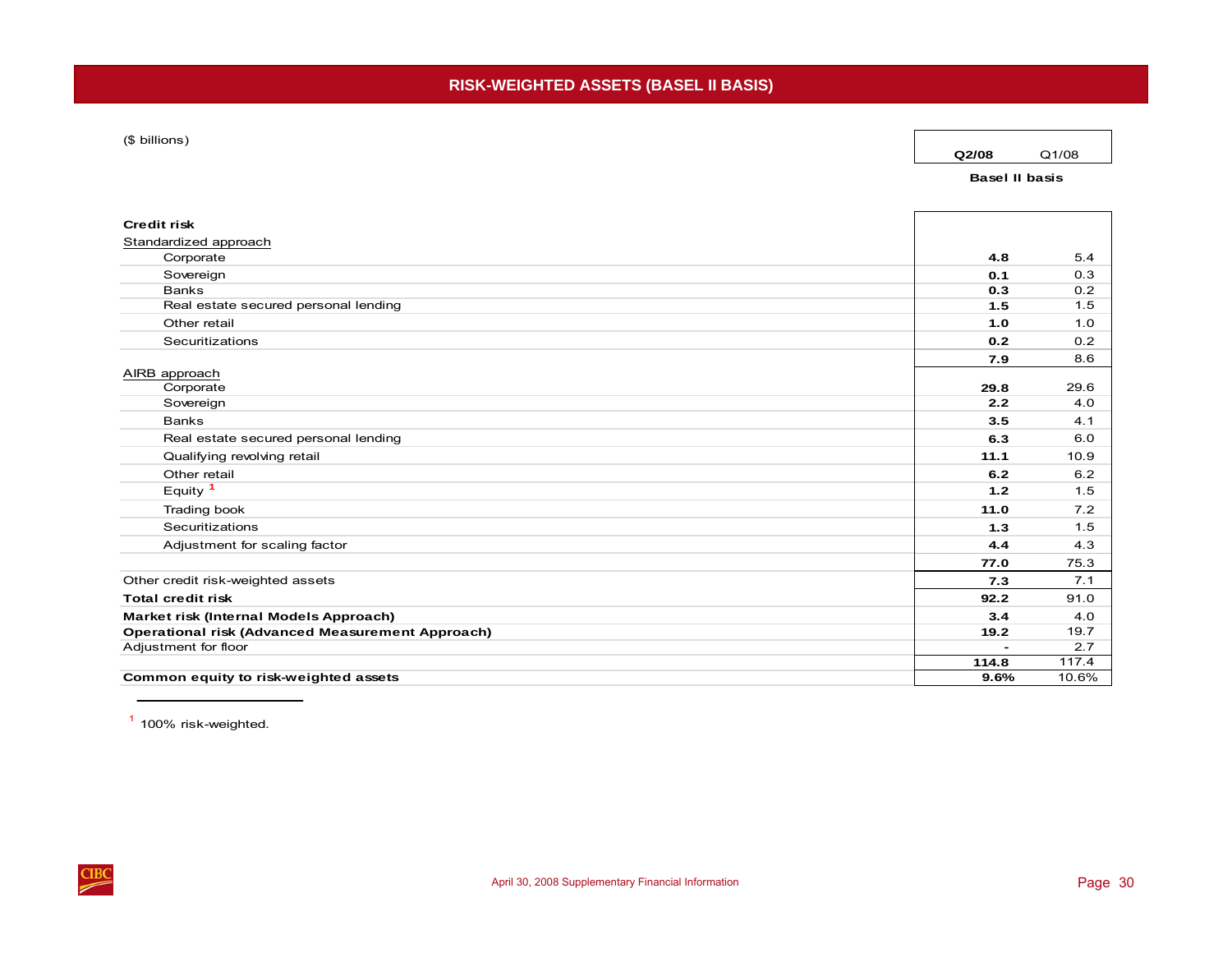<span id="page-34-0"></span>(\$ millions)

|                                          |                                       |                          |                          | Q2/08              |                 | Q2/08                    | Q1/08     | Q4/07                 | Q3/07     | Q2/07        |  |
|------------------------------------------|---------------------------------------|--------------------------|--------------------------|--------------------|-----------------|--------------------------|-----------|-----------------------|-----------|--------------|--|
|                                          |                                       |                          |                          |                    |                 |                          |           |                       |           |              |  |
|                                          | Residual term to contractual maturity |                          |                          | Total              | Analyzed by use |                          |           | Total notional amount |           |              |  |
|                                          | Less than 1<br>year                   | $1 - 5$<br>years         | Ovér<br>5 years          | notional<br>amount | <b>Trading</b>  | <b>ALM</b>               |           |                       |           |              |  |
| Interest rate derivatives                |                                       |                          |                          |                    |                 |                          |           |                       |           |              |  |
| Over-the-counter                         |                                       |                          |                          |                    |                 |                          |           |                       |           |              |  |
| Forward rate agreements                  | 7,573                                 | 647                      | 1,449                    | 9,669              | 9,235           | 434                      | 25,704    | 32,555                | 24,997    | 35,070       |  |
| Swap contracts                           | 200,764                               | 315,173                  | 104,574                  | 620,511            | 436,706         | 183,805                  | 625,081   | 609.544               | 642,057   | 608,606      |  |
| Purchased options                        | 9,173                                 | 20,108                   | 23,085                   | 52,366             | 51,952          | 414                      | 47,738    | 40,881                | 39,381    | 39,203       |  |
| Written options                          | 7,682                                 | 15,768                   | 12,661                   | 36,111             | 33,862          | 2,249                    | 35,482    | 33,946                | 37,297    | 42,018       |  |
|                                          | 225,192                               | 351.696                  | 141,769                  | 718,657            | 531,755         | 186,902                  | 734,005   | 716,926               | 743,732   | 724,897      |  |
| Exchange traded                          |                                       |                          |                          |                    |                 |                          |           |                       |           |              |  |
| Futures contracts                        | 61,965                                | 16,887                   | 701                      | 79,553             | 68,809          | 10,744                   | 85,966    | 62,755                | 91,075    | 103,346      |  |
| Purchased options                        | 3,774                                 | $\overline{\phantom{a}}$ | $\overline{\phantom{a}}$ | 3,774              | 3,774           | $\overline{\phantom{a}}$ | 6,123     | 10.274                | 80,325    | 11,156       |  |
| Written options                          | 3,223                                 | 3,223                    | $\overline{\phantom{a}}$ | 6,446              | 6,446           | $\overline{\phantom{a}}$ | 11,891    | 15,064                | 81,205    | 20,398       |  |
|                                          | 68,962                                | 20,110                   | 701                      | 89,773             | 79,029          | 10,744                   | 103,980   | 88,093                | 252,605   | 134,900      |  |
| Total interest rate derivatives          | 294,154                               | 371,806                  | 142,470                  | 808,430            | 610,784         | 197,646                  | 837,985   | 805,019               | 996,337   | 859,797      |  |
| Foreign exchange derivatives             |                                       |                          |                          |                    |                 |                          |           |                       |           |              |  |
| Over-the-counter                         |                                       |                          |                          |                    |                 |                          |           |                       |           |              |  |
| Forward contracts                        | 80,339                                | 2,886                    | 660                      | 83,885             | 69,232          | 14,653                   | 81,126    | 78,256                | 70,423    | 63,766       |  |
| Swap contracts                           | 20,804                                | 30,198                   | 16.986                   | 67,988             | 57,721          | 10,267                   | 68,189    | 66,623                | 73,149    | 75,013       |  |
| Purchased options                        | 1,878                                 | 639                      | 442                      | 2,959              | 2,959           | $\overline{\phantom{0}}$ | 3,137     | 3,046                 | 2,543     | 3,228        |  |
| Written options                          | 2,143                                 | 490                      | 202                      | 2,835              | 2,760           | 75                       | 3,155     | 3,021                 | 2,550     | 3,400        |  |
|                                          | 105,164                               | 34,213                   | 18.290                   | 157,667            | 132,672         | 24,995                   | 155,607   | 150,946               | 148,665   | 145,407      |  |
| Exchange traded                          |                                       |                          |                          |                    |                 |                          |           |                       |           |              |  |
| Futures contracts                        |                                       |                          |                          |                    |                 |                          | 11        | $\overline{2}$        | 3         | $\mathbf{1}$ |  |
| Total foreign exchange derivatives       | 105,164                               | 34,213                   | 18,290                   | 157,667            | 132,672         | 24,995                   | 155,618   | 150,948               | 148,668   | 145,408      |  |
| Credit derivatives                       |                                       |                          |                          |                    |                 |                          |           |                       |           |              |  |
| Over-the-counter                         |                                       |                          |                          |                    |                 |                          |           |                       |           |              |  |
| Swap contracts purchased protection      | 1,990                                 | 1,284                    |                          | 3,274              | 2,760           | 514                      | 2,807     | 2,797                 | 3,902     | 2,102        |  |
| Swap contracts written protection        | $\overline{a}$                        |                          | 3,696                    | 3,696              | 3,602           | 94                       | 6,275     | 10.520                | 12.927    | 836          |  |
| Purchased options                        | 853                                   | 17,037                   | 34,342                   | 52,232             | 46,007          | 6,225                    | 85,013    | 84,950                | 88,898    | 85,210       |  |
| Written options                          | 317                                   | 10,716                   | 21,115                   | 32,148             | 32,123          | 25                       | 67,032    | 67,283                | 72,782    | 82,110       |  |
| <b>Total credit derivatives</b>          | 3.160                                 | 29.037                   | 59.153                   | 91.350             | 84,492          | 6,858                    | 161.127   | 165,550               | 178.509   | 170.258      |  |
| Equity derivatives <sup>2</sup>          |                                       |                          |                          |                    |                 |                          |           |                       |           |              |  |
| Over-the-counter                         | 25,173                                | 5,457                    | 809                      | 31,439             | 31,214          | 225                      | 37,109    | 41,400                | 41,941    | 42,082       |  |
| Exchange traded                          | 23,565                                | 6,879                    | $\sim$                   | 30,444             | 30,356          | 88                       | 29,049    | 37,177                | 42,924    | 46,910       |  |
| <b>Total equity derivatives</b>          | 48,738                                | 12,336                   | 809                      | 61.883             | 61,570          | 313                      | 66,158    | 78,577                | 84,865    | 88,992       |  |
| Precious metal derivatives <sup>2</sup>  |                                       |                          |                          |                    |                 |                          |           |                       |           |              |  |
| Over-the-counter                         | 531                                   | 299                      | $\overline{\phantom{0}}$ | 830                | 830             | $\overline{a}$           | 846       | 925                   | 670       | 666          |  |
| Exchange traded                          | $\mathbf{1}$                          | $\overline{\phantom{a}}$ | $\overline{\phantom{0}}$ | 1                  | $\mathbf{1}$    | $\overline{\phantom{0}}$ | 18        | 3                     | 16        | 16           |  |
| <b>Total precious metal derivatives</b>  | 532                                   | 299                      | $\overline{\phantom{0}}$ | 831                | 831             | $\blacksquare$           | 864       | 928                   | 686       | 682          |  |
| Other commodity derivatives <sup>2</sup> |                                       |                          |                          |                    |                 |                          |           |                       |           |              |  |
| Over-the-counter                         | 8,813                                 | 6,019                    | 465                      | 15,297             | 15,297          | $\overline{a}$           | 15,482    | 16,648                | 20,083    | 21,412       |  |
| Exchange traded                          | 3,101                                 | 1,120                    | $\overline{\phantom{0}}$ | 4,221              | 4,024           | 197                      | 3,531     | 3,746                 | 3,197     | 3,363        |  |
| Total other commodity derivatives        | 11,914                                | 7,139                    | 465                      | 19,518             | 19,321          | 197                      | 19,013    | 20,394                | 23,280    | 24,775       |  |
| <b>Total notional amount</b>             | 463,662                               | 454,830                  | 221,187                  | 1,139,679          | 909,670         | 230,009                  | 1,240,765 | 1,221,416             | 1,432,345 | 1,289,912    |  |
|                                          |                                       |                          |                          |                    |                 |                          |           |                       |           |              |  |

1 ALM: Asset/liability management.

2 Comprises forwards, futures, swaps and options.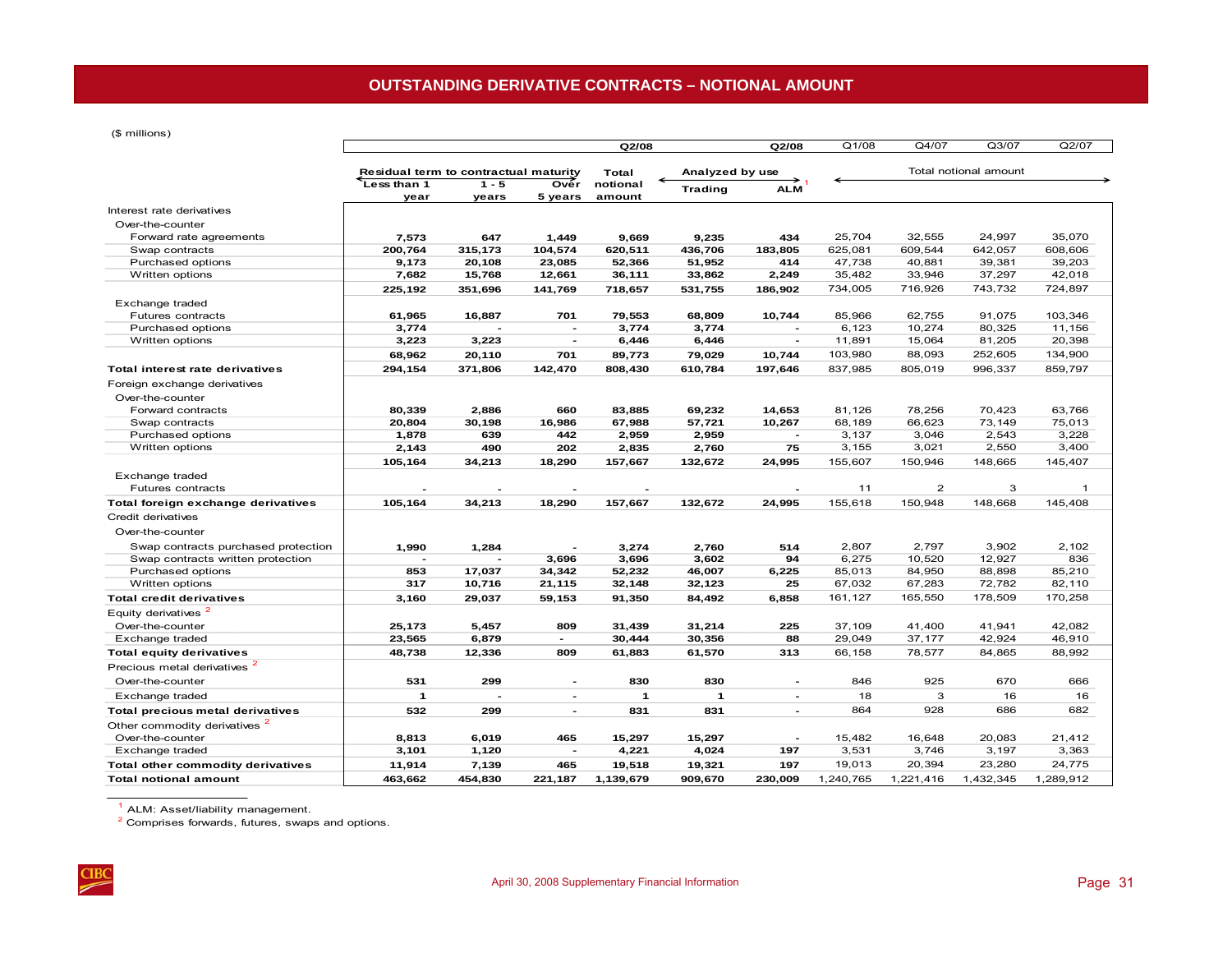<span id="page-35-0"></span>(\$ millions)

| $\phi$ municies)                                       |                |                                 |              |                      | $Q2/08$ <sup>1</sup> | $Q1/08$ <sup>1</sup> | Q4/07                | Q3/07   | Q2/07    |
|--------------------------------------------------------|----------------|---------------------------------|--------------|----------------------|----------------------|----------------------|----------------------|---------|----------|
|                                                        |                |                                 |              | <b>Credit</b>        |                      |                      |                      |         |          |
|                                                        |                | <b>Current replacement cost</b> |              | equivalent           |                      |                      | Risk-weighted amount |         |          |
|                                                        | <b>Trading</b> | <b>ALM</b>                      | <b>Total</b> | $\frac{amount^2}{2}$ |                      |                      |                      |         |          |
| Interest rate derivatives<br>Forward rate agreements   | 19             | 1                               | 20           | 20                   | $\mathbf{2}$         | 3                    | 12                   | 10      | 8        |
| Swap contracts                                         | 7,244          | 1,451                           | 8,695        | 3,164                | 922                  | 959                  | 2,073                | 2,309   | 2,113    |
| Purchased options                                      | 708            | 9                               | 717          | 254                  | 56                   | 53                   | 189                  | 207     | 170      |
|                                                        | 7,971          | 1,461                           | 9,432        | 3,438                | 980                  | 1,015                | 2,274                | 2,526   | 2,291    |
| Foreign exchange derivatives                           |                |                                 |              |                      |                      |                      |                      |         |          |
| Forward contracts                                      | 1,009          | 54                              | 1,063        | 881                  | 194                  | 205                  | 847                  | 548     | 455      |
| Swap contracts                                         | 3,996          | 292                             | 4,288        | 2,817                | 620                  | 626                  | 1,477                | 1,342   | 1,544    |
| Purchased options                                      | 121            |                                 | 121          | 54                   | 17                   | 19                   | 78                   | 55      | 52       |
|                                                        | 5,126          | 346                             | 5,472        | 3,752                | 831                  | 850                  | 2,402                | 1,945   | 2,051    |
| Credit derivatives <sup>3</sup>                        |                |                                 |              |                      |                      |                      |                      |         |          |
| Swap contracts                                         | 261            | $\blacksquare$                  | 261          | 204                  | 83                   | 47                   | 635                  | 745     | 136      |
| Purchased options                                      | 3,774          | $\blacksquare$                  | 3,774        | 6,818                | 8,423                | 4,631                | 5,722                | 4,800   | 4,124    |
| Written options <sup>4</sup>                           | 5              | $\blacksquare$                  | 5            | 167                  | 41                   | 109                  | 59                   | 13      | 50       |
|                                                        | 4,040          | $\blacksquare$                  | 4,040        | 7,189                | 8,547                | 4,787                | 6,416                | 5,558   | 4,310    |
| Equity derivatives <sup>5</sup>                        | 1,250          | 22                              | 1,272        | 911                  | 343                  | 398                  | 939                  | 1,124   | 970      |
| Precious metal derivatives <sup>5</sup>                | 35             | $\overline{\phantom{0}}$        | 35           | 8                    | 1                    | 3                    | 21                   | 12      | 14       |
| Other commodity derivatives <sup>5</sup>               | 2,030          | $\blacksquare$                  | 2,030        | 1,643                | 439                  | 366                  | 1,126                | 1,249   | 1,159    |
|                                                        | 20,452         | 1,829                           | 22,281       | 16,941               | 11,141               | 7,419                | 13,178               | 12,414  | 10,795   |
| Less: effect of master netting agreements <sup>1</sup> | $\blacksquare$ |                                 |              |                      |                      |                      | (4,672)              | (5,261) | (5, 208) |
| Total                                                  | 20,452         | 1,829                           | 22,281       | 16,941               | 11,141               | 7,419                | 8,506                | 7,153   | 5,587    |

 $<sup>1</sup>$  Subsequent to the adoption of Basel II, the risk-weighted amounts are net of master netting agreements.</sup>

 $2$  Sum of current replacement cost and potential credit exposure, adjusted for the impact of collateral amounting to \$1,457 million (Q1/08: \$1,670 million). The collateral comprises cash \$1,339 million (Q1/08: \$1,433 million), government securities \$114 million (Q1/08: \$237 million) and other instruments \$3 million (Q1/08: nil).

5 Comprises forwards, swaps and options.

 $3$ ALM credit derivatives, with a replacement cost of \$234 million (Q1/08: \$204 million) are given financial quarantee treatment for credit risk capital purposes and are excluded from the table above.

<sup>&</sup>lt;sup>4</sup> Comprises credit protection sold. Represents the fair value of contracts for which fees are received over the life of the contracts.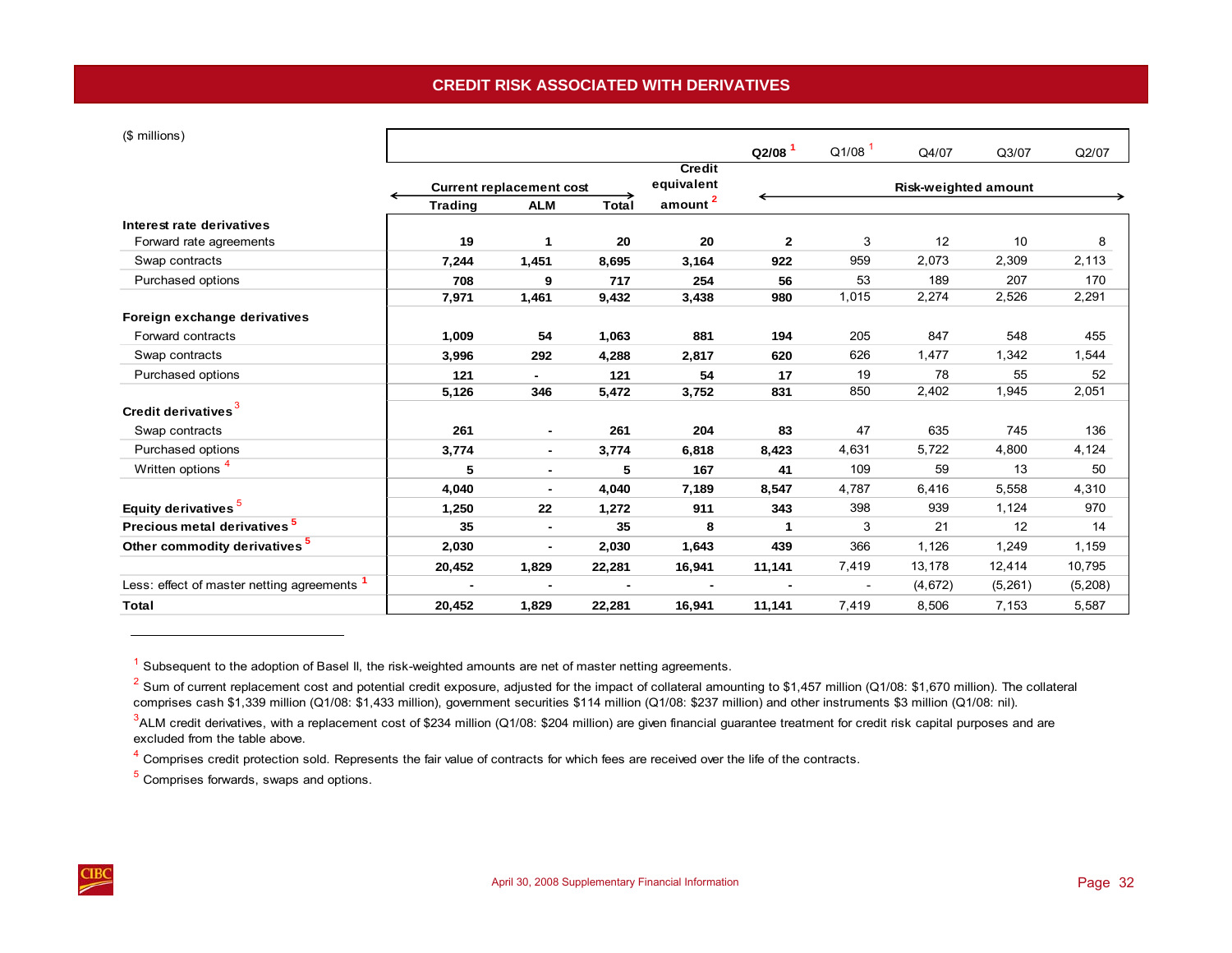### **FAIR VALUE OF FINANCIAL INSTRUMENTS**

<span id="page-36-0"></span>

| (\$ millions)                                     |                                                                  |         | Q2/08                    | Q1/08                    | Q4/07                    | Q3/07                    | Q2/07                              | Q1/07                    | Q4/06                    | Q3/06                    | Q2/06                    |
|---------------------------------------------------|------------------------------------------------------------------|---------|--------------------------|--------------------------|--------------------------|--------------------------|------------------------------------|--------------------------|--------------------------|--------------------------|--------------------------|
|                                                   | <b>Book value</b><br>(includes AFS<br>securities at<br>amortized | Fair    |                          |                          |                          |                          | Fair value over (under) book value |                          |                          |                          |                          |
|                                                   | cost)                                                            | value   |                          |                          |                          |                          |                                    |                          |                          |                          |                          |
| Assets                                            |                                                                  |         |                          |                          |                          |                          |                                    |                          |                          |                          |                          |
| Cash and deposits with banks                      | 13,092                                                           | 13,092  | $\overline{\phantom{0}}$ |                          |                          |                          |                                    |                          |                          |                          |                          |
| Securities $1, 2$                                 | 79.133                                                           | 79,652  | 519                      | 438                      | 372                      | 360                      | 474                                | 351                      | 182                      | 10                       | (8)                      |
| Securities borrowed or purchased                  |                                                                  |         |                          |                          |                          |                          |                                    |                          |                          |                          |                          |
| under resale agreements                           | 33,170                                                           | 33,170  | ٠                        |                          |                          |                          |                                    |                          |                          |                          |                          |
| Loans                                             | 165.824                                                          | 167.100 | 1.276                    | 804                      | 51                       | (360)                    | 50                                 | 171                      | 361                      | (49)                     | (313)                    |
| Derivative instruments <sup>3</sup>               | 23,549                                                           | 23,549  | $\overline{\phantom{a}}$ | $\overline{\phantom{a}}$ | $\overline{\phantom{a}}$ | $\overline{\phantom{a}}$ | $\overline{\phantom{0}}$           | $\overline{\phantom{a}}$ | $\overline{\phantom{a}}$ | $\overline{\phantom{a}}$ | $\overline{\phantom{a}}$ |
| Customers' liability under acceptances            | 8,756                                                            | 8,756   | $\overline{\phantom{0}}$ | ٠                        |                          | ٠                        | $\overline{\phantom{a}}$           | $\overline{\phantom{a}}$ |                          | ٠                        |                          |
| Other assets <sup>2</sup>                         | 9,089                                                            | 9,110   | 21                       | 25                       | 43                       | 42                       | 49                                 | 37                       | 374                      | 366                      | 340                      |
| Liabilities                                       |                                                                  |         |                          |                          |                          |                          |                                    |                          |                          |                          |                          |
| Deposits                                          | 238,203                                                          | 238.220 | 17                       | (73)                     | (335)                    | (448)                    | (23)                               | (107)                    | (135)                    | (242)                    | (306)                    |
| Derivative instruments <sup>3</sup>               | 26,206                                                           | 26,206  | $\overline{\phantom{a}}$ | $\overline{\phantom{a}}$ |                          | $\blacksquare$           | $\overline{\phantom{a}}$           | $\overline{\phantom{a}}$ | $\overline{\phantom{a}}$ | $\overline{\phantom{a}}$ |                          |
| Acceptances                                       | 8,756                                                            | 8.756   | $\overline{\phantom{a}}$ | ۰                        |                          | ۰                        |                                    | ۰                        |                          | ۰                        |                          |
| Obligations related to securities sold short      | 10,285                                                           | 10,285  | $\overline{\phantom{a}}$ | $\overline{\phantom{a}}$ | $\overline{\phantom{a}}$ | $\overline{\phantom{a}}$ | ٠                                  | $\overline{\phantom{a}}$ | $\sim$                   | ٠                        |                          |
| Obligations related to securities lent or         |                                                                  |         |                          |                          |                          |                          |                                    |                          |                          |                          |                          |
| sold under repurchase agreements                  | 26,530                                                           | 26.530  | $\overline{\phantom{a}}$ | ٠                        |                          |                          |                                    |                          |                          | ٠                        |                          |
| Other liabilities                                 | 9,694                                                            | 9,694   | $\blacksquare$           | $\overline{\phantom{a}}$ | $\sim$                   | $\overline{\phantom{a}}$ | $\overline{\phantom{a}}$           | $\overline{\phantom{a}}$ | $\overline{\phantom{a}}$ | $\overline{\phantom{a}}$ |                          |
| Subordinated indebtedness                         | 5,359                                                            | 5,574   | 215                      | 218                      | 206                      | 215                      | 334                                | 335                      | 368                      | 298                      | 273                      |
| Preferred share liabilities                       | 600                                                              | 619     | 19                       | 20                       | 23                       | 23                       | 20                                 | 36                       | 42                       | 38                       | 38                       |
| ALM derivatives not carried at fair value 3, 5, 6 |                                                                  |         |                          |                          |                          |                          |                                    |                          | (85)                     | 64                       | 82                       |

## **FAIR VALUE OF AFS / INVESTMENT SECURITIES**

| (\$ millions)                      |                   |                   | Q2/08                 | Q1/08      | Q4/07 | Q3/07                           | Q2/07 | Q1/07 | Q4/06 | Q3/06                        | Q2/06 |
|------------------------------------|-------------------|-------------------|-----------------------|------------|-------|---------------------------------|-------|-------|-------|------------------------------|-------|
|                                    |                   |                   | <b>AFS</b> securities |            |       |                                 |       |       |       | <b>Investment securities</b> |       |
|                                    | Amortized<br>cost | <b>Fair value</b> |                       |            |       | Unrealized net gains / (losses) |       |       |       |                              |       |
| Government debt                    | 3,565             | 3,586             | 21                    | 90         | (122) | (287)                           | (219) | (318) | (195) | (343)                        | (360) |
| Asset / mortgage-backed securities | 2,452             | 2,367             | (85)                  | (129)      | (37)  | (28)                            | 4     | 6     | 41    | 38                           | 13    |
| Debt                               | 1,281             | 1,295             | 14                    | 20         | 25    | 21                              | 20    | 23    | 36    | 32                           | 43    |
| Equity $1, 2$                      | 1,354             | 7.8<br>1,923      | 7.8<br>569            | 7,8<br>457 | 506   | 654                             | 669   | 640   | 300   | 283                          | 296   |
|                                    | 8,652             | 9,171             | 519                   | 438        | 372   | 360                             | 474   | 351   | 182   | 10                           | (8)   |

# **FAIR VALUE OF DERIVATIVE INSTRUMENTS**

| (\$ millions)                                         |          |                 | Q2/08    | Q1/08    | Q4/07   | Q3/07           | Q2/07 | Q1/07 | Q4/06 | Q3/06 | Q2/06 |
|-------------------------------------------------------|----------|-----------------|----------|----------|---------|-----------------|-------|-------|-------|-------|-------|
|                                                       | Positive | <b>Negative</b> |          |          |         | Fair value, net |       |       |       |       |       |
| Total held for trading purposes 9                     | 21.487   | 23.044          | (1, 557) | (1,606)  | 1,518   | 927             | (23)  | 467   | (86)  | 302   | 152   |
| Total held for ALM purposes <sup>3</sup>              | 2,062    | 3,162           | (1, 100) | (1, 108) | (1,095) | 62              | 32    | 504   | (300) | (204) | (421) |
| Total fair value <sup>10</sup>                        | 23,549   | 26.206          | (2,657)  | (2,714)  | (2,613) | 989             | 9     | 971   | (386) | 98    | (269) |
| Average fair values of derivatives during the quarter | 25.155   | 27.735          | (2,580)  | (1, 584) | (617)   | 130             | 631   | 258   | (157) | 409   | (171) |

<sup>1</sup> The fair value of publicly traded equities classified as AFS does not take into account any adjustments for resale restrictions that expire within one year or for future expenses.

2 Prior to 2007, other assets included investments in limited partnerships. From Q1/07, investments in limited partnerships have been included in AFS securities under the financial instruments standards.

**3** Prior to 2007, ALM derivatives carried at fair value were included in derivative instruments. These derivative instruments were carried at fair value because they were ineligible for hedge accounting under AcG-13. Since these derivative instruments mitigate market risks, we consider them to be economic hedges for the corresponding risks of underlying positions. In addition, this category includes derivatives, such as seller swaps, whose risks were managed in the context of ALM activities. Derivatives held for ALM purposes include positive (Q4/06: \$318 million) and negative fair values (Q4/06: \$439 million), in respect of derivative instruments held for economic hedging purposes. Commencing 2007, all derivatives were included in derivative instruments.

#### 4 Excludes FirstCaribbean.

<sup>5</sup> Prior to 2007, the book value included the ALM derivatives not carried at fair value (net Q4/06: (\$234) million).

 $6$  Prior to 2007, the fair value over (under) book value includes deferred gains (Q4/06: \$222 million) related to derivative hedges for anticipated transactions in respect of certain deposit programs and expenses.

<sup>7</sup> Includes certain restricted securities with fair value exceeding book value by \$71 million (Q1/08: \$1 million).

8 Includes \$471 million (Q1/08: \$435 million) of unrealized gains on equities that do not have quoted market prices in an active market.

9 Includes positive and negative fair values of \$1,034 million (Q1/08: \$1,020 million) and \$1,026 million (Q1/08: \$1,003 million) respectively, for exchange-traded options.

**10** Total fair value is net of master netting agreements.